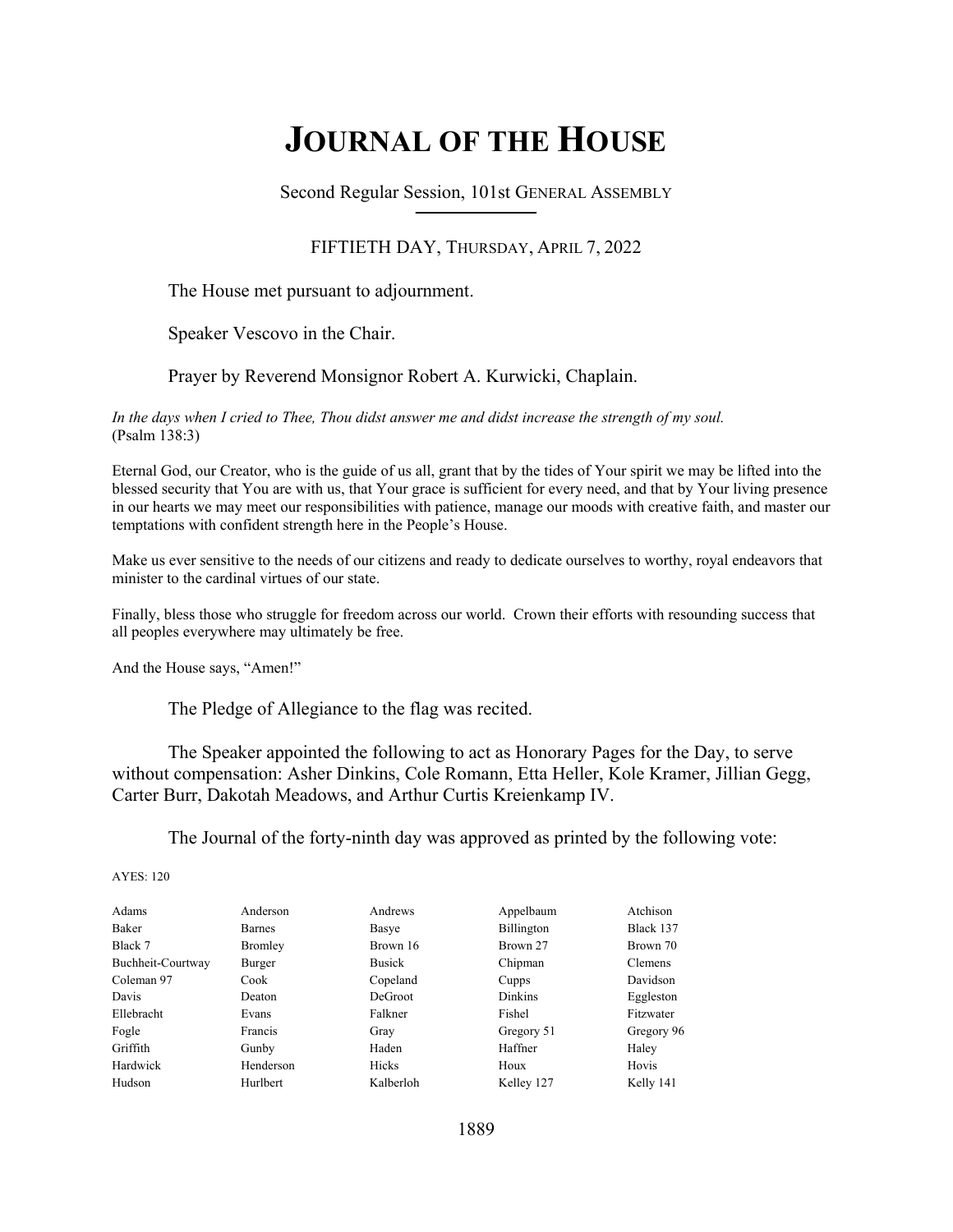| Kidd                          | Knight               | Lewis 6               | Mayhew                | McCreery       |
|-------------------------------|----------------------|-----------------------|-----------------------|----------------|
| McGaugh                       | McGirl               | Morse                 | Mosley                | Murphy         |
| Nurrenbern                    | O'Donnell            | Owen                  | Patterson             | Perkins        |
| Pike                          | Plocher              | Pollitt <sub>52</sub> | Pollock 123           | Porter         |
| Pouche                        | Price IV             | Proudie               | Railsback             | Reedy          |
| Richey                        | Riggs                | Riley                 | Roberts               | Roden          |
| Rone                          | Sander               | Sassmann              | Schnelting            | Schroer        |
| Schwadron                     | Seitz.               | Sharp 36              | Sharpe 4              | Shaul          |
| Shields                       | <b>Simmons</b>       | Smith 155             | Smith 163             | Smith 45       |
| Smith 67                      | Stacy                | Stephens 128          | Tate                  | Taylor 48      |
| Terry                         | Thomas               | Thompson              | <b>Toalson Reisch</b> | Trent          |
| Turnbaugh                     | Van Schoiack         | Veit                  | Walsh 50              | Weber          |
| West                          | Wiemann              | Wright                | Young                 | Mr. Speaker    |
| <b>NOES: 014</b>              |                      |                       |                       |                |
| Aune                          | Bangert              | Baringer              | Bosley                | <b>Burnett</b> |
| <b>Butz</b>                   | Ingle                | Lewis 25              | Mackey                | Merideth       |
| Ouade                         | Rowland              | Unsicker              | Walsh Moore 93        |                |
| PRESENT: 002                  |                      |                       |                       |                |
| Aldridge                      | Windham              |                       |                       |                |
| <b>ABSENT WITH LEAVE: 021</b> |                      |                       |                       |                |
| Bailey                        | <b>Bland Manlove</b> | <b>Boggs</b>          | <b>Burton</b>         | Christofanelli |
| Coleman 32                    | Collins              | Derges                | Dogan                 | Doll           |
| Grier                         | Johnson              | Lovasco               | McDaniel              | Person         |
| Phifer                        | Pietzman             | Rogers                | Sauls                 | Stevens 46     |
| Taylor 139                    |                      |                       |                       |                |

VACANCIES: 006

## Representative Plocher moved that Rule 98 be suspended.

## Which motion was adopted by the following vote:

| Adams                 | Aldridge       | Anderson       | Andrews       | Atchison       |
|-----------------------|----------------|----------------|---------------|----------------|
| Aune                  | Bangert        | Baringer       | <b>Barnes</b> | Billington     |
| Black 137             | Black 7        | Bosley         | Brown 27      | Brown 70       |
| Buchheit-Courtway     | <b>Burnett</b> | <b>Burton</b>  | Butz          | <b>Clemens</b> |
| Coleman 97            | Collins        | Cook           | Cupps         | Davidson       |
| Davis                 | <b>DeGroot</b> | <b>Dinkins</b> | Dogan         | Eggleston      |
| Ellebracht            | Evans          | Falkner        | Fishel        | Fitzwater      |
| Fogle                 | Gray           | Gregory 51     | Gregory 96    | Grier          |
| Griffith              | Gunby          | Haden          | Haffner       | Haley          |
| Henderson             | Hicks          | Houx           | Hovis         | Hudson         |
| Hurlbert              | Kalberloh      | Kelley 127     | Kelly 141     | Knight         |
| Lewis 25              | Mackey         | Mayhew         | McCreery      | McGaugh        |
| McGirl                | Merideth       | Mosley         | Nurrenbern    | O'Donnell      |
| Owen                  | Patterson      | Perkins        | Pike          | Plocher        |
| Pollitt <sub>52</sub> | Pollock 123    | Porter         | Pouche        | Ouade          |
| Railsback             | Reedy          | Richey         | Riggs         | Riley          |
| Roberts               | Rone           | Sander         | Sassmann      | Schnelting     |
|                       |                |                |               |                |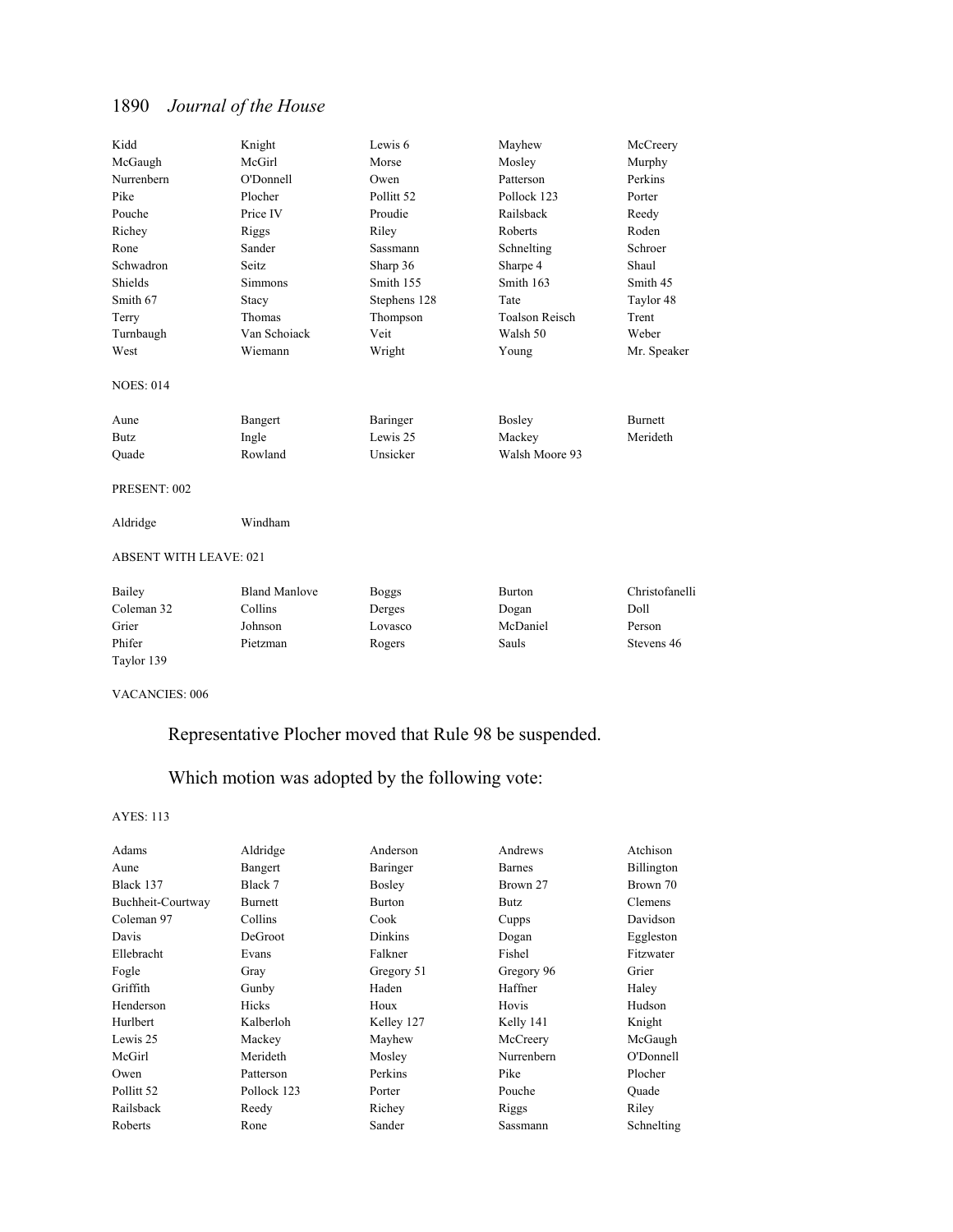## *Fiftieth Day–Thursday, April 7, 2022* 1891

| Schwadron<br><b>Simmons</b><br>Tate<br>Thompson<br>Walsh 50<br>Wright | Seitz.<br>Smith 163<br>Taylor 139<br><b>Toalson Reisch</b><br>Walsh Moore 93<br>Young | Sharp 36<br>Smith 45<br>Taylor 48<br>Turnbaugh<br>Weber<br>Mr. Speaker | Sharpe 4<br>Smith 67<br>Terry<br>Unsicker<br>Wiemann | Shaul<br>Stacy<br>Thomas<br>Van Schoiack<br>Windham |
|-----------------------------------------------------------------------|---------------------------------------------------------------------------------------|------------------------------------------------------------------------|------------------------------------------------------|-----------------------------------------------------|
| <b>NOES: 010</b>                                                      |                                                                                       |                                                                        |                                                      |                                                     |
| Basye                                                                 | <b>Busick</b>                                                                         | Deaton                                                                 | Hardwick                                             | Kidd                                                |
| Lewis 6                                                               | Murphy                                                                                | Proudie                                                                | Schroer                                              | Stephens 128                                        |
| PRESENT: 000                                                          |                                                                                       |                                                                        |                                                      |                                                     |
| <b>ABSENT WITH LEAVE: 034</b>                                         |                                                                                       |                                                                        |                                                      |                                                     |
| Appelbaum                                                             | Bailey                                                                                | <b>Baker</b>                                                           | <b>Bland Manlove</b>                                 | <b>Boggs</b>                                        |
| <b>Bromley</b>                                                        | Brown 16                                                                              | Burger                                                                 | Chipman                                              | Christofanelli                                      |
| Coleman 32                                                            | Copeland                                                                              | Derges                                                                 | Doll.                                                | Francis                                             |
| Ingle                                                                 | Johnson                                                                               | Lovasco                                                                | McDaniel                                             | Morse                                               |
| Person                                                                | Phifer                                                                                | Pietzman                                                               | Price IV                                             | Roden                                               |
| Rogers                                                                | Rowland                                                                               | Sauls                                                                  | Shields                                              | Smith 155                                           |
| Stevens 46                                                            | Trent                                                                                 | Veit                                                                   | West                                                 |                                                     |

VACANCIES: 006

## **SECOND READING OF HOUSE BILLS - APPROPRIATIONS**

The following House Bills were read the second time:

**HB 3017**, to appropriate money for capital improvement and other purposes for the several departments and offices of state government and the several divisions and programs thereof to be expended only as provided in Article IV, Section 28 of the Constitution of Missouri for the period beginning July 1, 2022, and ending June 30, 2023.

**HB 3018**, to appropriate money for the several departments and offices of state government and the several divisions and programs thereof: for the purchase of equipment; for planning, expenses, and for capital improvement projects involving the maintenance, repair, replacement, and improvement of state buildings and facilities, including installation, modification, and renovation of facility components, equipment or systems; for grants, refunds, distributions, planning, expenses, and capital improvements including but not limited to major additions and renovations, new structures, and land improvements or acquisitions; to be expended only as provided in Article IV, Section 28 of the Constitution of Missouri, and to transfer money among certain funds, for the fiscal period beginning July 1, 2022 and ending June 30, 2023.

**HB 3019**, to appropriate money for the several departments and offices of state government and the several divisions and programs thereof for planning and capital improvements including but not limited to major additions and renovations, new structures, and land improvements or acquisitions, to be expended only as provided in Article IV, Section 28 of the Constitution of Missouri for the fiscal period beginning July 1, 2022 and ending June 30, 2023.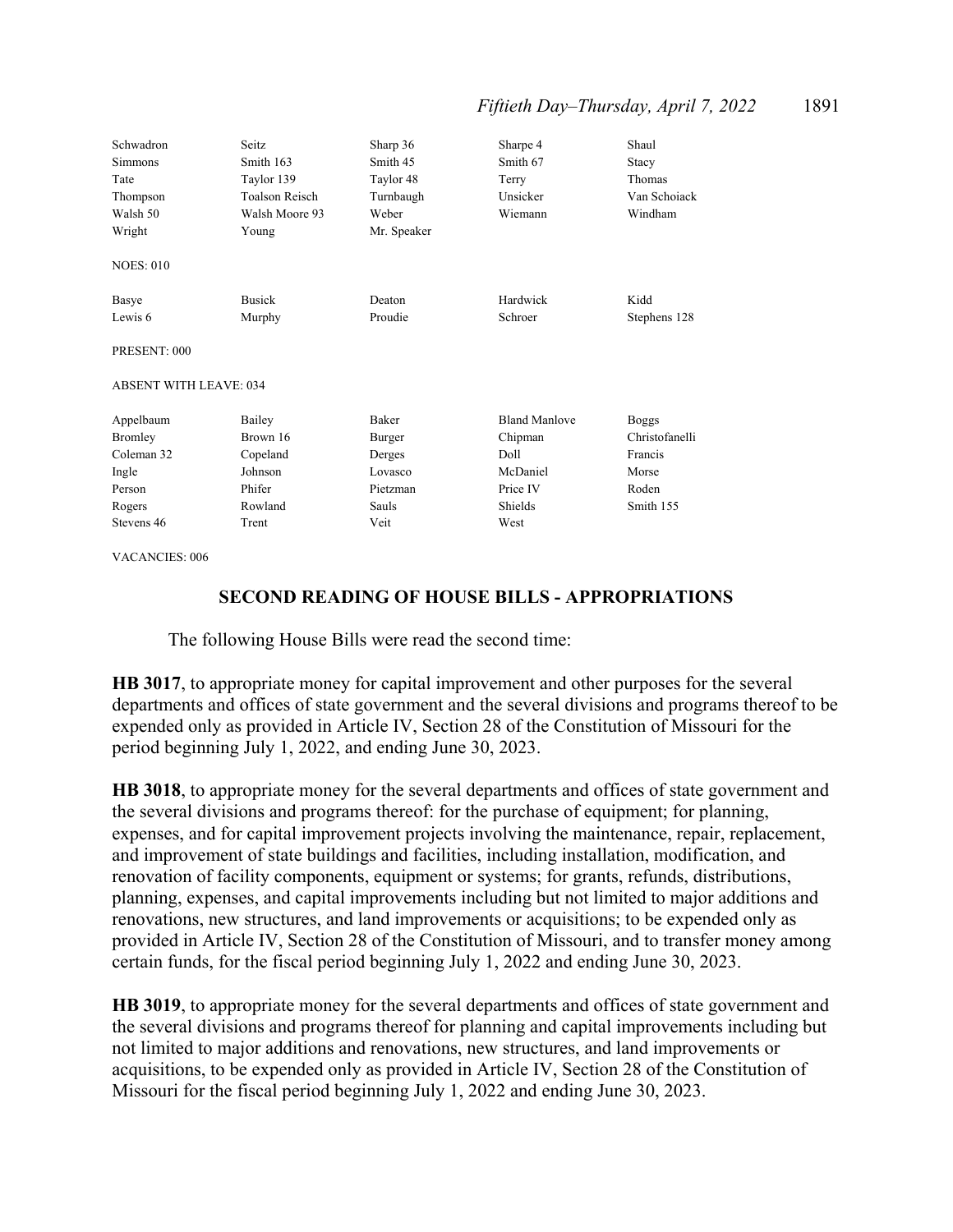## **SECOND READING OF SENATE CONCURRENT RESOLUTIONS**

The following Senate Concurrent Resolutions were read the second time:

**SCR 24**, relating to Victims of Communism Memorial Day.

**SCR 27, relating to mental health awareness.** 

**SCR 28**, relating to a state funeral for the last surviving World War II Medal of Honor recipient.

**SCR 29**, relating to Certified Registered Nurse Anesthetists Week.

**SCR 31**, relating to approval of the Missouri Water Resources Plan.

**SCR 33**, relating to the Peach Capital of Missouri.

**SCR 34**, relating to a size increase of Wilson's Creek Newtonia Battlefields.

**SS SCR 36**, relating to the America 250 Missouri Commission.

## **SECOND READING OF SENATE BILLS**

The following Senate Bills were read the second time:

**SB 718**, relating to historically black college and university week.

**SB 845**, relating to county financial statements, with existing penalty provisions.

**SCS SB 886**, relating to trusts.

**SCS SB 908**, relating to certain special taxing districts.

**SCS SB 982**, relating to child care, with existing penalty provisions.

## **THIRD READING OF HOUSE BILLS - APPROPRIATIONS**

**HCS HB 3001**, to appropriate money to the Board of Fund Commissioners for the cost of issuing and processing State Water Pollution Control Bonds, Stormwater Control Bonds, and Fourth State Building Bonds, as provided by law, to include payments from the Water Pollution Control Bond and Interest Fund, Stormwater Control Bond and Interest Fund, and Fourth State Building Bond and Interest Fund, and to transfer money among certain funds for the period beginning July 1, 2022 and ending June 30, 2023, was taken up by Representative Smith (163).

 On motion of Representative Smith (163), **HCS HB 3001** was read the third time and passed by the following vote: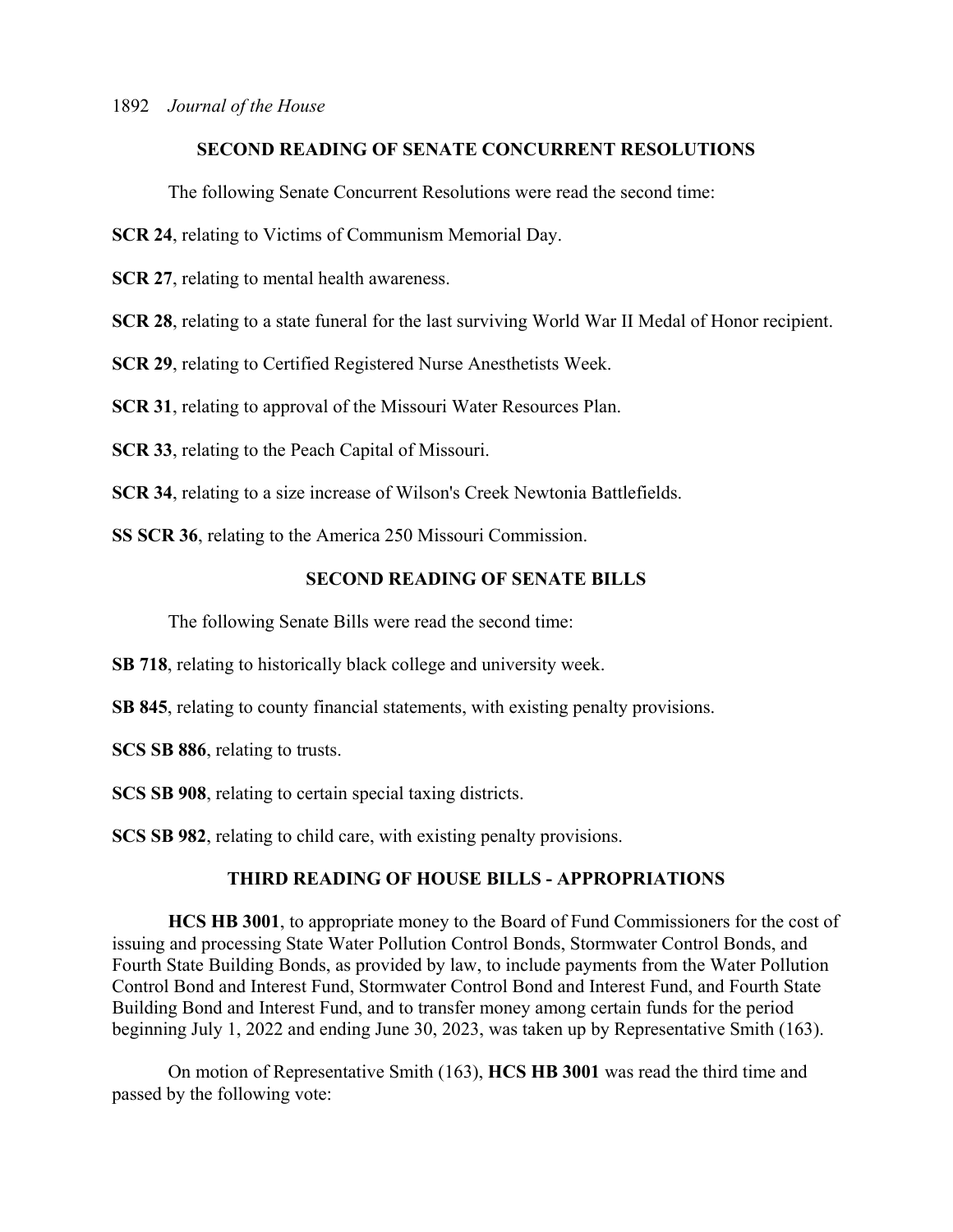```
AYES: 148
```

| Adams                         | Aldridge              | Anderson          | Andrews               | Appelbaum      |
|-------------------------------|-----------------------|-------------------|-----------------------|----------------|
| Atchison                      | Aune                  | <b>Baker</b>      | Bangert               | Baringer       |
| <b>Barnes</b>                 | Basye                 | Billington        | Black 137             | Black 7        |
| <b>Bland Manlove</b>          | <b>Boggs</b>          | Bosley            | Bromley               | Brown 16       |
| Brown 27                      | Brown 70              | Buchheit-Courtway | Burger                | <b>Burnett</b> |
| <b>Butz</b>                   | Chipman               | Christofanelli    | Clemens               | Coleman 97     |
| Collins                       | Cook                  | Copeland          | Cupps                 | Davidson       |
| Davis                         | Deaton                | DeGroot           | Dinkins               | Dogan          |
| Eggleston                     | Ellebracht            | Evans             | Falkner               | Fishel         |
| Fitzwater                     | Fogle                 | Francis           | Gray                  | Gregory 51     |
| Gregory 96                    | Grier                 | Griffith          | Gunby                 | Haden          |
| Haffner                       | Haley                 | Hardwick          | Henderson             | Hicks          |
| Houx                          | Hovis                 | Hudson            | Hurlbert              | Ingle          |
| Kalberloh                     | Kelley 127            | Kelly 141         | Kidd                  | Knight         |
| Lewis 25                      | Lewis <sub>6</sub>    | Lovasco           | Mackey                | Mayhew         |
| McCreery                      | McGaugh               | McGirl            | Merideth              | Morse          |
| Mosley                        | Murphy                | Nurrenbern        | O'Donnell             | Owen           |
| Patterson                     | Perkins               | Person            | Pietzman              | Pike           |
| Plocher                       | Pollitt <sub>52</sub> | Pollock 123       | Porter                | Pouche         |
| Price IV                      | Proudie               | Ouade             | Railsback             | Reedy          |
| Richey                        | Riggs                 | Riley             | Roberts               | Roden          |
| Rogers                        | Rone                  | Rowland           | Sander                | Sassmann       |
| Sauls                         | Schnelting            | Schroer           | Schwadron             | Seitz          |
| Sharp 36                      | Sharpe 4              | Shaul             | Shields               | <b>Simmons</b> |
| Smith 155                     | Smith 163             | Smith 45          | Smith 67              | Stacy          |
| Stephens 128                  | Stevens 46            | Tate              | Taylor 139            | Taylor 48      |
| Terry                         | Thomas                | Thompson          | <b>Toalson Reisch</b> | Trent          |
| Turnbaugh                     | Unsicker              | Van Schoiack      | Veit                  | Walsh 50       |
| Walsh Moore 93                | Weber                 | West              | Wiemann               | Windham        |
| Wright                        | Young                 | Mr. Speaker       |                       |                |
| <b>NOES: 000</b>              |                       |                   |                       |                |
| PRESENT: 000                  |                       |                   |                       |                |
| <b>ABSENT WITH LEAVE: 009</b> |                       |                   |                       |                |
| Bailey                        | <b>Burton</b>         | <b>Busick</b>     | Coleman 32            | Derges         |
| Doll                          | Johnson               | McDaniel          | Phifer                |                |
| VACANCIES: 006                |                       |                   |                       |                |

Speaker Vescovo declared the bill passed.

**HCS HB 3002**, to appropriate money for the expenses, grants, refunds, and distributions of the State Board of Education and the Department of Elementary and Secondary Education, and the several divisions and programs thereof, to be expended only as provided in Article IV, Section 28 of the Constitution of Missouri, and to transfer money among certain funds for the period beginning July 1, 2022 and ending June 30, 2023, was taken up by Representative Smith (163).

Representative Plocher moved the previous question.

Which motion was adopted by the following vote: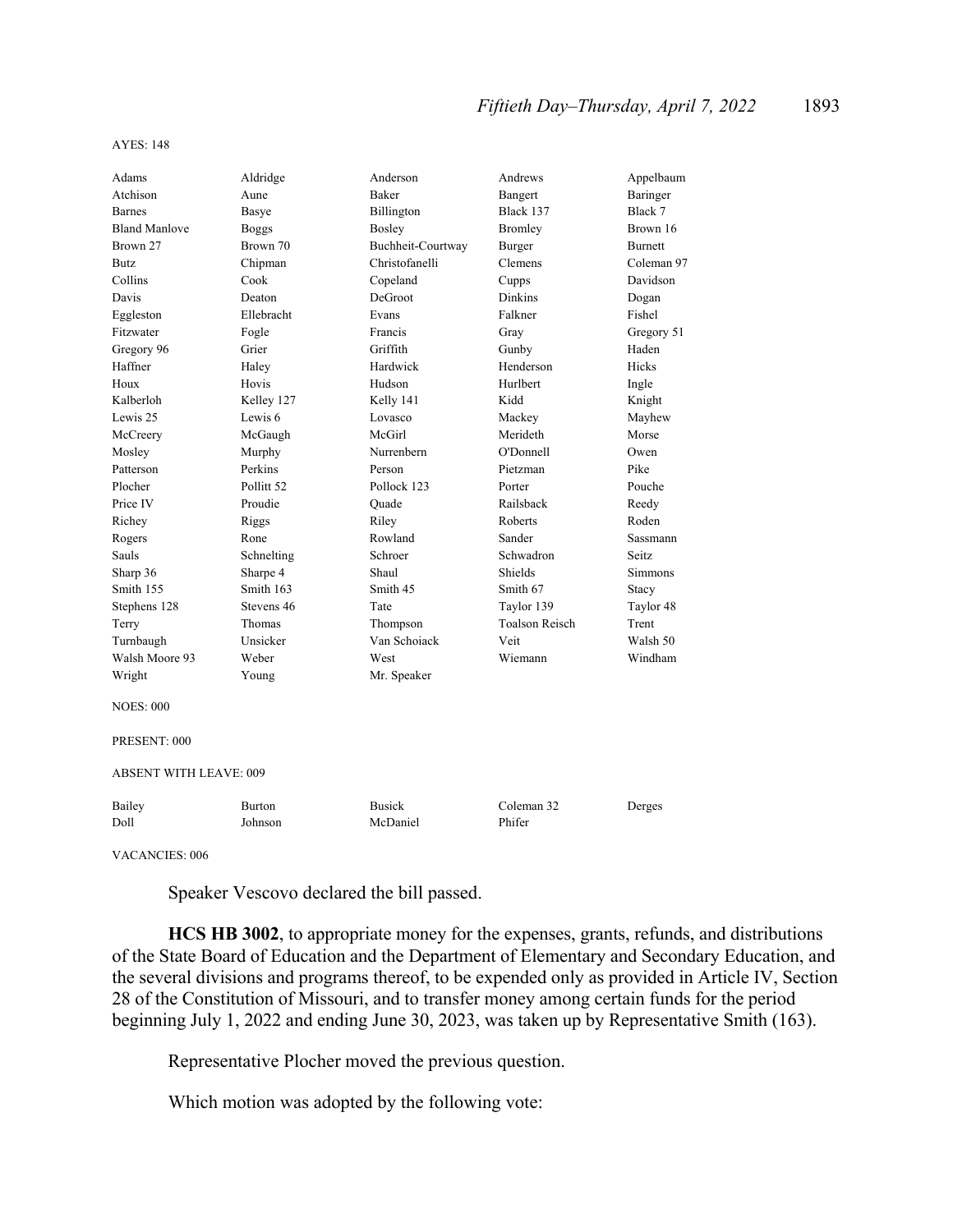#### AYES: 097

| Andrews                       | Atchison             | Baker          | Basye                 | Billington     |
|-------------------------------|----------------------|----------------|-----------------------|----------------|
| Black 137                     | Black 7              | <b>Boggs</b>   | <b>Bromley</b>        | Brown 16       |
| Buchheit-Courtway             | Burger               | <b>Busick</b>  | Chipman               | Christofanelli |
| Coleman 97                    | Cook                 | Copeland       | Cupps                 | Davidson       |
| Davis                         | Deaton               | <b>Dinkins</b> | Dogan                 | Eggleston      |
| Evans                         | Falkner              | Fishel         | Fitzwater             | Francis        |
| Gregory 51                    | Grier                | Haden          | Haffner               | Haley          |
| Hardwick                      | Henderson            | Houx           | Hovis                 | Hudson         |
| Hurlbert                      | Kalberloh            | Kelley 127     | Kelly 141             | Kidd           |
| Knight                        | Lewis 6              | Lovasco        | Mayhew                | McGaugh        |
| McGirl                        | Morse                | Murphy         | O'Donnell             | Owen           |
| Patterson                     | Perkins              | Pietzman       | Pike                  | Plocher        |
| Pollitt 52                    | Pollock 123          | Porter         | Pouche                | Railsback      |
| Reedy                         | Richey               | Riggs          | Riley                 | Roberts        |
| Roden                         | Rone                 | Sassmann       | Schnelting            | Schroer        |
| Schwadron                     | Sharpe 4             | Shaul          | Shields               | <b>Simmons</b> |
| Smith 163                     | Stacy                | Stephens 128   | Tate                  | Taylor 139     |
| Taylor 48                     | Thomas               | Thompson       | <b>Toalson Reisch</b> | Trent          |
| Van Schoiack                  | Veit                 | Walsh 50       | West                  | Wiemann        |
| Wright                        | Mr. Speaker          |                |                       |                |
| <b>NOES: 047</b>              |                      |                |                       |                |
| Adams                         | Aldridge             | Anderson       | Appelbaum             | Aune           |
| Bangert                       | Baringer             | <b>Barnes</b>  | <b>Bosley</b>         | Brown 27       |
| Brown 70                      | <b>Burnett</b>       | <b>Burton</b>  | Butz                  | Clemens        |
| Collins                       | Ellebracht           | Fogle          | Gray                  | Gunby          |
| Ingle                         | Lewis 25             | Mackey         | McCreery              | Merideth       |
| Mosley                        | Nurrenbern           | Person         | Price IV              | Proudie        |
| Quade                         | Rogers               | Rowland        | Sander                | Sauls          |
| Seitz                         | Sharp 36             | Smith 45       | Smith 67              | Stevens 46     |
| Terry                         | Turnbaugh            | Unsicker       | Walsh Moore 93        | Weber          |
| Windham                       | Young                |                |                       |                |
|                               |                      |                |                       |                |
| PRESENT: 000                  |                      |                |                       |                |
| <b>ABSENT WITH LEAVE: 013</b> |                      |                |                       |                |
| Bailey                        | <b>Bland Manlove</b> | Coleman 32     | DeGroot               | Derges         |
| Doll                          | Gregory 96           | Griffith       | Hicks                 | Johnson        |

#### VACANCIES: 006

McDaniel Phifer Smith 155

## On motion of Representative Smith (163), **HCS HB 3002** was read the third time and passed by the following vote:

| Andrews           | Atchison | Baker        | Basye          | Billington |
|-------------------|----------|--------------|----------------|------------|
| Black 137         | Black 7  | <b>Boggs</b> | Bromley        | Brown 16   |
| Buchheit-Courtway | Burger   | Chipman      | Christofanelli | Coleman 97 |
| Cook              | Copeland | Cupps        | Davidson       | Deaton     |
| DeGroot           | Dinkins  | Dogan        | Eggleston      | Evans      |
| Falkner           | Fishel   | Fitzwater    | Francis        | Gregory 51 |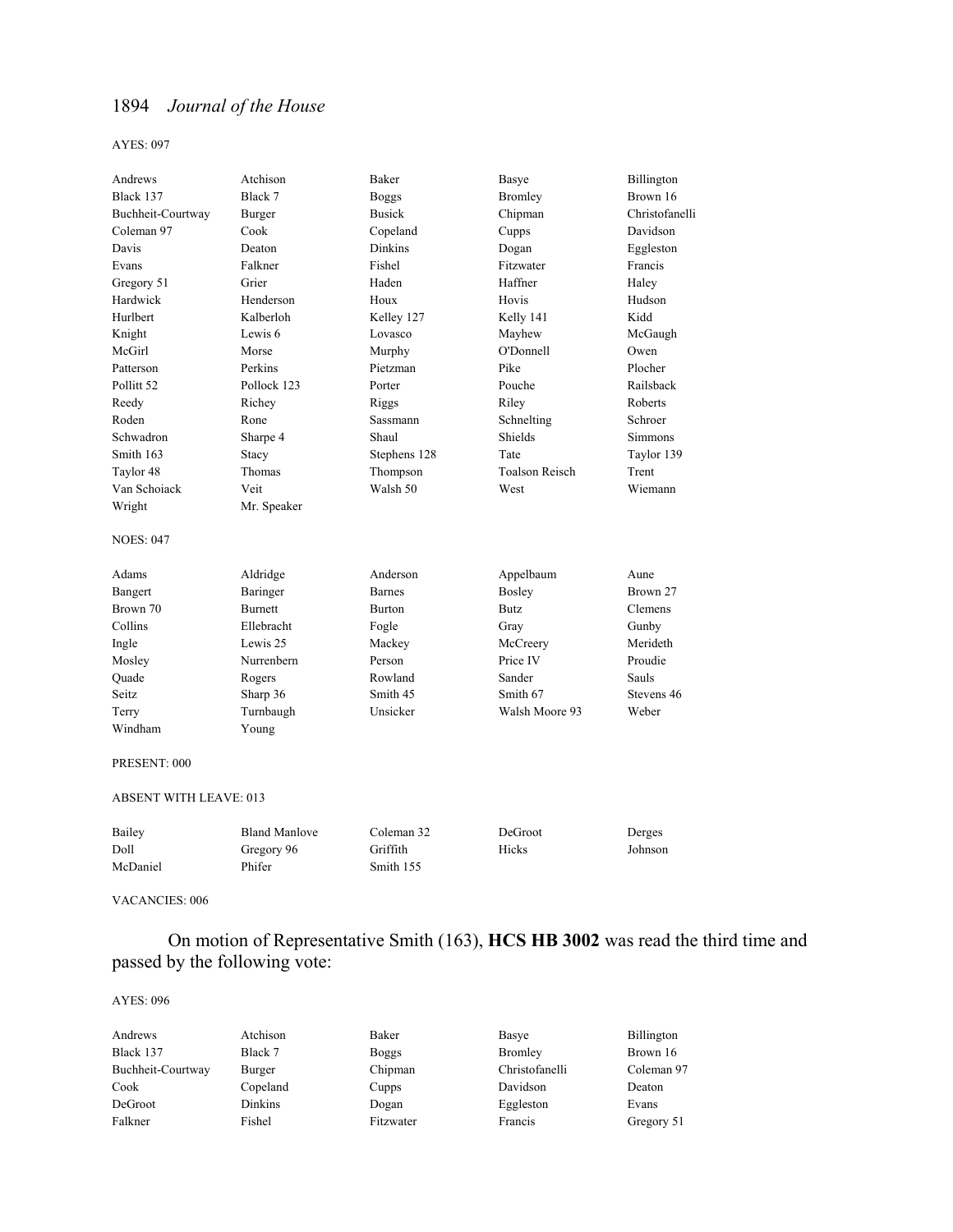## *Fiftieth Day–Thursday, April 7, 2022* 1895

| Grier                         | Haden         | Haffner               | Haley                 | Hardwick     |
|-------------------------------|---------------|-----------------------|-----------------------|--------------|
| Henderson                     | Houx          | Hovis                 | Hudson                | Hurlbert     |
| Kalberloh                     | Kelley 127    | Kelly 141             | Kidd                  | Knight       |
| Lewis 6                       | Mayhew        | McGaugh               | McGirl                | Morse        |
| Murphy                        | O'Donnell     | Owen                  | Patterson             | Perkins      |
| Pietzman                      | Pike          | Plocher               | Pollitt <sub>52</sub> | Pollock 123  |
| Pouche                        | Railsback     | Reedy                 | Richey                | Riggs        |
| Riley                         | Roberts       | Roden                 | Rogers                | Rone         |
| Sander                        | Sassmann      | Sauls                 | Schnelting            | Schwadron    |
| Sharpe 4                      | Shaul         | Shields               | <b>Simmons</b>        | Smith 163    |
| Stacy                         | Stephens 128  | Stevens 46            | Tate                  | Taylor 139   |
| Thomas                        | Thompson      | <b>Toalson Reisch</b> | Trent                 | Van Schoiack |
| Veit                          | Walsh 50      | West                  | Wiemann               | Wright       |
| Mr. Speaker                   |               |                       |                       |              |
| <b>NOES: 041</b>              |               |                       |                       |              |
| Adams                         | Aldridge      | Anderson              | Appelbaum             | Aune         |
| Bangert                       | Baringer      | <b>Barnes</b>         | <b>Bland Manlove</b>  | Brown 27     |
| Burnett                       | <b>Burton</b> | Butz                  | Davis                 | Ellebracht   |
| Fogle                         | Gray          | Gunby                 | Ingle                 | Lewis 25     |
| Lovasco                       | Mackey        | McCreery              | Merideth              | Mosley       |
| Nurrenbern                    | Person        | Price IV              | Ouade                 | Schroer      |
| Seitz                         | Sharp 36      | Smith 45              | Smith 67              | Terry        |
| Turnbaugh                     | Unsicker      | Walsh Moore 93        | Weber                 | Windham      |
| Young                         |               |                       |                       |              |
| PRESENT: 005                  |               |                       |                       |              |
| Bosley                        | Brown 70      | Clemens               | Collins               | Proudie      |
| <b>ABSENT WITH LEAVE: 015</b> |               |                       |                       |              |
| Bailey                        | <b>Busick</b> | Coleman 32            | Derges                | Doll         |
| Gregory 96                    | Griffith      | Hicks                 | Johnson               | McDaniel     |
| Phifer                        | Porter        | Rowland               | Smith 155             | Taylor 48    |

VACANCIES: 006

Speaker Vescovo declared the bill passed.

Representative Chipman assumed the Chair.

**HCS HB 3003**, to appropriate money for the expenses, grants, refunds, and distributions of the Department of Higher Education and Workforce Development, the several divisions and programs thereof, and institutions of higher education, to be expended only as provided in Article IV, Section 28 of the Constitution of Missouri, and to transfer money among certain funds for the period beginning July 1, 2022, and ending June 30, 2023, was taken up by Representative Smith (163).

Representative Kelly (141) moved the previous question.

Which motion was adopted by the following vote: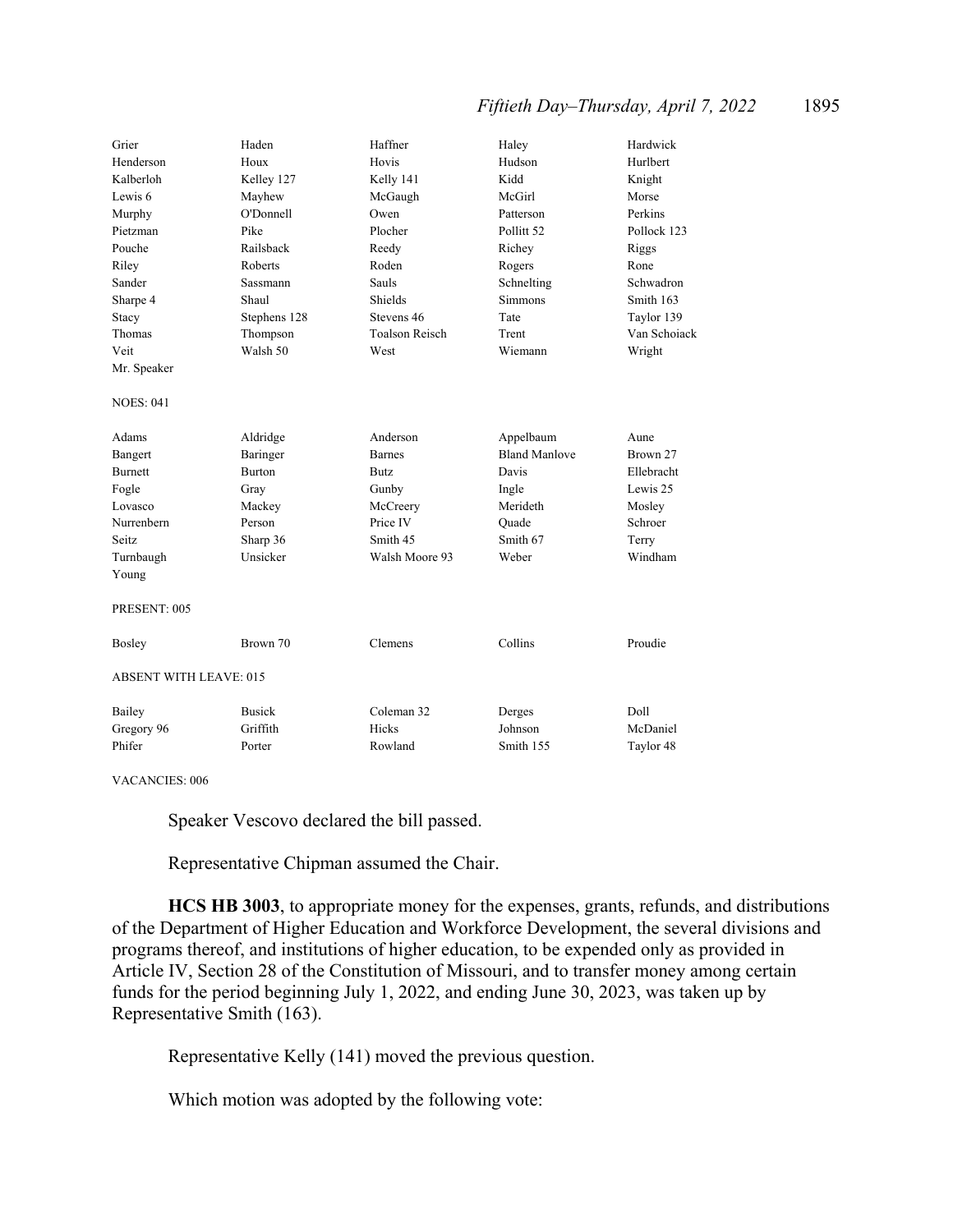#### AYES: 097

| Andrews           | Atchison        | Baker          | Basye                | Billington            |
|-------------------|-----------------|----------------|----------------------|-----------------------|
| Black 137         | Black 7         | <b>Boggs</b>   | <b>Bromley</b>       | Brown 16              |
| Buchheit-Courtway | Burger          | <b>Busick</b>  | Chipman              | Christofanelli        |
| Coleman 97        | Cook            | Copeland       | Cupps                | Davidson              |
| Davis             | Deaton          | DeGroot        | <b>Dinkins</b>       | Eggleston             |
| Evans             | Falkner         | Fishel         | Fitzwater            | Francis               |
| Gregory 51        | Gregory 96      | Haden          | Haffner              | Haley                 |
| Hardwick          | Henderson       | Houx           | Hovis                | Hudson                |
| Hurlbert          | Kalberloh       | Kelley 127     | Kelly 141            | Kidd                  |
| Knight            | Lewis 6         | Lovasco        | Mayhew               | McGaugh               |
| McGirl            | Morse           | Murphy         | O'Donnell            | Owen                  |
| Patterson         | Perkins         | Pike           | Plocher              | Pollitt 52            |
| Pollock 123       | Porter          | Pouche         | Railsback            | Reedy                 |
| Richey            | Riggs           | Riley          | Roberts              | Roden                 |
| Rone              | <b>Sassmann</b> | Schnelting     | Schroer              | Schwadron             |
| Seitz             | Sharpe 4        | Shaul          | Shields              | Simmons               |
| Smith 155         | Smith 163       | Stacy          | Stephens 128         | Tate                  |
| Taylor 139        | Taylor 48       | Thomas         | Thompson             | <b>Toalson Reisch</b> |
| Trent             | Van Schoiack    | Walsh 50       | West                 | Wiemann               |
| Wright            | Mr. Speaker     |                |                      |                       |
| <b>NOES: 045</b>  |                 |                |                      |                       |
| Adams             | Aldridge        | Anderson       | Appelbaum            | Aune                  |
| Bangert           | Baringer        | <b>Barnes</b>  | <b>Bland Manlove</b> | Bosley                |
| Brown 27          | Brown 70        | <b>Burnett</b> | Burton               | <b>Butz</b>           |
| Clemens           | Collins         | Ellebracht     | Fogle                | Gray                  |
| Gunby             | Ingle           | Lewis 25       | Mackey               | McCreery              |
| Merideth          | Mosley          | Nurrenbern     | Person               | Proudie               |
| Quade             | Rogers          | Rowland        | Sander               | Sauls                 |
| Sharp 36          | Smith 45        | Smith 67       | Stevens 46           | Terry                 |
| Turnbaugh         | Unsicker        | Weber          | Windham              | Young                 |
| PRESENT: 000      |                 |                |                      |                       |

#### ABSENT WITH LEAVE: 015

| Bailey | Coleman 32 | Derges   | Dogan   | Doll           |
|--------|------------|----------|---------|----------------|
| Grier  | Griffith   | Hicks    | Johnson | McDaniel       |
| Phifer | Pietzman   | Price IV | Veit    | Walsh Moore 93 |

VACANCIES: 006

 On motion of Representative Smith (163), **HCS HB 3003** was read the third time and passed by the following vote:

| Aldridge          | Anderson     | Andrews       | Atchison          | Aune      |
|-------------------|--------------|---------------|-------------------|-----------|
| Baker             | Bangert      | Basye         | <b>Billington</b> | Black 137 |
| Black 7           | <b>Boggs</b> | Bromley       | Brown 16          | Brown 70  |
| Buchheit-Courtway | Burger       | <b>Busick</b> | Butz              | Chipman   |
| Christofanelli    | Collins      | Cook          | Copeland          | Cupps     |
| Davidson          | Deaton       | DeGroot       | Dinkins           | Dogan     |
| Eggleston         | Ellebracht   | Evans         | Falkner           | Fishel    |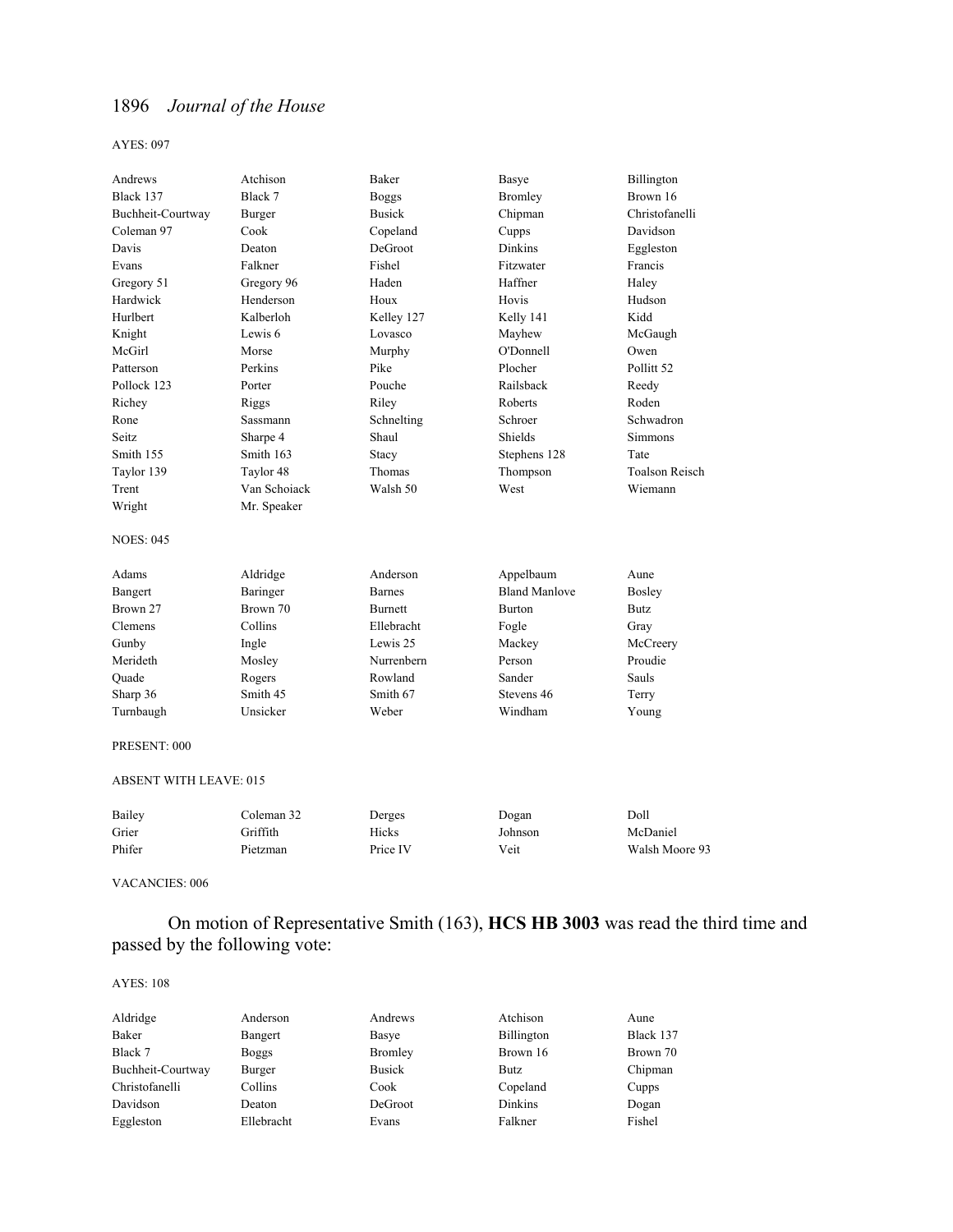## *Fiftieth Day–Thursday, April 7, 2022* 1897

| Fitzwater                     | Francis              | Gregory 51  | Grier         | Haden                 |
|-------------------------------|----------------------|-------------|---------------|-----------------------|
| Haffner                       | Haley                | Hardwick    | Henderson     | Houx                  |
| Hovis                         | Hudson               | Hurlbert    | Ingle         | Kalberloh             |
| Kelley 127                    | Kelly 141            | Knight      | Lewis 6       | Mayhew                |
| McGaugh                       | McGirl               | Morse       | Murphy        | O'Donnell             |
| Owen                          | Patterson            | Perkins     | Pike          | Plocher               |
| Pollitt <sub>52</sub>         | Pollock 123          | Porter      | Pouche        | Proudie               |
| Railsback                     | Reedy                | Richey      | Riggs         | Riley                 |
| Roberts                       | Roden                | Rogers      | Rone          | Rowland               |
| Sander                        | <b>Sassmann</b>      | Sauls       | Schnelting    | Schwadron             |
| Sharp 36                      | Sharpe 4             | Shaul       | Shields       | <b>Simmons</b>        |
| Smith 155                     | Smith 163            | Stacy       | Stephens 128  | Tate                  |
| Taylor 139                    | Taylor 48            | Thomas      | Thompson      | <b>Toalson Reisch</b> |
| Trent                         | Van Schoiack         | Veit        | Walsh 50      | West                  |
| Wiemann                       | Wright               | Mr. Speaker |               |                       |
| <b>NOES: 032</b>              |                      |             |               |                       |
| Adams                         | Appelbaum            | Baringer    | <b>Barnes</b> | Brown 27              |
| <b>Burnett</b>                | <b>Burton</b>        | Coleman 97  | Davis         | Fogle                 |
| Gray                          | Gunby                | Lewis 25    | Lovasco       | Mackey                |
| McCreery                      | Merideth             | Mosley      | Nurrenbern    | Person                |
| Ouade                         | Schroer              | Seitz.      | Smith 45      | Smith 67              |
| Stevens 46                    | Terry                | Turnbaugh   | Unsicker      | Weber                 |
| Windham                       | Young                |             |               |                       |
| PRESENT: 002                  |                      |             |               |                       |
| Bosley                        | Clemens              |             |               |                       |
| <b>ABSENT WITH LEAVE: 015</b> |                      |             |               |                       |
| Bailey                        | <b>Bland Manlove</b> | Coleman 32  | Derges        | Doll                  |
| Gregory 96                    | Griffith             | Hicks       | Johnson       | Kidd                  |
| McDaniel                      | Phifer               | Pietzman    | Price IV      | Walsh Moore 93        |
|                               |                      |             |               |                       |

VACANCIES: 006

Representative Chipman declared the bill passed.

Speaker Vescovo resumed the Chair.

**HCS HB 3004**, to appropriate money for the expenses, grants, refunds, and distributions of the Department of Revenue, the Department of Transportation, and the several divisions and programs thereof, to be expended only as provided in Article IV, Section 28 of the Constitution of Missouri, and to transfer money among certain funds for the period beginning July 1, 2022, and ending June 30, 2023, was taken up by Representative Smith (163).

 On motion of Representative Smith (163), **HCS HB 3004** was read the third time and passed by the following vote: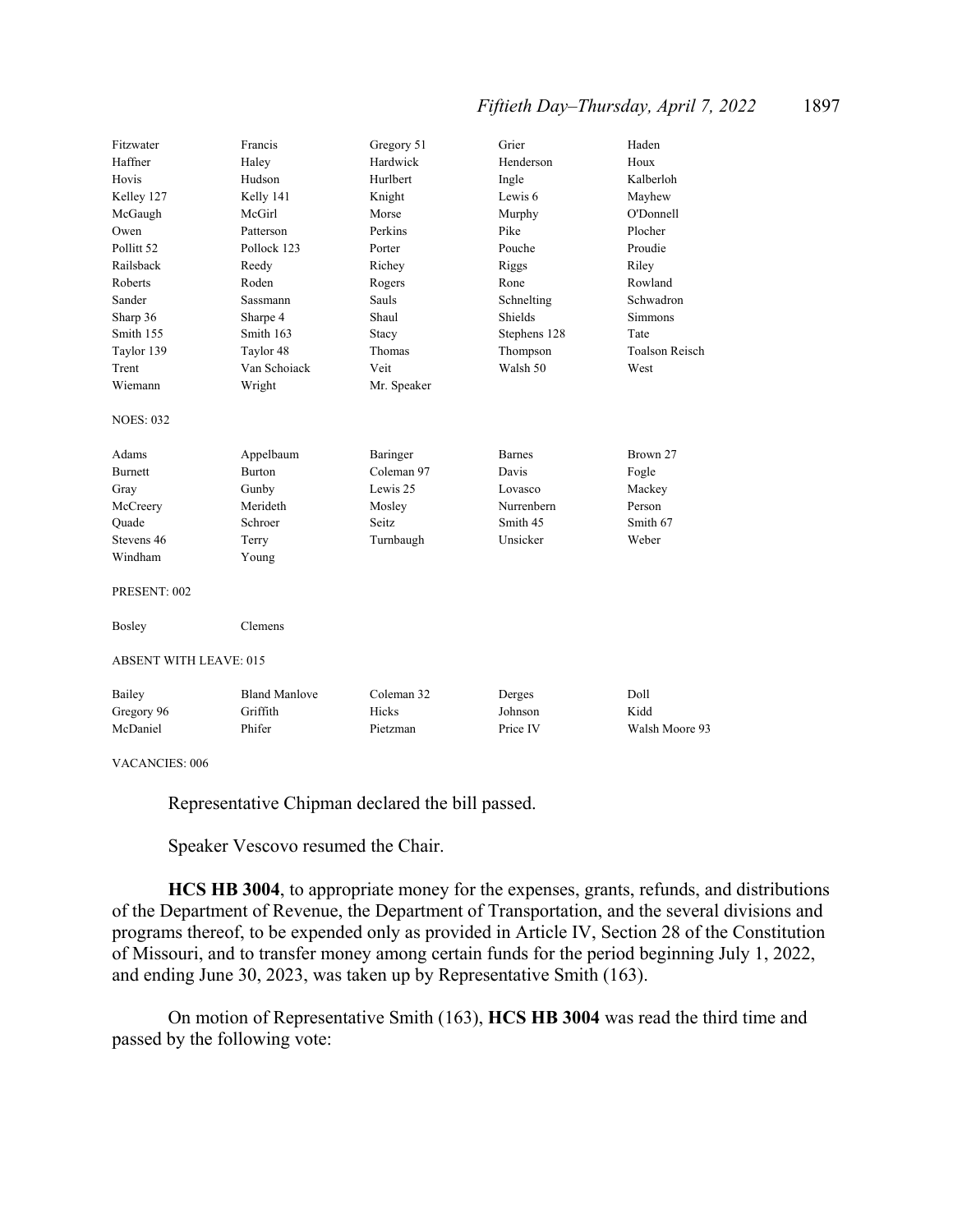#### AYES: 112

| Anderson                      | Andrews        | Atchison             | Aune                  | Baker          |
|-------------------------------|----------------|----------------------|-----------------------|----------------|
| Bangert                       | Baringer       | Basye                | Billington            | Black 137      |
| Black 7                       | <b>Boggs</b>   | <b>Bromley</b>       | Brown 16              | Brown 70       |
| Buchheit-Courtway             | Burger         | <b>Busick</b>        | Butz                  | Chipman        |
| Christofanelli                | Coleman 97     | Collins              | Cook                  | Copeland       |
| Cupps                         | Davidson       | Deaton               | DeGroot               | <b>Dinkins</b> |
| Dogan                         | Eggleston      | Ellebracht           | Evans                 | Falkner        |
| Fishel                        | Fitzwater      | Francis              | Gregory 51            | Gregory 96     |
| Grier                         | Haden          | Haffner              | Haley                 | Hardwick       |
| Henderson                     | Houx           | Hovis                | Hudson                | Hurlbert       |
| Ingle                         | Kalberloh      | Kelley 127           | Kelly 141             | Kidd           |
| Knight                        | Mackey         | Mayhew               | McGaugh               | McGirl         |
| Morse                         | Murphy         | O'Donnell            | Owen                  | Patterson      |
| Perkins                       | Pietzman       | Pike                 | Plocher               | Pollitt 52     |
| Pollock 123                   | Porter         | Pouche               | Proudie               | Railsback      |
| Reedy                         | Richey         | Riggs                | Riley                 | Roberts        |
| Roden                         | Rogers         | Rone                 | Rowland               | Sander         |
| Sassmann                      | Sauls          | Schnelting           | Schroer               | Schwadron      |
| Sharp 36                      | Sharpe 4       | Shaul                | Shields               | Smith 155      |
| Smith 163                     | Stacy          | Stephens 128         | Tate                  | Taylor 139     |
| Taylor 48                     | Thomas         | Thompson             | <b>Toalson Reisch</b> | Trent          |
| Van Schoiack                  | Veit           | Walsh 50             | West                  | Wiemann        |
| Wright                        | Mr. Speaker    |                      |                       |                |
| <b>NOES: 028</b>              |                |                      |                       |                |
| Adams                         | <b>Barnes</b>  | <b>Bland Manlove</b> | Bosley                | Brown 27       |
| Burnett                       | Davis          | Fogle                | Gray                  | Lewis 25       |
| Lovasco                       | McCreery       | Merideth             | Mosley                | Nurrenbern     |
| Person                        | Ouade          | Seitz                | Simmons               | Smith 45       |
| Smith 67                      | Stevens 46     | Terry                | Turnbaugh             | Unsicker       |
| Weber                         | Windham        | Young                |                       |                |
| PRESENT: 005                  |                |                      |                       |                |
| Aldridge                      | Appelbaum      | <b>Burton</b>        | Clemens               | Gunby          |
| <b>ABSENT WITH LEAVE: 012</b> |                |                      |                       |                |
| Bailey                        | Coleman 32     | Derges               | Doll                  | Griffith       |
| Hicks                         | Johnson        | Lewis <sub>6</sub>   | McDaniel              | Phifer         |
| Price IV                      | Walsh Moore 93 |                      |                       |                |

VACANCIES: 006

Speaker Vescovo declared the bill passed.

**HCS HB 3005**, to appropriate money for the expenses, grants, refunds, and distributions of the Office of Administration, the Department of Transportation, the Department of Conservation, the Department of Public Safety, the Chief Executive's Office, and the several divisions and programs thereof to be expended only as provided in Article IV, Section 28 of the Constitution of Missouri, and to transfer money among certain funds for the period beginning July 1, 2022, and ending June 30, 2023, was taken up by Representative Smith (163).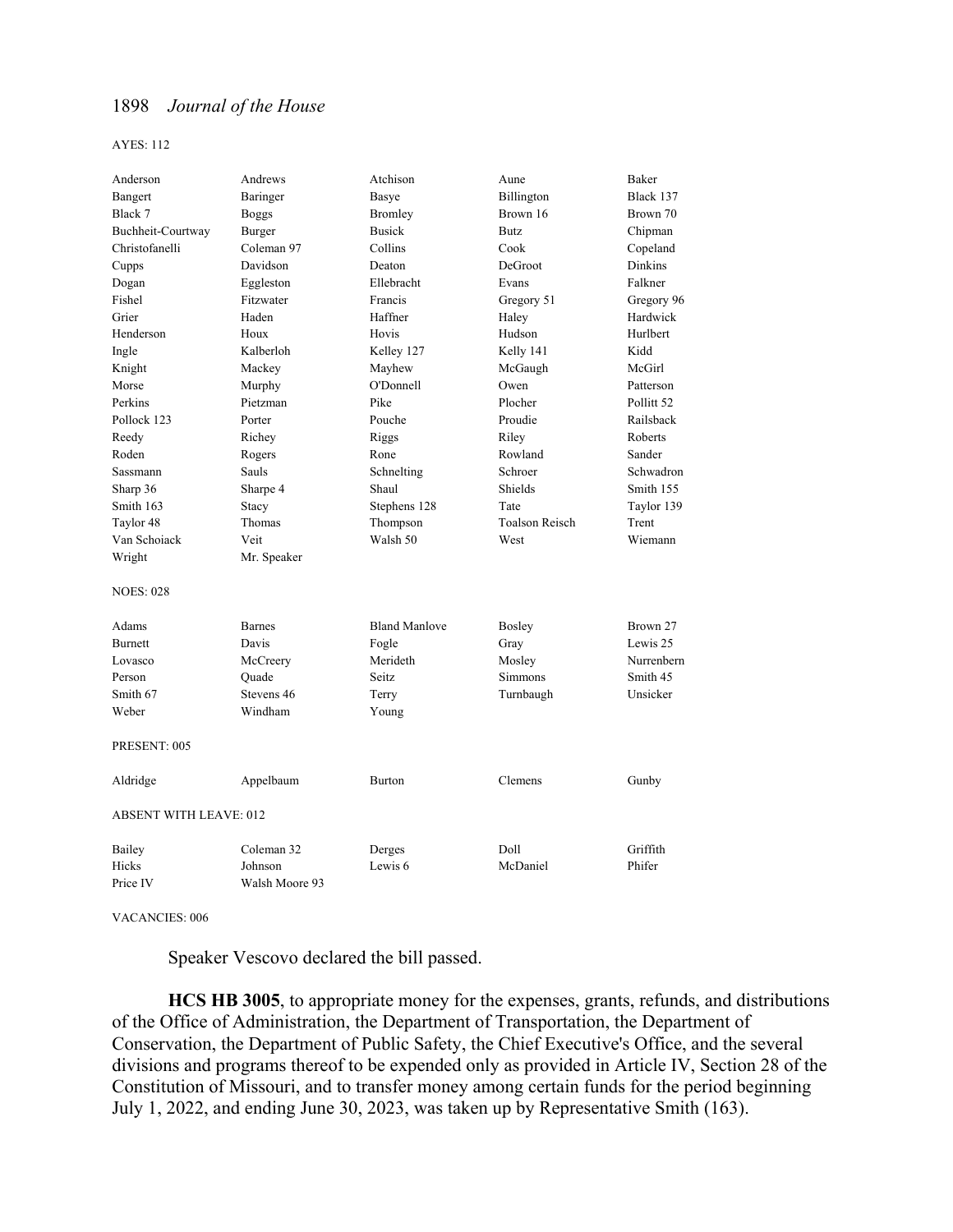On motion of Representative Smith (163), **HCS HB 3005** was read the third time and passed by the following vote:

AYES: 132

| Adams                         | Aldridge          | Anderson       | Andrews               | Appelbaum      |
|-------------------------------|-------------------|----------------|-----------------------|----------------|
| Atchison                      | Aune              | Baker          | Bangert               | Baringer       |
| <b>Barnes</b>                 | Basye             | Billington     | Black 137             | Black 7        |
| <b>Bland Manlove</b>          | <b>Boggs</b>      | Bromley        | Brown 16              | Brown 27       |
| Brown 70                      | Buchheit-Courtway | Burger         | <b>Burnett</b>        | <b>Burton</b>  |
| <b>Busick</b>                 | <b>Butz</b>       | Christofanelli | Clemens               | Collins        |
| Cook                          | Copeland          | Cupps          | Davidson              | Deaton         |
| DeGroot                       | Dinkins           | Dogan          | Eggleston             | Ellebracht     |
| Evans                         | Falkner           | Fishel         | Fitzwater             | Fogle          |
| Francis                       | Gray              | Gregory 51     | Gregory 96            | Grier          |
| Gunby                         | Haden             | Haffner        | Haley                 | Hardwick       |
| Henderson                     | Houx              | Hovis          | Hudson                | Hurlbert       |
| Ingle                         | Kalberloh         | Kelley 127     | Kelly 141             | Kidd           |
| Knight                        | Lewis 25          | Mackey         | Mayhew                | McCreery       |
| McGaugh                       | McGirl            | Merideth       | Morse                 | Mosley         |
| Murphy                        | Nurrenbern        | O'Donnell      | Owen                  | Patterson      |
| Perkins                       | Person            | Pietzman       | Pike                  | Plocher        |
| Pollitt <sub>52</sub>         | Porter            | Pouche         | Proudie               | Quade          |
| Railsback                     | Reedy             | Richey         | Riggs                 | Riley          |
| Roberts                       | Roden             | Rogers         | Rone                  | Rowland        |
| Sander                        | Sassmann          | Sauls          | Sharp 36              | Sharpe 4       |
| Shaul                         | Shields           | Smith 155      | Smith 163             | Smith 45       |
| Smith 67                      | Stephens 128      | Stevens 46     | Tate                  | Taylor 48      |
| Terry                         | Thomas            | Thompson       | <b>Toalson Reisch</b> | Trent          |
| Turnbaugh                     | Unsicker          | Van Schoiack   | Veit                  | Walsh Moore 93 |
| Weber                         | West              | Wiemann        | Windham               | Wright         |
| Young                         | Mr. Speaker       |                |                       |                |
| <b>NOES: 012</b>              |                   |                |                       |                |
| Chipman                       | Coleman 97        | Davis          | Lovasco               | Pollock 123    |
| Schnelting                    | Schroer           | Schwadron      | Seitz                 | Simmons        |
| Stacy                         | Taylor 139        |                |                       |                |
| PRESENT: 002                  |                   |                |                       |                |
| Bosley                        | Walsh 50          |                |                       |                |
| <b>ABSENT WITH LEAVE: 011</b> |                   |                |                       |                |
| Bailey                        | Coleman 32        | Derges         | Doll                  | Griffith       |
| Hicks                         | Johnson           | Lewis 6        | McDaniel              | Phifer         |
| Price IV                      |                   |                |                       |                |

VACANCIES: 006

Speaker Vescovo declared the bill passed.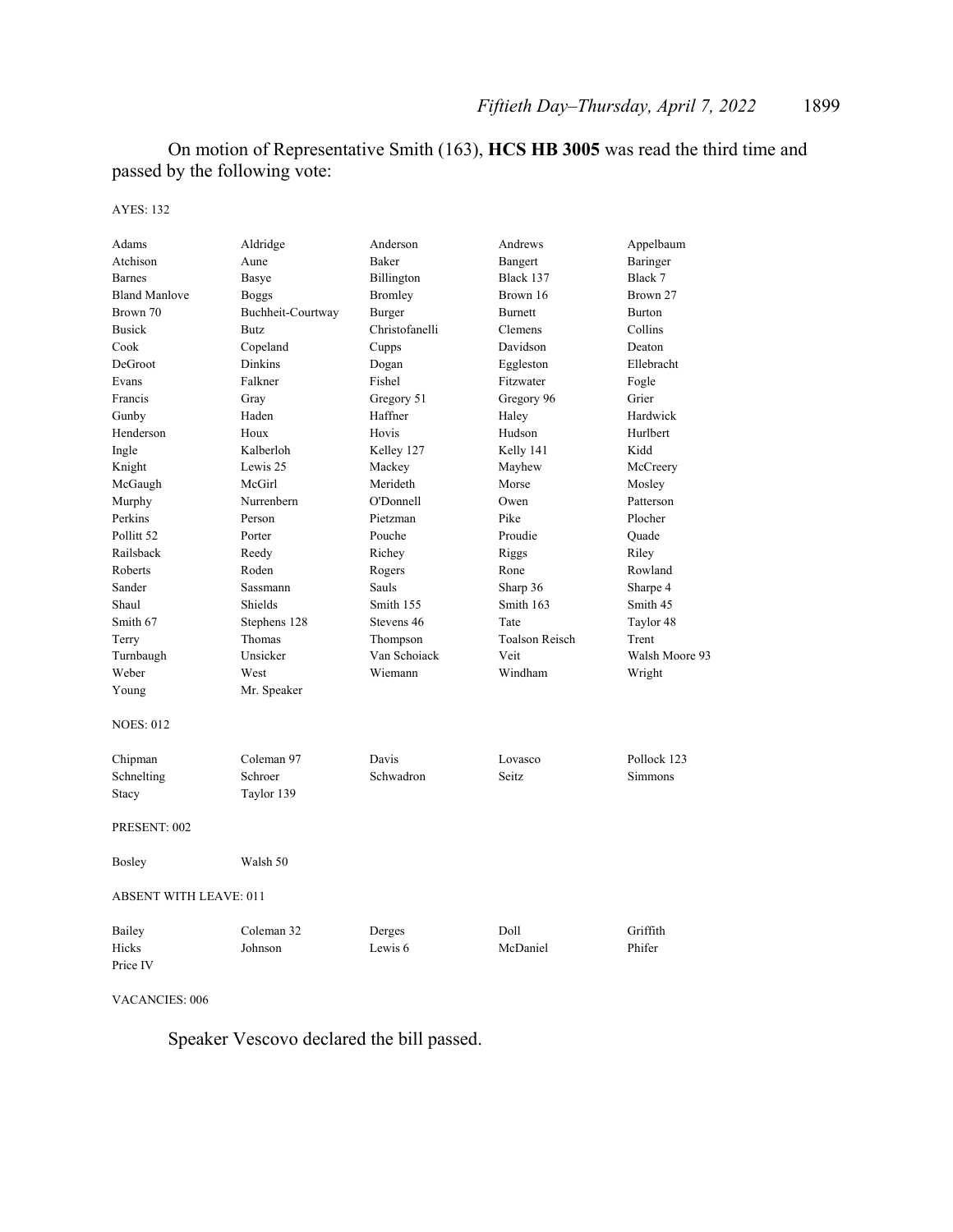**HCS HB 3006**, to appropriate money for the expenses, grants, refunds, and distributions of the Department of Agriculture, Department of Natural Resources, Department of Conservation, and the several divisions and programs thereof, and for the expenses, grants, refunds, distributions, and capital improvements projects involving the repair, replacement, and maintenance of state buildings and facilities of the Department of Natural Resources and the several divisions and programs thereof to be expended only as provided in Article IV, Section 28 of the Constitution of Missouri, and to transfer money among certain funds, for the period beginning July 1, 2022 and ending June 30, 2023, was taken up by Representative Smith (163).

 On motion of Representative Smith (163), **HCS HB 3006** was read the third time and passed by the following vote:

| Adams                  | Aldridge           | Anderson       | Andrews         | Appelbaum             |
|------------------------|--------------------|----------------|-----------------|-----------------------|
| Atchison               | Aune               | Baker          | Bangert         | Baringer              |
| <b>Barnes</b>          | Billington         | Black 137      | Black 7         | <b>Bland Manlove</b>  |
| <b>Boggs</b>           | Bosley             | Bromley        | Brown 16        | Brown 27              |
| Brown 70               | Buchheit-Courtway  | Burger         | <b>Burnett</b>  | Burton                |
| <b>Busick</b>          | <b>Butz</b>        | Chipman        | Christofanelli  | <b>Clemens</b>        |
| Collins                | Cook               | Copeland       | Cupps           | Davidson              |
| Deaton                 | DeGroot            | <b>Dinkins</b> | Dogan           | Eggleston             |
| Ellebracht             | Evans              | Falkner        | Fishel          | Fitzwater             |
| Fogle                  | Francis            | Gray           | Gregory 51      | Gregory 96            |
| Grier                  | Griffith           | Gunby          | Haden           | Haffner               |
| Haley                  | Hardwick           | Henderson      | Houx            | Hovis                 |
| Hudson                 | Hurlbert           | Ingle          | Kalberloh       | Kelley 127            |
| Kelly 141              | Kidd               | Knight         | Lewis 25        | Mackey                |
| Mayhew                 | McCreery           | McGaugh        | McGirl          | Merideth              |
| Morse                  | Mosley             | Murphy         | Nurrenbern      | O'Donnell             |
| Owen                   | Patterson          | Perkins        | Person          | Pietzman              |
| Pike                   | Plocher            | Pollitt 52     | Porter          | Pouche                |
| Proudie                | Quade              | Railsback      | Reedy           | Richey                |
| Riggs                  | Riley              | Roberts        | Roden           | Rogers                |
| Rone                   | Rowland            | Sander         | <b>Sassmann</b> | Sauls                 |
| Schnelting             | Schwadron          | Sharp 36       | Sharpe 4        | Shaul                 |
| Shields                | Smith 155          | Smith 163      | Smith 45        | Smith 67              |
| Stacy                  | Stephens 128       | Stevens 46     | Tate            | Taylor 139            |
| Taylor 48              | Terry              | Thomas         | Thompson        | <b>Toalson Reisch</b> |
| Trent                  | Turnbaugh          | Unsicker       | Van Schoiack    | Veit                  |
| Walsh 50               | Walsh Moore 93     | Weber          | West            | Wiemann               |
| Windham                | Wright             | Young          | Mr. Speaker     |                       |
| <b>NOES: 008</b>       |                    |                |                 |                       |
| Basye                  | Coleman 97         | Davis          | Lovasco         | Pollock 123           |
| Schroer                | Seitz              | Simmons        |                 |                       |
| PRESENT: 000           |                    |                |                 |                       |
| ABSENT WITH LEAVE: 010 |                    |                |                 |                       |
| Bailey                 | Coleman 32         | Derges         | Doll            | Hicks                 |
| Johnson                | Lewis <sub>6</sub> | McDaniel       | Phifer          | Price IV              |

#### AYES: 139

VACANCIES: 006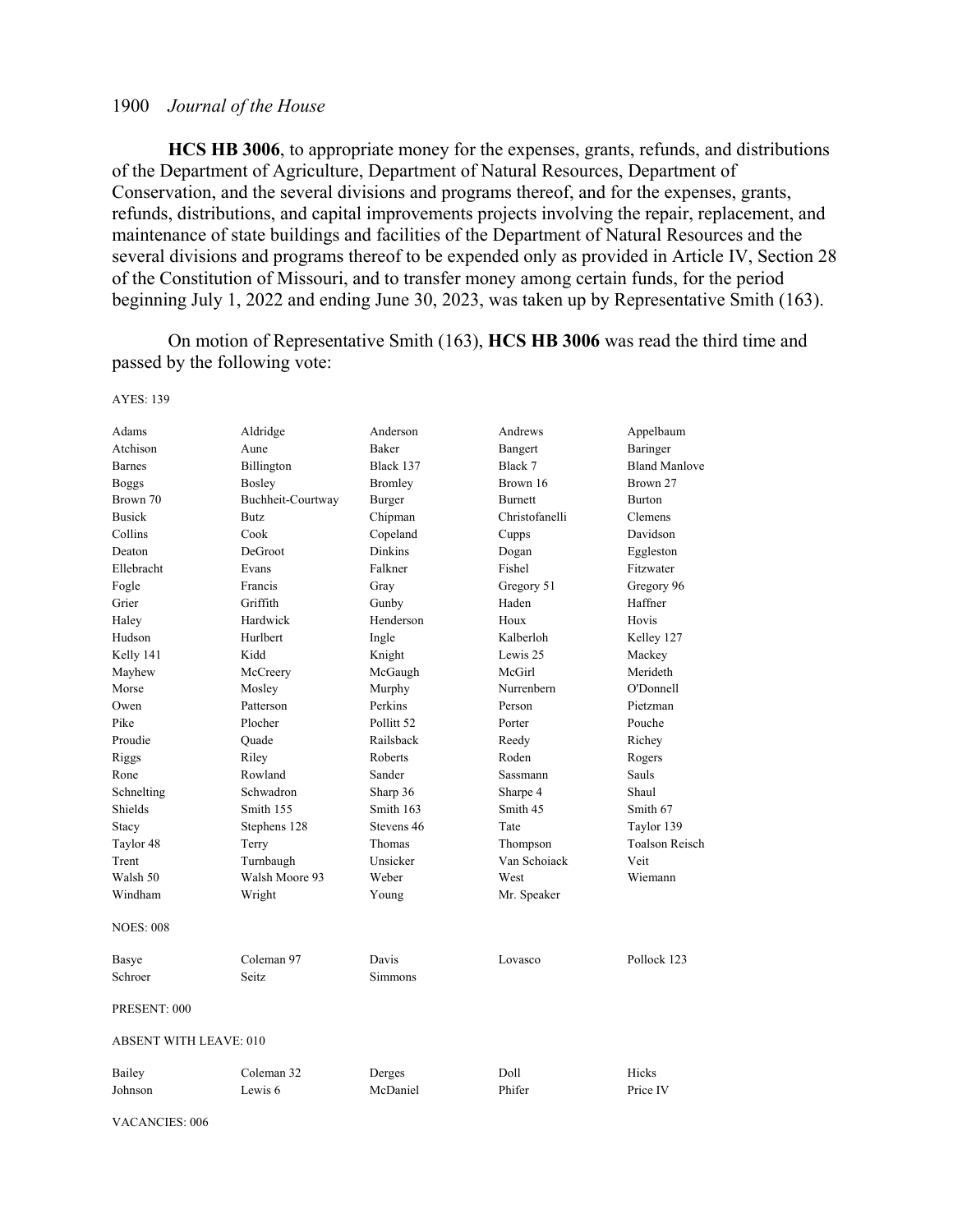Speaker Vescovo declared the bill passed.

AYES: 116

**HCS HB 3007**, to appropriate money for the expenses, grants, refunds, and distributions of the Department of Economic Development, Department of Commerce and Insurance, Department of Labor and Industrial Relations and the several divisions and programs thereof, to be expended only as provided in Article IV, Section 28 of the Constitution of Missouri, and to transfer money among certain funds for the period beginning July 1, 2022 and ending June 30, 2023, was taken up by Representative Smith (163).

 On motion of Representative Smith (163), **HCS HB 3007** was read the third time and passed by the following vote:

| Aldridge             | Anderson              | Andrews         | Atchison      | <b>Baker</b>      |
|----------------------|-----------------------|-----------------|---------------|-------------------|
| Bangert              | Baringer              | Billington      | Black 137     | Black 7           |
| <b>Boggs</b>         | Bosley                | <b>Bromley</b>  | Brown 16      | Buchheit-Courtway |
| Burger               | Burton                | <b>Busick</b>   | <b>Butz</b>   | Chipman           |
| Christofanelli       | Collins               | Cook            | Copeland      | Cupps             |
| Davidson             | Deaton                | DeGroot         | Dinkins       | Dogan             |
| Eggleston            | Ellebracht            | Evans           | Falkner       | Fishel            |
| Fitzwater            | Francis               | Gray            | Gregory 51    | Gregory 96        |
| Grier                | Griffith              | Haden           | Haffner       | Haley             |
| Hardwick             | Henderson             | Houx            | Hovis         | Hudson            |
| Hurlbert             | Kalberloh             | Kelley 127      | Kelly 141     | Kidd              |
| Knight               | Mackey                | Mayhew          | McGaugh       | McGirl            |
| Morse                | Mosley                | Murphy          | O'Donnell     | Owen              |
| Patterson            | Perkins               | Person          | Pietzman      | Pike              |
| Plocher              | Pollitt <sub>52</sub> | Pollock 123     | Porter        | Pouche            |
| Proudie              | Railsback             | Reedy           | Richey        | Riggs             |
| Riley                | Roberts               | Roden           | Rogers        | Rone              |
| Rowland              | Sander                | <b>Sassmann</b> | <b>Sauls</b>  | Schnelting        |
| Schwadron            | Sharp 36              | Sharpe 4        | Shaul         | <b>Shields</b>    |
| Smith 155            | Smith 163             | Smith 45        | Smith 67      | Stacy             |
| Stephens 128         | Tate                  | Taylor 139      | Taylor 48     | Thomas            |
| Thompson             | <b>Toalson Reisch</b> | Trent           | Van Schoiack  | Veit              |
| Walsh 50             | West                  | Wiemann         | Wright        | Young             |
| Mr. Speaker          |                       |                 |               |                   |
| <b>NOES: 028</b>     |                       |                 |               |                   |
| Adams                | Appelbaum             | Aune            | <b>Barnes</b> | Basye             |
| Brown 27             | <b>Burnett</b>        | Coleman 97      | Davis         | Fogle             |
| Gunby                | Ingle                 | Lewis 25        | Lovasco       | McCreery          |
| Merideth             | Nurrenbern            | Quade           | Schroer       | Seitz             |
| <b>Simmons</b>       | Stevens 46            | Terry           | Turnbaugh     | Unsicker          |
| Walsh Moore 93       | Weber                 | Windham         |               |                   |
| PRESENT: 003         |                       |                 |               |                   |
| <b>Bland Manlove</b> | Brown 70              | Clemens         |               |                   |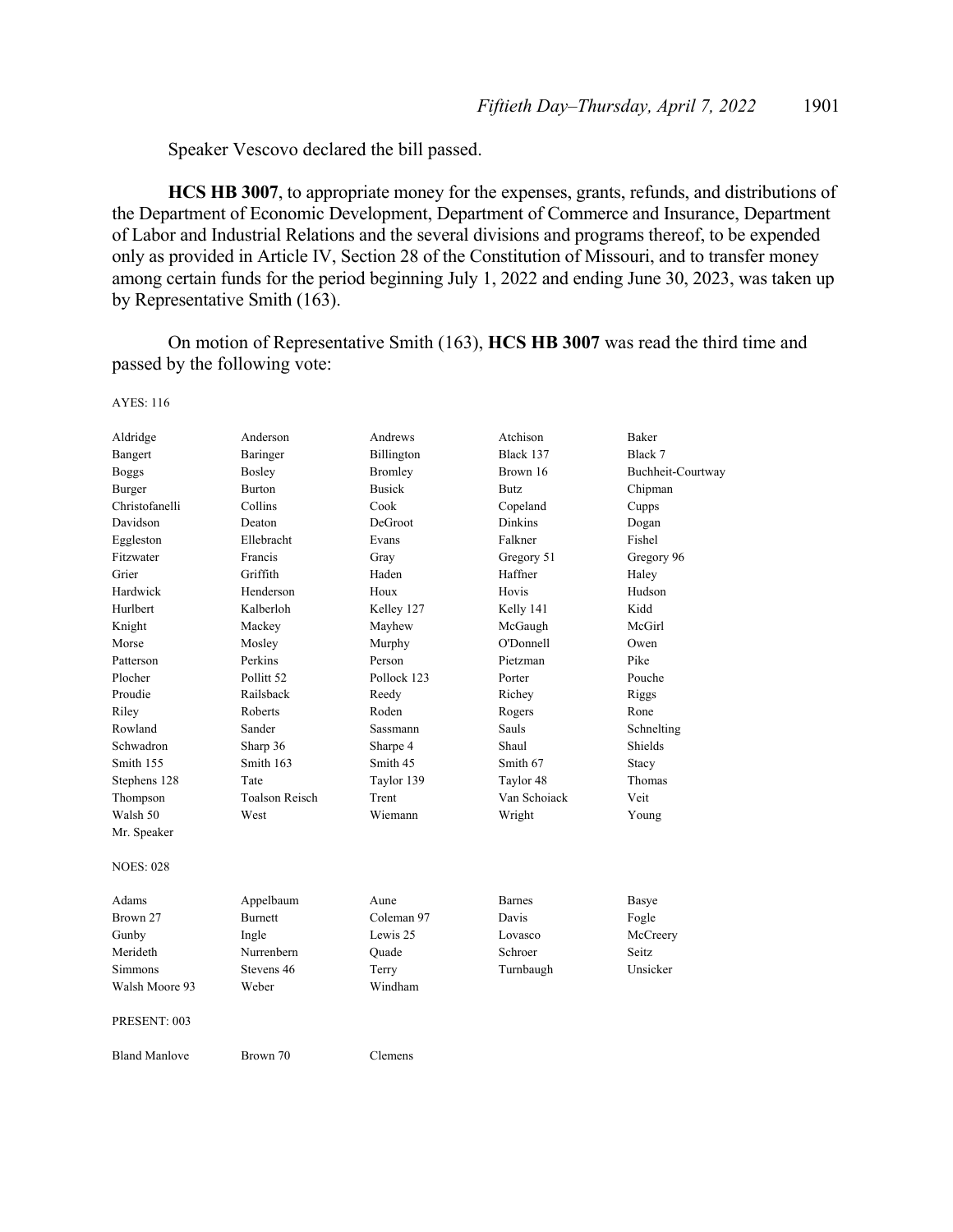| Bailey  | Coleman 32 | Derges   | Doll   | Hicks    |
|---------|------------|----------|--------|----------|
| Johnson | Lewis 6    | McDaniel | Phifer | Price IV |

VACANCIES: 006

Speaker Vescovo declared the bill passed.

**HCS HB 3008**, to appropriate money for the expenses, grants, refunds, and distributions of the Department of Public Safety and the several divisions and programs thereof, to be expended only as provided in Article IV, Section 28 of the Constitution of Missouri, and to transfer money among certain funds for the period beginning July 1, 2022, and ending June 30, 2023, was taken up by Representative Smith (163).

 On motion of Representative Smith (163), **HCS HB 3008** was read the third time and passed by the following vote:

AYES: 145

| Adams                 | Aldridge       | Anderson          | Andrews        | Appelbaum             |
|-----------------------|----------------|-------------------|----------------|-----------------------|
| Atchison              | Aune           | <b>Baker</b>      | Bangert        | Baringer              |
| <b>Barnes</b>         | Basye          | Billington        | Black 137      | Black 7               |
| <b>Bland Manlove</b>  | <b>Boggs</b>   | Bosley            | <b>Bromley</b> | Brown 16              |
| Brown 27              | Brown 70       | Buchheit-Courtway | Burger         | <b>Burnett</b>        |
| <b>Burton</b>         | Butz.          | Chipman           | Christofanelli | Clemens               |
| Coleman 97            | Collins        | Cook              | Copeland       | Cupps                 |
| Davidson              | Deaton         | DeGroot           | <b>Dinkins</b> | Dogan                 |
| Eggleston             | Ellebracht     | Evans             | Falkner        | Fishel                |
| Fitzwater             | Fogle          | Francis           | Gray           | Gregory 51            |
| Gregory 96            | Grier          | Griffith          | Gunby          | Haden                 |
| Haffner               | Haley          | Hardwick          | Henderson      | Houx                  |
| Hovis                 | Hudson         | Hurlbert          | Ingle          | Kalberloh             |
| Kelley 127            | Kelly 141      | Kidd              | Knight         | Lewis 25              |
| Lewis 6               | Mackey         | Mayhew            | McCreery       | McGaugh               |
| McGirl                | Merideth       | Morse             | Mosley         | Murphy                |
| Nurrenbern            | O'Donnell      | Owen              | Patterson      | Perkins               |
| Person                | Pietzman       | Pike              | Plocher        | Pollitt <sub>52</sub> |
| Pollock 123           | Porter         | Pouche            | Proudie        | Ouade                 |
| Railsback             | Reedy          | Richey            | Riggs          | Riley                 |
| Roberts               | Roden          | Rogers            | Rone           | Rowland               |
| Sander                | Sassmann       | Sauls             | Schnelting     | Schroer               |
| Schwadron             | Seitz.         | Sharp 36          | Sharpe 4       | Shaul                 |
| Shields               | <b>Simmons</b> | Smith 155         | Smith 163      | Smith 45              |
| Smith 67              | Stacy          | Stephens 128      | Stevens 46     | Tate                  |
| Taylor 139            | Taylor 48      | Terry             | Thomas         | Thompson              |
| <b>Toalson Reisch</b> | Trent          | Turnbaugh         | Unsicker       | Van Schoiack          |
| Veit                  | Walsh 50       | Walsh Moore 93    | Weber          | West                  |
| Wiemann               | Windham        | Wright            | Young          | Mr. Speaker           |
|                       |                |                   |                |                       |

NOES: 002

Davis Lovasco

PRESENT: 000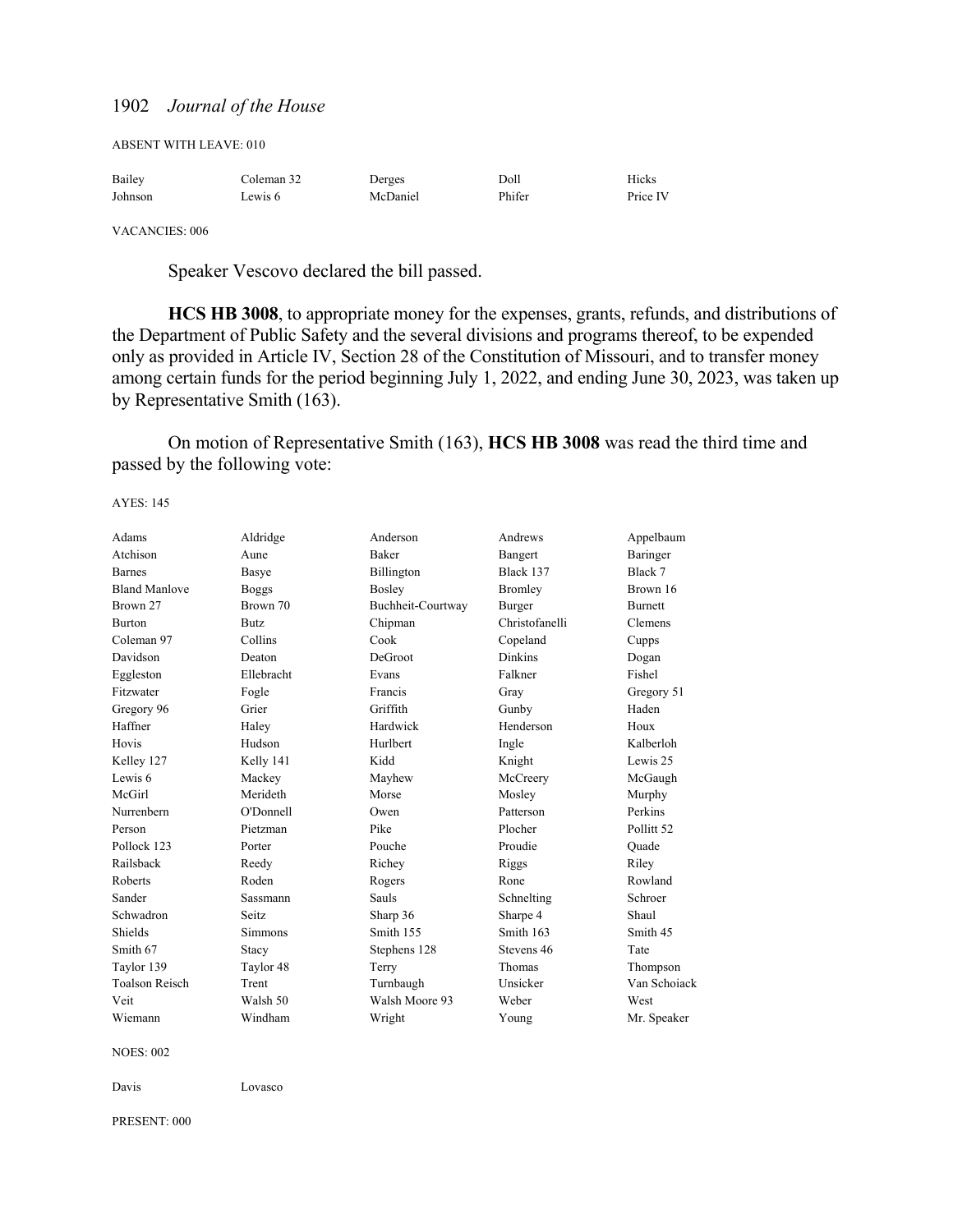ABSENT WITH LEAVE: 010

| Bailey | <b>Busick</b> | Coleman 32 | Derges | Doll     |
|--------|---------------|------------|--------|----------|
| Hicks  | Johnson       | McDaniel   | Phifer | Price IV |

VACANCIES: 006

Speaker Vescovo declared the bill passed.

**HCS HB 3009**, to appropriate money for the expenses, grants, refunds, and distributions of the Department of Corrections and the several divisions and programs thereof, to be expended only as provided in Article IV, Section 28 of the Constitution of Missouri, and to transfer money among certain funds for the period beginning July 1, 2022, and ending June 30, 2023, was taken up by Representative Smith (163).

 On motion of Representative Smith (163), **HCS HB 3009** was read the third time and passed by the following vote:

| Andrews          | Atchison              | Baker                 | Basye                | Billington   |
|------------------|-----------------------|-----------------------|----------------------|--------------|
| Black 137        | Black 7               | <b>Boggs</b>          | Bromley              | Brown 16     |
| Brown 27         | Buchheit-Courtway     | Burger                | <b>Busick</b>        | Chipman      |
| Christofanelli   | Coleman 97            | Cook                  | Copeland             | Cupps        |
| Davidson         | Deaton                | DeGroot               | <b>Dinkins</b>       | Dogan        |
| Eggleston        | Evans                 | Falkner               | Fishel               | Fitzwater    |
| Francis          | Gregory 51            | Gregory 96            | Grier                | Griffith     |
| Haden            | Haffner               | Haley                 | Hardwick             | Henderson    |
| Houx             | Hovis                 | Hudson                | Hurlbert             | Kalberloh    |
| Kelly 141        | Kidd                  | Knight                | Lewis 6              | Mayhew       |
| McGaugh          | McGirl                | Morse                 | Murphy               | O'Donnell    |
| Owen             | Patterson             | Perkins               | Pietzman             | Pike         |
| Plocher          | Pollitt <sub>52</sub> | Pollock 123           | Porter               | Pouche       |
| Railsback        | Reedy                 | Richey                | Riggs                | Riley        |
| Roberts          | Roden                 | Rone                  | Sander               | Sassmann     |
| Schnelting       | Schroer               | Schwadron             | Seitz                | Sharpe 4     |
| Shaul            | Shields               | Simmons               | Smith 155            | Smith 163    |
| Stacy            | Stephens 128          | Tate                  | Taylor 139           | Taylor 48    |
| Thomas           | Thompson              | <b>Toalson Reisch</b> | Trent                | Van Schoiack |
| Veit             | Walsh 50              | West                  | Wiemann              | Wright       |
| Mr. Speaker      |                       |                       |                      |              |
| <b>NOES: 045</b> |                       |                       |                      |              |
| Adams            | Aldridge              | Anderson              | Appelbaum            | Aune         |
| Bangert          | Baringer              | <b>Barnes</b>         | <b>Bland Manlove</b> | Bosley       |
| Brown 70         | <b>Burnett</b>        | <b>Burton</b>         | <b>Butz</b>          | Collins      |
| Davis            | Ellebracht            | Fogle                 | Gray                 | Gunby        |
| Ingle            | Lewis 25              | Lovasco               | Mackey               | McCreery     |
| Merideth         | Mosley                | Nurrenbern            | Person               | Proudie      |
| Quade            | Rogers                | Rowland               | Sauls                | Sharp 36     |
| Smith 45         | Smith 67              | Stevens 46            | Terry                | Turnbaugh    |
| Unsicker         | Walsh Moore 93        | Weber                 | Windham              | Young        |
|                  |                       |                       |                      |              |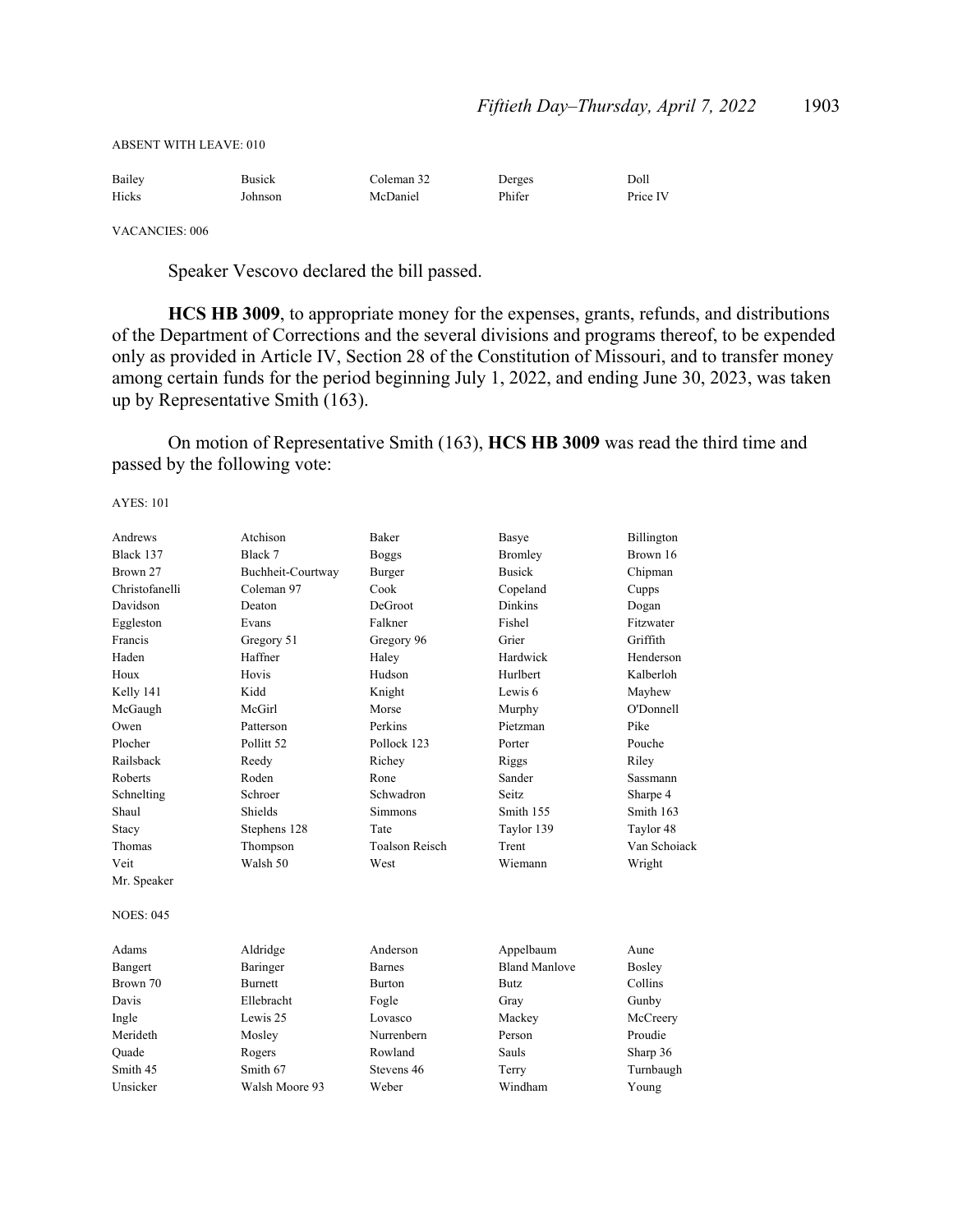| PRESENT: 001           |            |          |        |          |
|------------------------|------------|----------|--------|----------|
| Clemens                |            |          |        |          |
| ABSENT WITH LEAVE: 010 |            |          |        |          |
| Bailey                 | Coleman 32 | Derges   | Doll   | Hicks    |
| Johnson                | Kelley 127 | McDaniel | Phifer | Price IV |
|                        |            |          |        |          |

VACANCIES: 006

Speaker Vescovo declared the bill passed.

**HCS HB 3010**, to appropriate money for the expenses, grants, refunds, and distributions of the Department of Mental Health, the Department of Health and Senior Services, and the several divisions and programs thereof, and the Missouri Health Facilities Review Committee to be expended only as provided in Article IV, Section 28 of the Constitution of Missouri, and to transfer money among certain funds for the period beginning July 1, 2022 and ending June 30, 2023, was taken up by Representative Smith (163).

 On motion of Representative Smith (163), **HCS HB 3010** was read the third time and passed by the following vote:

| AYES: 100 |  |
|-----------|--|
|           |  |

| Andrews           | Atchison              | <b>Baker</b>   | Basye                | Billington     |
|-------------------|-----------------------|----------------|----------------------|----------------|
| Black 137         | Black 7               | <b>Boggs</b>   | <b>Bromley</b>       | Brown 16       |
| Buchheit-Courtway | Burger                | <b>Busick</b>  | Chipman              | Christofanelli |
| Coleman 97        | Cook                  | Copeland       | Cupps                | Davidson       |
| Deaton            | DeGroot               | <b>Dinkins</b> | Dogan                | Eggleston      |
| Evans             | Falkner               | Fishel         | Fitzwater            | Francis        |
| Gregory 51        | Gregory 96            | Grier          | Griffith             | Haden          |
| Haffner           | Haley                 | Hardwick       | Henderson            | Houx           |
| Hovis             | Hudson                | Hurlbert       | Kalberloh            | Kelley 127     |
| Kelly 141         | Kidd                  | Knight         | Lewis 6              | Mayhew         |
| McGaugh           | McGirl                | Morse          | Murphy               | O'Donnell      |
| Owen              | Patterson             | Perkins        | Pietzman             | Pike           |
| Plocher           | Pollitt <sub>52</sub> | Pollock 123    | Porter               | Pouche         |
| Railsback         | Reedy                 | Richey         | Riggs                | Riley          |
| Roberts           | Rone                  | Sander         | Sassmann             | Schnelting     |
| Schroer           | Schwadron             | Seitz          | Sharpe 4             | Shaul          |
| Shields           | <b>Simmons</b>        | Smith 155      | Smith 163            | Stacy          |
| Stephens 128      | Tate                  | Taylor 139     | Taylor 48            | Thomas         |
| Thompson          | <b>Toalson Reisch</b> | Trent          | Van Schoiack         | Veit           |
| Walsh 50          | West                  | Wiemann        | Wright               | Mr. Speaker    |
| NOES: 045         |                       |                |                      |                |
| Adams             | Aldridge              | Anderson       | Appelbaum            | Aune           |
| Bangert           | Baringer              | <b>Barnes</b>  | <b>Bland Manlove</b> | Boslev         |
| Brown 27          | Brown 70              | <b>Burnett</b> | <b>Burton</b>        | Collins        |
| Davis             | Ellebracht            | Fogle          | Gray                 | Gunby          |
| Ingle             | Lewis 25              | Lovasco        | Mackey               | McCreery       |
| Merideth          | Mosley                | Nurrenbern     | Person               | Proudie        |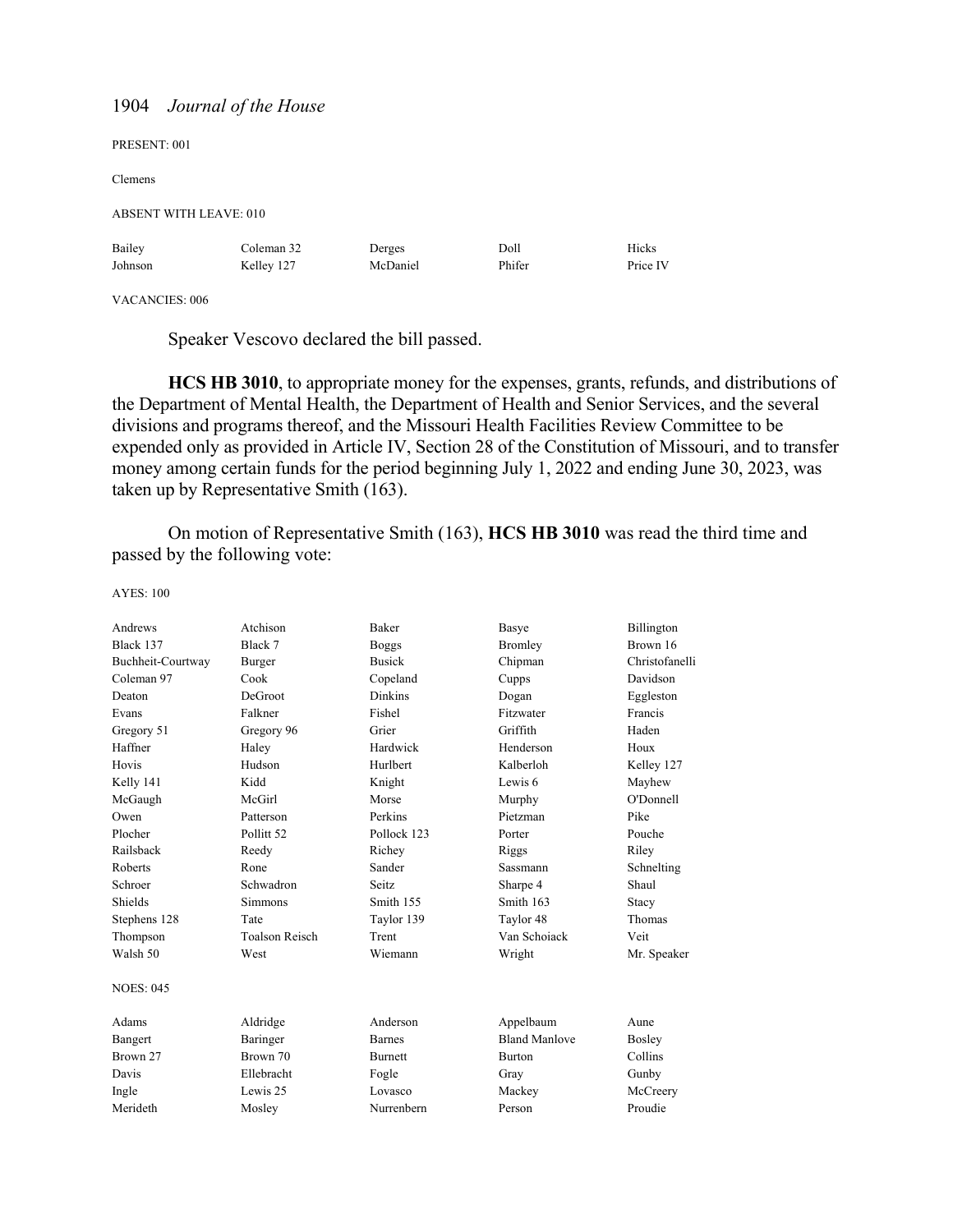| Quade<br>Smith 45<br>Unsicker | Rogers<br>Smith 67<br>Walsh Moore 93 | Rowland<br>Stevens 46<br>Weber | Sauls<br>Terry<br>Windham | Sharp 36<br>Turnbaugh<br>Young |
|-------------------------------|--------------------------------------|--------------------------------|---------------------------|--------------------------------|
| PRESENT: 002                  |                                      |                                |                           |                                |
| Butz                          | Clemens                              |                                |                           |                                |
| <b>ABSENT WITH LEAVE: 010</b> |                                      |                                |                           |                                |
| Bailey<br>Johnson             | Coleman 32<br>McDaniel               | Derges<br>Phifer               | Doll<br>Price IV          | Hicks<br>Roden                 |

VACANCIES: 006

Speaker Vescovo declared the bill passed.

**HCS HB 3011**, to appropriate money for the expenses, grants, refunds, and distributions of the Department of Social Services and the several divisions and programs thereof to be expended only as provided in Article IV, Section 28 of the Constitution of Missouri, and to transfer money among certain funds for the period beginning July 1, 2022, and ending June 30, 2023, was taken up by Representative Smith (163).

 On motion of Representative Smith (163), **HCS HB 3011** was read the third time and passed by the following vote:

| Andrews          | Atchison              | Baker          | Billington      | Black 137            |
|------------------|-----------------------|----------------|-----------------|----------------------|
| Black 7          | <b>Boggs</b>          | Bromley        | Brown 16        | Buchheit-Courtway    |
| Burger           | <b>Busick</b>         | Chipman        | Cook            | Copeland             |
| Cupps            | Deaton                | <b>Dinkins</b> | Dogan           | Eggleston            |
| Evans            | Falkner               | Fishel         | Fitzwater       | Francis              |
| Gregory 51       | Gregory 96            | Grier          | Griffith        | Haden                |
| Haffner          | Haley                 | Hardwick       | Henderson       | Houx                 |
| Hovis            | Hudson                | Hurlbert       | Kalberloh       | Kelley 127           |
| Kelly 141        | Kidd                  | Knight         | Lewis 6         | Mayhew               |
| McGaugh          | McGirl                | Morse          | Murphy          | O'Donnell            |
| Owen             | Patterson             | Perkins        | Pietzman        | Pike                 |
| Plocher          | Pollitt <sub>52</sub> | Pollock 123    | Porter          | Pouche               |
| Railsback        | Reedy                 | Richey         | Riggs           | Riley                |
| Roberts          | Rone                  | Sander         | <b>Sassmann</b> | Schwadron            |
| Sharpe 4         | Shaul                 | Shields        | Smith 155       | Smith 163            |
| Stacy            | Stephens 128          | Tate           | Taylor 139      | Thomas               |
| Thompson         | <b>Toalson Reisch</b> | Van Schoiack   | Veit            | Walsh 50             |
| West             | Wiemann               | Wright         | Mr. Speaker     |                      |
| <b>NOES: 057</b> |                       |                |                 |                      |
| Adams            | Aldridge              | Anderson       | Appelbaum       | Aune                 |
| Bangert          | Baringer              | <b>Barnes</b>  | Basye           | <b>Bland Manlove</b> |
| Bosley           | Brown 27              | Brown 70       | <b>Burnett</b>  | <b>Burton</b>        |
| <b>Butz</b>      | Christofanelli        | Coleman 97     | Collins         | Davidson             |
| Davis            | DeGroot               | Ellebracht     | Fogle           | Gray                 |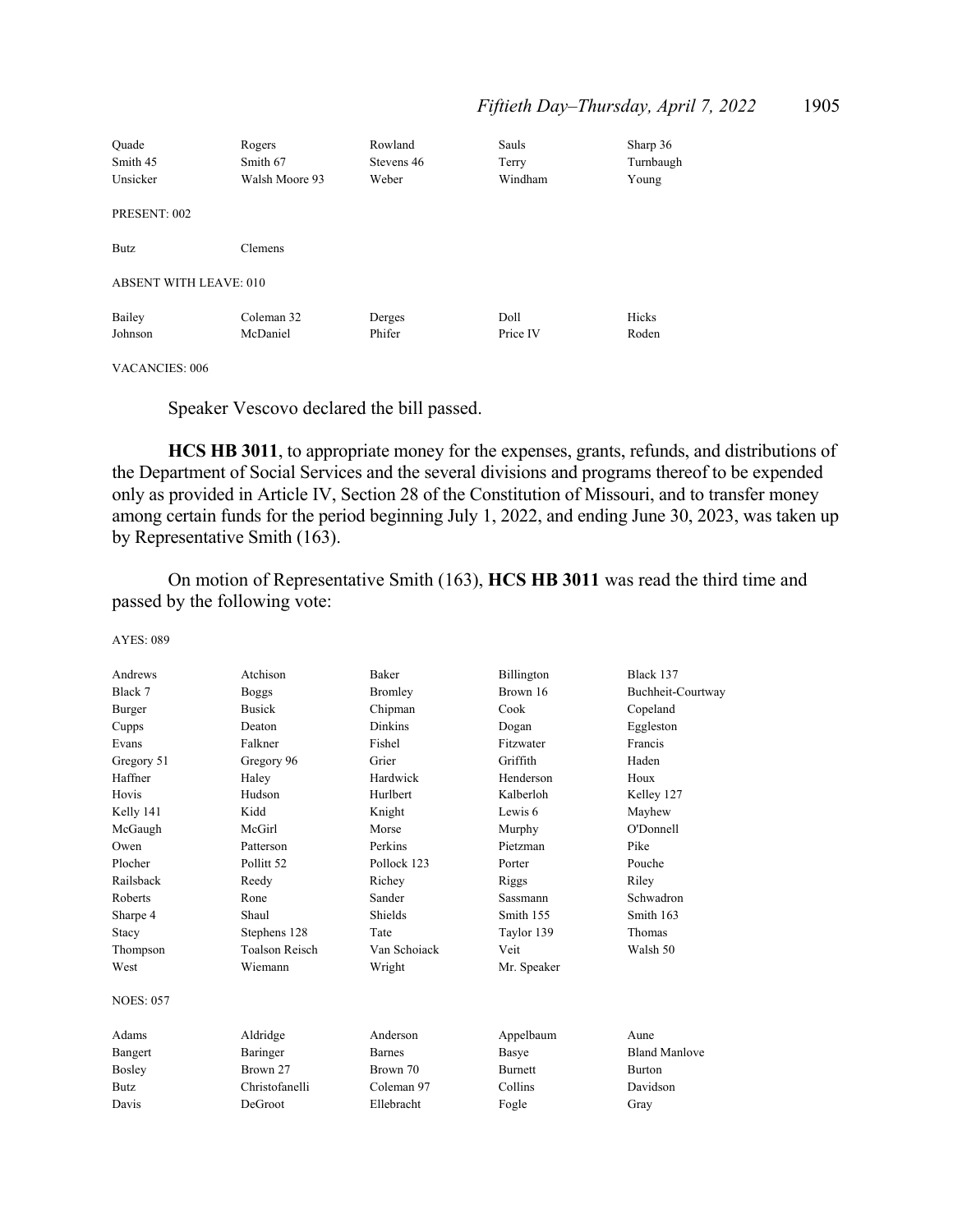| Gunby                         | Ingle      | Lewis 25   | Lovasco        | Mackey  |
|-------------------------------|------------|------------|----------------|---------|
| McCreery                      | Merideth   | Mosley     | Nurrenbern     | Person  |
| Proudie                       | Quade      | Rogers     | Rowland        | Sauls   |
| Schnelting                    | Schroer    | Seitz      | Sharp 36       | Simmons |
| Smith 45                      | Smith 67   | Stevens 46 | Taylor 48      | Terry   |
| Trent                         | Turnbaugh  | Unsicker   | Walsh Moore 93 | Weber   |
| Windham                       | Young      |            |                |         |
| PRESENT: 001                  |            |            |                |         |
| Clemens                       |            |            |                |         |
| <b>ABSENT WITH LEAVE: 010</b> |            |            |                |         |
| Bailey                        | Coleman 32 | Derges     | Doll           | Hicks   |
| Johnson                       | McDaniel   | Phifer     | Price IV       | Roden   |
|                               |            |            |                |         |

VACANCIES: 006

Speaker Vescovo declared the bill passed.

**HCS HB 3012**, to appropriate money for expenses, grants, refunds, and distributions of the Chief Executive's Office and Mansion, Lieutenant Governor, Secretary of State, State Auditor, State Treasurer, Attorney General, Missouri Prosecuting Attorneys and Circuit Attorneys Retirement Systems, and the Judiciary and the Office of the State Public Defender, and the several divisions and programs thereof, and for the payment of salaries and mileage of members of the State Senate and the House of Representatives and contingent expenses of the General Assembly, including salaries and expenses of elective and appointive officers and necessary capital improvements expenditures; for salaries and expenses of members and employees and other necessary operating expenses of the Committee on Legislative Research, various joint committees, for the expenses of the interim committees established by the General Assembly, and to transfer money among certain funds, to be expended only as provided in Article IV, Section 28 of the Constitution of Missouri, for the period beginning July 1, 2022 and ending June 30, 2023, was taken up by Representative Smith (163).

 On motion of Representative Smith (163), **HCS HB 3012** was read the third time and passed by the following vote:

| Andrews           | Atchison   | Baker          | Basye     | Billington     |
|-------------------|------------|----------------|-----------|----------------|
| Black 137         | Black 7    | <b>Boggs</b>   | Bromley   | Brown 16       |
| Buchheit-Courtway | Burger     | <b>Busick</b>  | Chipman   | Christofanelli |
| Coleman 97        | Cook       | Copeland       | Cupps     | Davidson       |
| Deaton            | DeGroot    | <b>Dinkins</b> | Dogan     | Eggleston      |
| Evans             | Falkner    | Fishel         | Fitzwater | Francis        |
| Gregory 51        | Gregory 96 | Grier          | Griffith  | Haden          |
| Haffner           | Haley      | Hardwick       | Henderson | Houx           |
| Hovis             | Hudson     | Hurlbert       | Kalberloh | Kelley 127     |
| Kelly 141         | Kidd       | Knight         | Lewis 6   | Mayhew         |
| McGaugh           | McGirl     | Morse          | Murphy    | O'Donnell      |
| Owen              | Patterson  | Perkins        | Pietzman  | Pike           |
| Plocher           | Pollitt 52 | Pollock 123    | Porter    | Pouche         |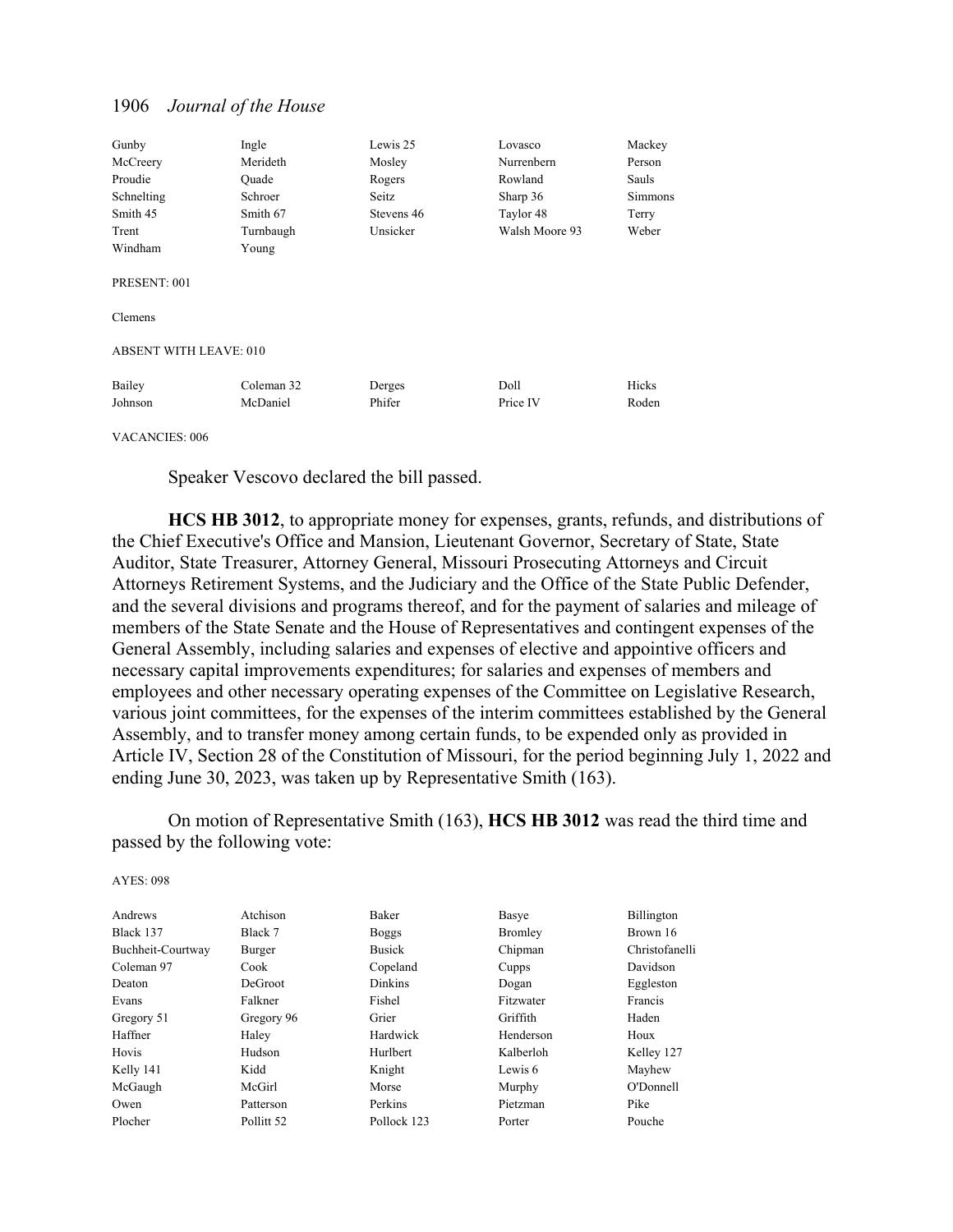## *Fiftieth Day–Thursday, April 7, 2022* 1907

| Railsback                     | Reedy          | Richey               | Riggs         | Riley                 |
|-------------------------------|----------------|----------------------|---------------|-----------------------|
| Roberts                       | Rone           | Sander               | Sassmann      | Schnelting            |
| Schroer                       | Schwadron      | Sharpe 4             | Shaul         | Shields               |
| Smith 155                     | Smith 163      | Stacy                | Stephens 128  | Tate                  |
| Taylor 139                    | Taylor 48      | Thomas               | Thompson      | <b>Toalson Reisch</b> |
| Trent                         | Van Schoiack   | Veit                 | Walsh 50      | West                  |
| Wiemann                       | Wright         | Mr. Speaker          |               |                       |
| <b>NOES: 034</b>              |                |                      |               |                       |
| Adams                         | Anderson       | Appelbaum            | Bangert       | Baringer              |
| <b>Barnes</b>                 | Brown 27       | <b>Burnett</b>       | <b>Burton</b> | <b>Butz</b>           |
| Davis                         | Ellebracht     | Fogle                | Gray          | Lewis 25              |
| Lovasco                       | Mackey         | McCreery             | Merideth      | Mosley                |
| Nurrenbern                    | Person         | Proudie              | Ouade         | Rogers                |
| Rowland                       | Seitz.         | <b>Simmons</b>       | Smith 67      | Terry                 |
| Turnbaugh                     | Walsh Moore 93 | Weber                | Windham       |                       |
| PRESENT: 015                  |                |                      |               |                       |
| Aldridge                      | Aune           | <b>Bland Manlove</b> | Bosley        | Brown 70              |
| Clemens                       | Collins        | Gunby                | Ingle         | Sauls                 |
| Sharp 36                      | Smith 45       | Stevens 46           | Unsicker      | Young                 |
| <b>ABSENT WITH LEAVE: 010</b> |                |                      |               |                       |
| Bailey                        | Coleman 32     | Derges               | Doll          | Hicks                 |
| Johnson                       | McDaniel       | Phifer               | Price IV      | Roden                 |

VACANCIES: 006

Speaker Vescovo declared the bill passed.

**HCS HB 3013**, to appropriate money for real property leases, related services, utilities, systems furniture, structural modifications, and related expenses for the several departments of state government and the divisions and programs thereof to be expended only as provided in Article IV, Section 28 of the Constitution of Missouri, and to transfer money among certain funds for the period beginning July 1, 2022, and ending June 30, 2023, was taken up by Representative Smith (163).

 On motion of Representative Smith (163), **HCS HB 3013** was read the third time and passed by the following vote:

| Adams        | Aldridge          | Anderson  | Andrews        | Appelbaum            |
|--------------|-------------------|-----------|----------------|----------------------|
| Atchison     | Aune              | Baker     | Bangert        | <b>Barnes</b>        |
| Basye        | Billington        | Black 137 | Black 7        | <b>Bland Manlove</b> |
| <b>Boggs</b> | Bosley            | Bromley   | Brown 16       | Brown 27             |
| Brown 70     | Buchheit-Courtway | Burger    | Burnett        | Burton               |
| Busick       | Butz              | Chipman   | Christofanelli | Clemens              |
| Coleman 97   | Collins           | Cook      | Copeland       | Cupps                |
| Davidson     | Deaton            | DeGroot   | Dinkins        | Dogan                |
| Eggleston    | Ellebracht        | Evans     | Falkner        | Fishel               |
|              |                   |           |                |                      |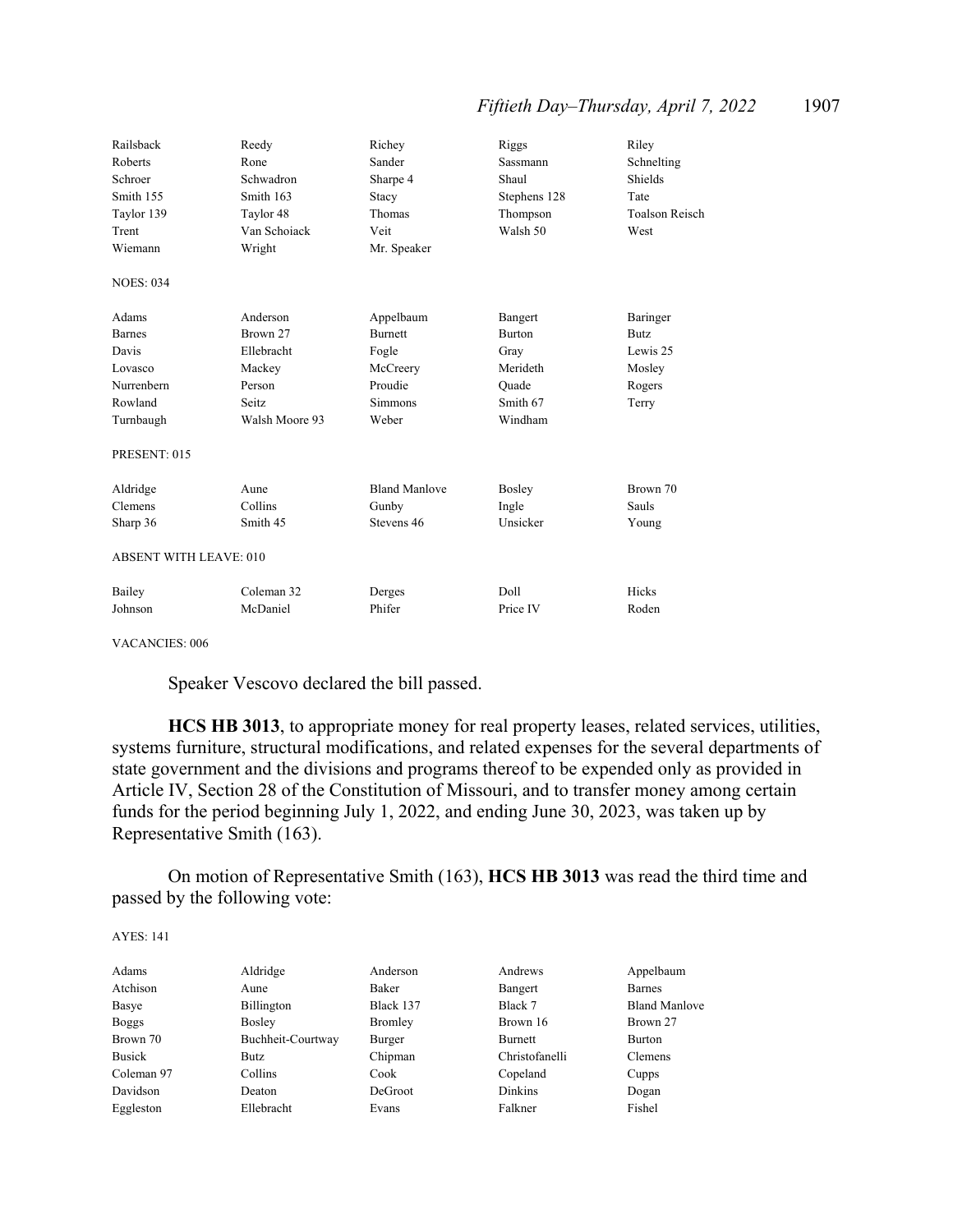| Fitzwater                     | Fogle     | Francis               | Gray           | Gregory 51            |
|-------------------------------|-----------|-----------------------|----------------|-----------------------|
| Gregory 96                    | Grier     | Griffith              | Gunby          | Haden                 |
| Haffner                       | Haley     | Hardwick              | Henderson      | Houx                  |
| Hovis                         | Hudson    | Hurlbert              | Ingle          | Kalberloh             |
| Kelley 127                    | Kelly 141 | Kidd                  | Knight         | Lewis 25              |
| Lewis 6                       | Mackey    | Mayhew                | McCreery       | McGaugh               |
| McGirl                        | Merideth  | Morse                 | Mosley         | Murphy                |
| Nurrenbern                    | O'Donnell | Owen                  | Patterson      | Perkins               |
| Person                        | Pietzman  | Pike                  | Plocher        | Pollitt <sub>52</sub> |
| Pollock 123                   | Porter    | Pouche                | Proudie        | Ouade                 |
| Railsback                     | Reedy     | Richey                | Riggs          | Riley                 |
| Roberts                       | Rogers    | Rone                  | Rowland        | Sander                |
| Sassmann                      | Sauls     | Schnelting            | Schroer        | Schwadron             |
| Sharp 36                      | Sharpe 4  | Shaul                 | Shields        | Smith 155             |
| Smith 163                     | Smith 45  | Smith 67              | Stacy          | Stephens 128          |
| Stevens 46                    | Tate      | Taylor 139            | Taylor 48      | Terry                 |
| Thomas                        | Thompson  | <b>Toalson Reisch</b> | Trent          | Turnbaugh             |
| Van Schoiack                  | Veit      | Walsh 50              | Walsh Moore 93 | Weber                 |
| West                          | Wiemann   | Windham               | Wright         | Young                 |
| Mr. Speaker                   |           |                       |                |                       |
| <b>NOES: 004</b>              |           |                       |                |                       |
| Davis                         | Lovasco   | Seitz                 | Simmons        |                       |
| PRESENT: 001                  |           |                       |                |                       |
| Unsicker                      |           |                       |                |                       |
| <b>ABSENT WITH LEAVE: 011</b> |           |                       |                |                       |
| Bailey                        | Baringer  | Coleman 32            | Derges         | Doll                  |
| Hicks                         | Johnson   | McDaniel              | Phifer         | Price IV              |
| Roden                         |           |                       |                |                       |

VACANCIES: 006

Speaker Vescovo declared the bill passed.

**HCS HB 3015**, to appropriate money for supplemental purposes for the expenses, grants, refunds, and distributions of the several departments and offices of state government and the several divisions and programs thereof, and to transfer money among certain funds, to be expended only as provided in Article IV, Section 28 of the Constitution of Missouri for the fiscal period ending June 30, 2022, was taken up by Representative Smith (163).

 On motion of Representative Smith (163), **HCS HB 3015** was read the third time and passed by the following vote:

| Adams                | Aldridge     | Anderson          | Andrews        | Appelbaum |
|----------------------|--------------|-------------------|----------------|-----------|
| Atchison             | Aune         | Baker             | Bangert        | Baringer  |
| <b>Barnes</b>        | Basye        | <b>Billington</b> | Black 137      | Black 7   |
| <b>Bland Manlove</b> | <b>Boggs</b> | <b>Bosley</b>     | <b>Bromley</b> | Brown 16  |
| Brown 27             | Brown 70     | Buchheit-Courtway | Burger         | Burnett   |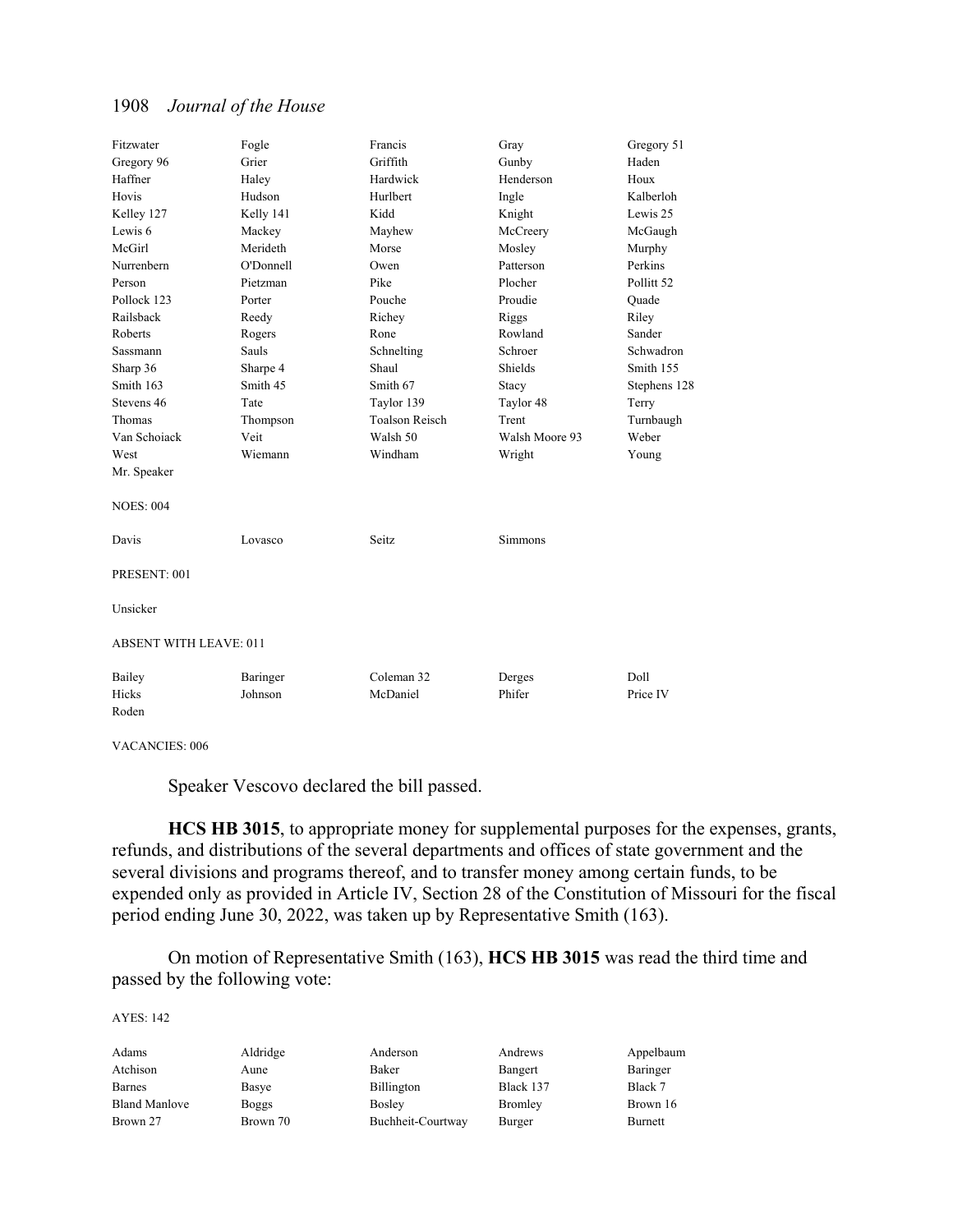## *Fiftieth Day–Thursday, April 7, 2022* 1909

| Burton                        | <b>Busick</b> | Butz                  | Chipman    | Christofanelli |
|-------------------------------|---------------|-----------------------|------------|----------------|
| Clemens                       | Coleman 97    | Collins               | Cook       | Copeland       |
| Cupps                         | Davidson      | Deaton                | DeGroot    | <b>Dinkins</b> |
| Dogan                         | Eggleston     | Ellebracht            | Evans      | Falkner        |
| Fishel                        | Fitzwater     | Fogle                 | Francis    | Gray           |
| Gregory 51                    | Gregory 96    | Grier                 | Griffith   | Gunby          |
| Haden                         | Haffner       | Haley                 | Hardwick   | Henderson      |
| Houx                          | Hovis         | Hudson                | Hurlbert   | Ingle          |
| Kalberloh                     | Kelley 127    | Kelly 141             | Kidd       | Knight         |
| Lewis 25                      | Lewis 6       | Mackey                | Mayhew     | McCreery       |
| McGaugh                       | McGirl        | Merideth              | Morse      | Mosley         |
| Murphy                        | Nurrenbern    | O'Donnell             | Owen       | Patterson      |
| Perkins                       | Person        | Pietzman              | Pike       | Plocher        |
| Pollitt <sub>52</sub>         | Pollock 123   | Porter                | Pouche     | Proudie        |
| Quade                         | Railsback     | Reedy                 | Richey     | Riggs          |
| Riley                         | Roberts       | Rogers                | Rone       | Rowland        |
| Sander                        | Sassmann      | Sauls                 | Schnelting | Schwadron      |
| Sharp 36                      | Sharpe 4      | Shaul                 | Shields    | Smith 155      |
| Smith 163                     | Smith 45      | Smith 67              | Stacy      | Stephens 128   |
| Stevens 46                    | Tate          | Taylor 139            | Taylor 48  | Terry          |
| Thomas                        | Thompson      | <b>Toalson Reisch</b> | Trent      | Turnbaugh      |
| Unsicker                      | Van Schoiack  | Veit                  | Walsh 50   | Walsh Moore 93 |
| Weber                         | West          | Wiemann               | Windham    | Wright         |
| Young                         | Mr. Speaker   |                       |            |                |
| <b>NOES: 005</b>              |               |                       |            |                |
| Davis                         | Lovasco       | Schroer               | Seitz      | Simmons        |
| PRESENT: 000                  |               |                       |            |                |
| <b>ABSENT WITH LEAVE: 010</b> |               |                       |            |                |
| Bailey                        | Coleman 32    | Derges                | Doll       | Hicks          |
| Johnson                       | McDaniel      | Phifer                | Price IV   | Roden          |

#### VACANCIES: 006

Speaker Vescovo declared the bill passed.

**HCS HB 3020**, to appropriate money for the expenses, grants, refunds, distributions, purchase of equipment, planning expenses, capital improvement projects, including but not limited to major additions and renovation of facility components, and equipment or systems for the several departments and offices of state government and the several divisions and programs thereof, and to transfer money among certain funds, to be expended only as provided in Article IV, Section 28 of the Constitution of Missouri for the fiscal period beginning July 1, 2022, and ending June 30, 2023, was taken up by Representative Smith (163).

Representative Proudie raised a point of order that a member was in violation of the Rules.

The Chair advised members to keep comments confined to the bill.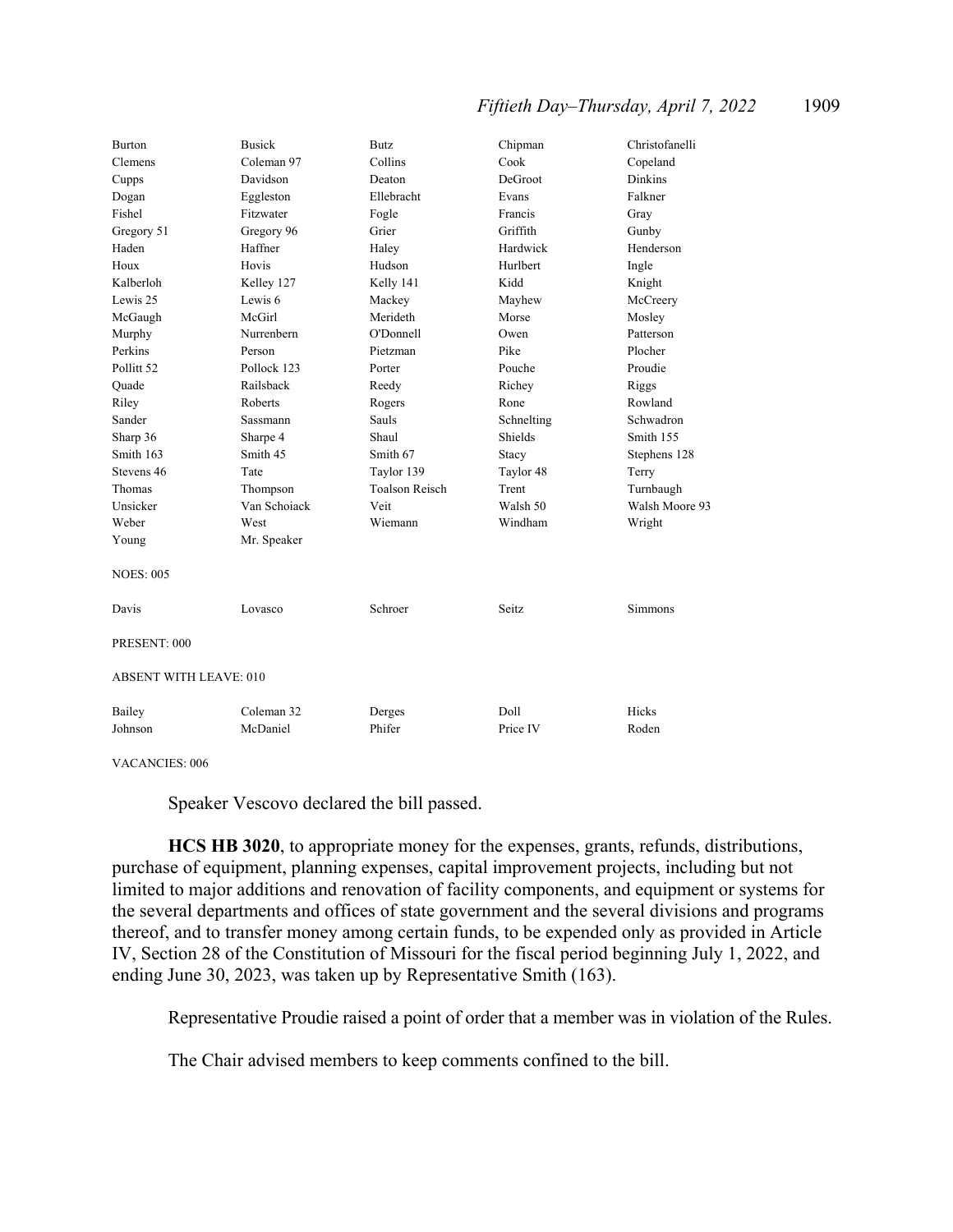On motion of Representative Smith (163), **HCS HB 3020** was read the third time and passed by the following vote:

#### AYES: 100

| Andrews                       | Atchison              | Baker                 | Bangert           | Baringer      |
|-------------------------------|-----------------------|-----------------------|-------------------|---------------|
| Billington                    | Black 137             | Black 7               | <b>Boggs</b>      | Bromley       |
| Brown 16                      | Brown 27              | Brown 70              | Buchheit-Courtway | Burger        |
| Burnett                       | <b>Busick</b>         | <b>Butz</b>           | Christofanelli    | Cook          |
| Copeland                      | Cupps                 | Davidson              | Deaton            | DeGroot       |
| <b>Dinkins</b>                | Dogan                 | Eggleston             | Ellebracht        | Evans         |
| Falkner                       | Fishel                | Fitzwater             | Francis           | Gregory 51    |
| Grier                         | Griffith              | Haden                 | Haffner           | Haley         |
| Hardwick                      | Henderson             | Houx                  | Hovis             | Hudson        |
| Hurlbert                      | Ingle                 | Kalberloh             | Kelley 127        | Kelly 141     |
| Knight                        | Lewis 6               | Mackey                | Mayhew            | McCreery      |
| McGaugh                       | Murphy                | O'Donnell             | Owen              | Perkins       |
| Pike                          | Plocher               | Pollitt <sub>52</sub> | Pollock 123       | Porter        |
| Pouche                        | Railsback             | Reedy                 | Richey            | Riggs         |
| Riley                         | Roberts               | Rogers                | Rone              | Sander        |
| <b>Sassmann</b>               | Sauls                 | Schnelting            | Sharp 36          | Sharpe 4      |
| Shaul                         | Shields               | Smith 155             | Smith 163         | Stacy         |
| Stephens 128                  | Tate                  | Taylor 139            | Taylor 48         | Thomas        |
| Thompson                      | <b>Toalson Reisch</b> | Trent                 | Van Schoiack      | Veit          |
| Walsh 50                      | West                  | Wiemann               | Wright            | Mr. Speaker   |
| <b>NOES: 039</b>              |                       |                       |                   |               |
| Adams                         | Aldridge              | Anderson              | Appelbaum         | Aune          |
| <b>Barnes</b>                 | Basye                 | <b>Bland Manlove</b>  | Bosley            | <b>Burton</b> |
| Chipman                       | Coleman 97            | Collins               | Davis             | Fogle         |
| Gray                          | Kidd                  | Lewis 25              | Lovasco           | Merideth      |
| Mosley                        | Nurrenbern            | Person                | Proudie           | Ouade         |
| Schroer                       | Schwadron             | Seitz                 | <b>Simmons</b>    | Smith 45      |
| Smith 67                      | Stevens 46            | Terry                 | Turnbaugh         | Unsicker      |
| Walsh Moore 93                | Weber                 | Windham               | Young             |               |
| PRESENT: 002                  |                       |                       |                   |               |
| Clemens                       | Gunby                 |                       |                   |               |
| <b>ABSENT WITH LEAVE: 016</b> |                       |                       |                   |               |
| Bailey                        | Coleman 32            | Derges                | Doll              | Gregory 96    |
| Hicks                         | Johnson               | McDaniel              | McGirl            | Morse         |
| Patterson                     | Phifer                | Pietzman              | Price IV          | Roden         |
| Rowland                       |                       |                       |                   |               |

#### VACANCIES: 006

Speaker Vescovo declared the bill passed.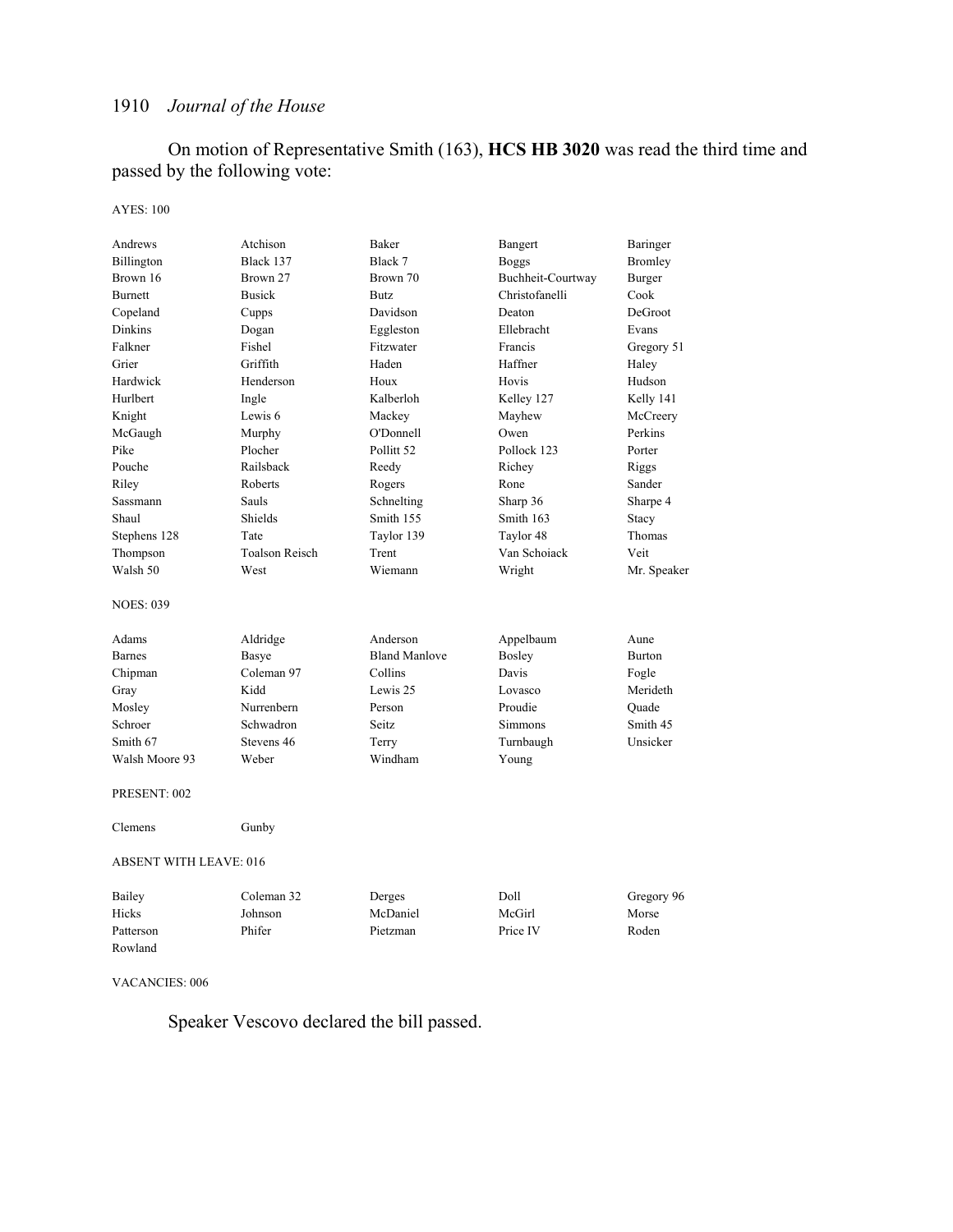## **REFERRAL OF HOUSE JOINT RESOLUTIONS**

The following House Joint Resolutions were referred to the Committee indicated:

**HJR 114** - Fiscal Review

**HJR 132** - Fiscal Review

**HJR 133** - Fiscal Review

## **REFERRAL OF HOUSE BILLS - APPROPRIATIONS**

The following House Bills were referred to the Committee indicated:

**HB 3017** - Budget **HB 3018** - Budget **HB 3019** - Budget

## **REFERRAL OF HOUSE BILLS**

The following House Bills were referred to the Committee indicated:

**HB 1705** - Fiscal Review **HCS HB 2600** - Fiscal Review **HB 2763** - Higher Education

## **REFERRAL OF SENATE BILLS**

The following Senate Bills were referred to the Committee indicated:

**SCS SB 908** - Special Committee on Government Oversight **SCS SB 982** - Special Committee on Public Policy

## **COMMITTEE REPORTS**

#### **Committee on Downsizing State Government**, Chairman Baker reporting:

 Mr. Speaker: Your Committee on Downsizing State Government, to which was referred **SB 820**, begs leave to report it has examined the same and recommends that it **Do Pass with House Committee Substitute**, and pursuant to Rule 24(28)(b) be referred to the Committee on Rules - Administrative Oversight by the following vote:

Ayes (13): Aune, Baker, Bangert, Burton, Gray, Lovasco, Owen, Perkins, Person, Railsback, Sander, Schnelting and Van Schoiack

Noes (0)

Absent (2): Bailey and Taylor (139)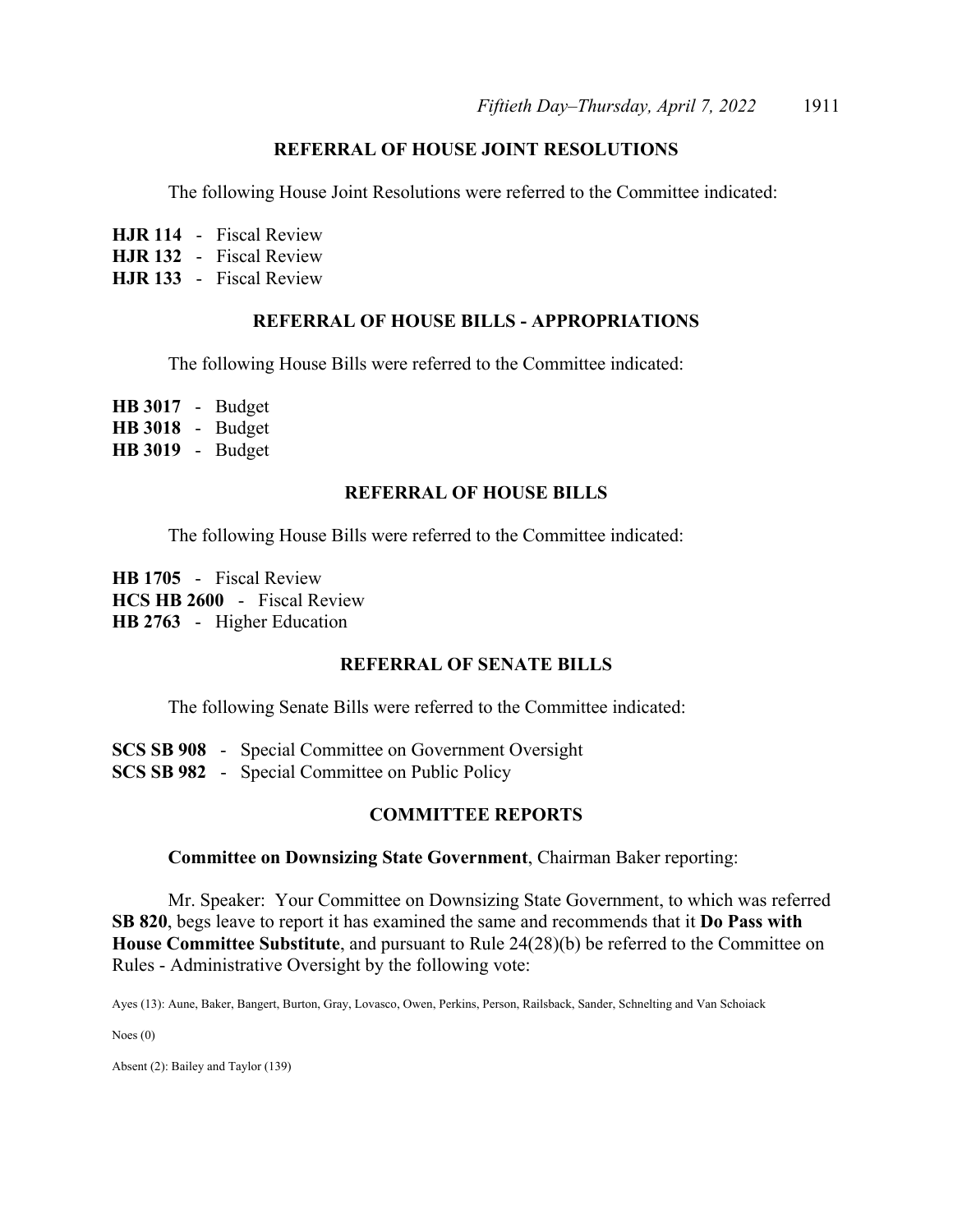**Committee on Economic Development**, Chairman Grier reporting:

 Mr. Speaker: Your Committee on Economic Development, to which was referred **HB 2418**, begs leave to report it has examined the same and recommends that it **Do Pass with House Committee Substitute**, and pursuant to Rule 24(25)(c) be referred to the Committee on Rules - Legislative Oversight by the following vote:

Ayes (7): Baker, Barnes, Cupps, Grier, Gunby, Riggs and Smith (155)

Noes (0)

Absent (4): Boggs, Deaton, Johnson and Trent

## **Committee on Emerging Issues**, Chairman Patterson reporting:

 Mr. Speaker: Your Committee on Emerging Issues, to which was referred **HB 1997**, begs leave to report it has examined the same and recommends that it **Do Pass with House Committee Substitute**, and pursuant to Rule 24(28)(b) be referred to the Committee on Rules - Administrative Oversight by the following vote:

Ayes (11): Aune, Cupps, Fitzwater, Fogle, Haffner, Hicks, McCreery, Patterson, Richey, Sauls and Smith (45)

Noes (0)

Absent (3): Davidson, Gregory (51) and Taylor (139)

 Mr. Speaker: Your Committee on Emerging Issues, to which was referred **HB 2782**, begs leave to report it has examined the same and recommends that it **Do Pass**, and pursuant to Rule 24(28)(b) be referred to the Committee on Rules - Administrative Oversight by the following vote:

Ayes (10): Aune, Cupps, Fitzwater, Fogle, Haffner, Hicks, McCreery, Patterson, Richey and Smith (45)

Noes (0)

Absent (4): Davidson, Gregory (51), Sauls and Taylor (139)

## **Committee on Financial Institutions**, Chairman Francis reporting:

 Mr. Speaker: Your Committee on Financial Institutions, to which was referred **HB 2845**, begs leave to report it has examined the same and recommends that it **Do Pass**, and pursuant to Rule 24(28)(b) be referred to the Committee on Rules - Administrative Oversight by the following vote:

Ayes (12): Adams, Billington, Butz, Clemens, DeGroot, Francis, McGirl, O'Donnell, Owen, Shaul, Thompson and Trent

Noes (0)

Absent (3): Railsback, Sander and Sauls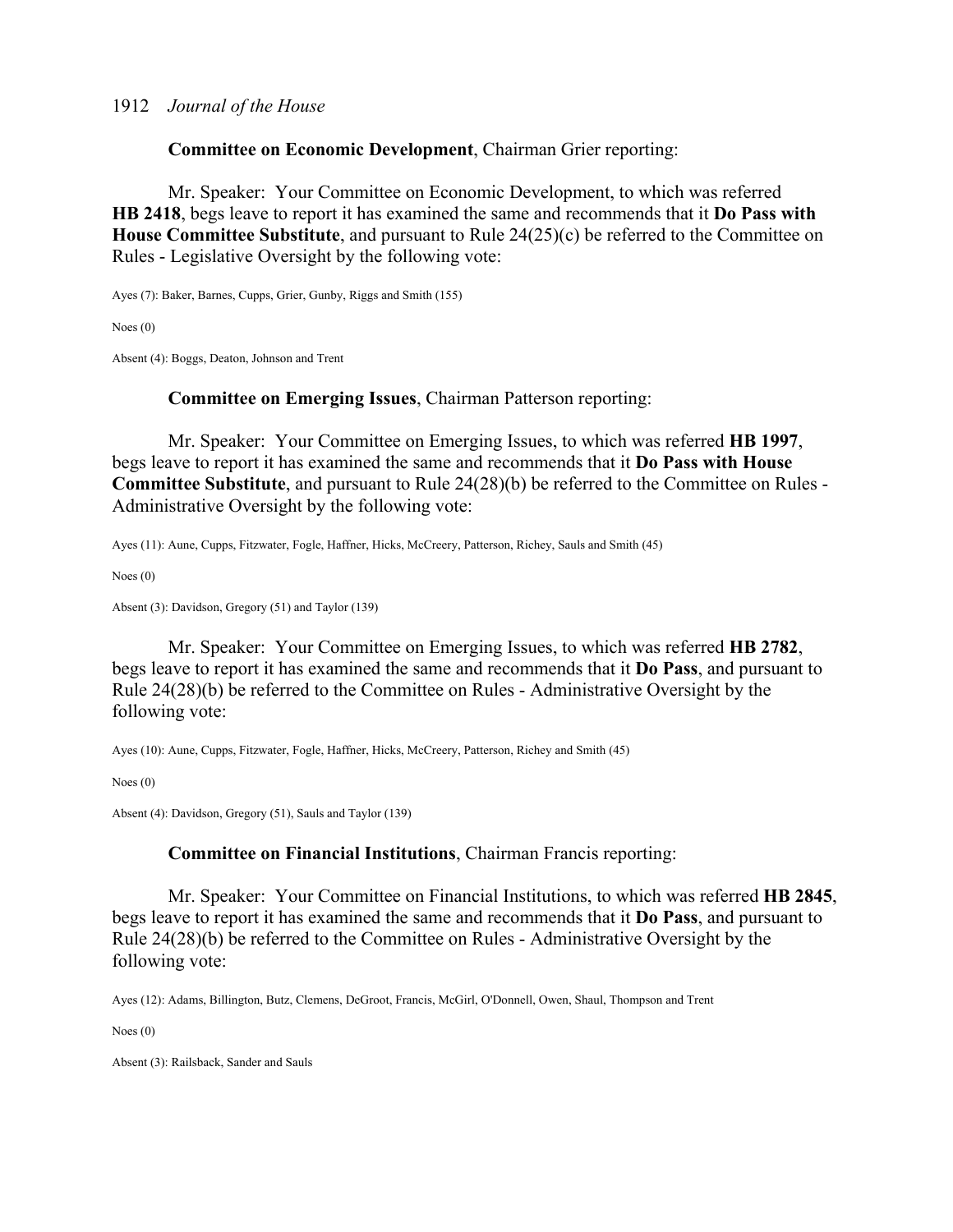**Committee on Health and Mental Health Policy**, Chairman Stephens (128) reporting:

 Mr. Speaker: Your Committee on Health and Mental Health Policy, to which was referred **HB 1644**, begs leave to report it has examined the same and recommends that it **Do Pass**, and pursuant to Rule 24(28)(b) be referred to the Committee on Rules - Administrative Oversight by the following vote:

Ayes (10): Appelbaum, Buchheit-Courtway, Cook, Haden, Lewis (25), Seitz, Smith (155), Stevens (46), Thomas and Wright

Noes (0)

Absent (4): Collins, Doll, Pollock (123) and Stephens (128)

 Mr. Speaker: Your Committee on Health and Mental Health Policy, to which was referred **HB 2510**, begs leave to report it has examined the same and recommends that it **Do Pass with House Committee Substitute**, and pursuant to Rule 24(28)(b) be referred to the Committee on Rules - Administrative Oversight by the following vote:

Ayes (6): Buchheit-Courtway, Cook, Haden, Seitz, Smith (155) and Wright

Noes (4): Appelbaum, Lewis (25), Stevens (46) and Thomas

Absent (4): Collins, Doll, Pollock (123) and Stephens (128)

### **Committee on Judiciary**, Chairman Evans reporting:

 Mr. Speaker: Your Committee on Judiciary, to which was referred **HB 1551**, begs leave to report it has examined the same and recommends that it **Do Pass**, and pursuant to Rule 24(28)(b) be referred to the Committee on Rules - Administrative Oversight by the following vote:

Ayes (8): Anderson, Black (137), Davis, Ellebracht, Evans, Riley, Sauls and Veit

Noes (0)

Absent (3): Mackey, Reedy and Schroer

 Mr. Speaker: Your Committee on Judiciary, to which was referred **HB 2614**, begs leave to report it has examined the same and recommends that it **Do Pass with House Committee Substitute**, and pursuant to Rule 24(28)(b) be referred to the Committee on Rules - Administrative Oversight by the following vote:

Ayes (8): Anderson, Black (137), Davis, Ellebracht, Evans, Riley, Sauls and Veit

Noes (0)

Absent (3): Mackey, Reedy and Schroer

 Mr. Speaker: Your Committee on Judiciary, to which was referred **HB 2660**, begs leave to report it has examined the same and recommends that it **Do Pass**, and pursuant to Rule 24(28)(b) be referred to the Committee on Rules - Administrative Oversight by the following vote: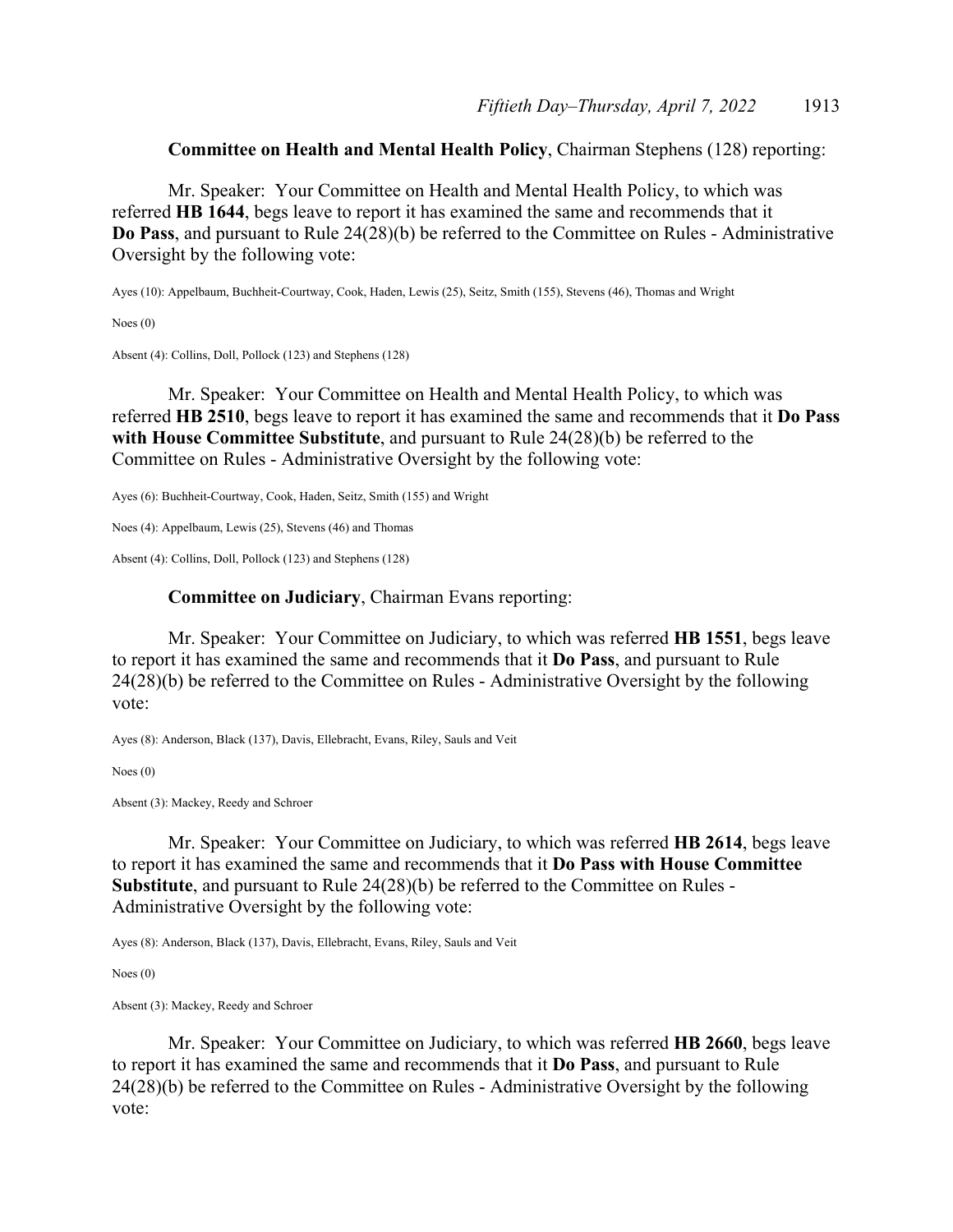Ayes (8): Anderson, Black (137), Davis, Ellebracht, Evans, Riley, Sauls and Veit

Noes (0)

Absent (3): Mackey, Reedy and Schroer

**Committee on Professional Registration and Licensing**, Chairman Coleman (32) reporting:

 Mr. Speaker: Your Committee on Professional Registration and Licensing, to which was referred **HB 2191**, begs leave to report it has examined the same and recommends that it **Do Pass**, and pursuant to Rule 24(25)(c) be referred to the Committee on Rules - Legislative Oversight by the following vote:

Ayes (12): Brown (27), Coleman (32), Cook, Davidson, Davis, Dinkins, Kelley (127), Lewis (25), Riley, Roberts, Smith (67) and Thomas

Noes (0)

Absent (2): Doll and Grier

### **Committee on Rural Community Development**, Chairman Pollitt (52) reporting:

 Mr. Speaker: Your Committee on Rural Community Development, to which was referred **HB 1586**, begs leave to report it has examined the same and recommends that it **Do Pass**, and pursuant to Rule 24(25)(c) be referred to the Committee on Rules - Legislative Oversight by the following vote:

Ayes (8): Buchheit-Courtway, Hovis, Kalberloh, Lewis (6), Morse, Pollitt (52), Reedy and Sharpe (4)

Noes (2): Lewis (25) and Turnbaugh

Absent (6): Appelbaum, Bosley, Burton, Copeland, Haffner and Stephens (128)

#### **Committee on Transportation**, Chairman Porter reporting:

 Mr. Speaker: Your Committee on Transportation, to which was referred **HB 2664**, begs leave to report it has examined the same and recommends that it **Do Pass**, and pursuant to Rule 24(25)(c) be referred to the Committee on Rules - Legislative Oversight by the following vote:

Ayes (11): Bromley, Buchheit-Courtway, Burger, Busick, Butz, Hurlbert, Mosley, Porter, Pouche, Smith (67) and Taylor (48)

Noes (0)

Absent (3): Bangert, Phifer and Railsback

### **Committee on Ways and Means**, Chairman McGirl reporting:

 Mr. Speaker: Your Committee on Ways and Means, to which was referred **HB 1679**, **HB 2859** and **HB 2272**, begs leave to report it has examined the same and recommends that it **Do Pass with House Committee Substitute**, and pursuant to Rule 24(28)(b) be referred to the Committee on Rules - Administrative Oversight by the following vote: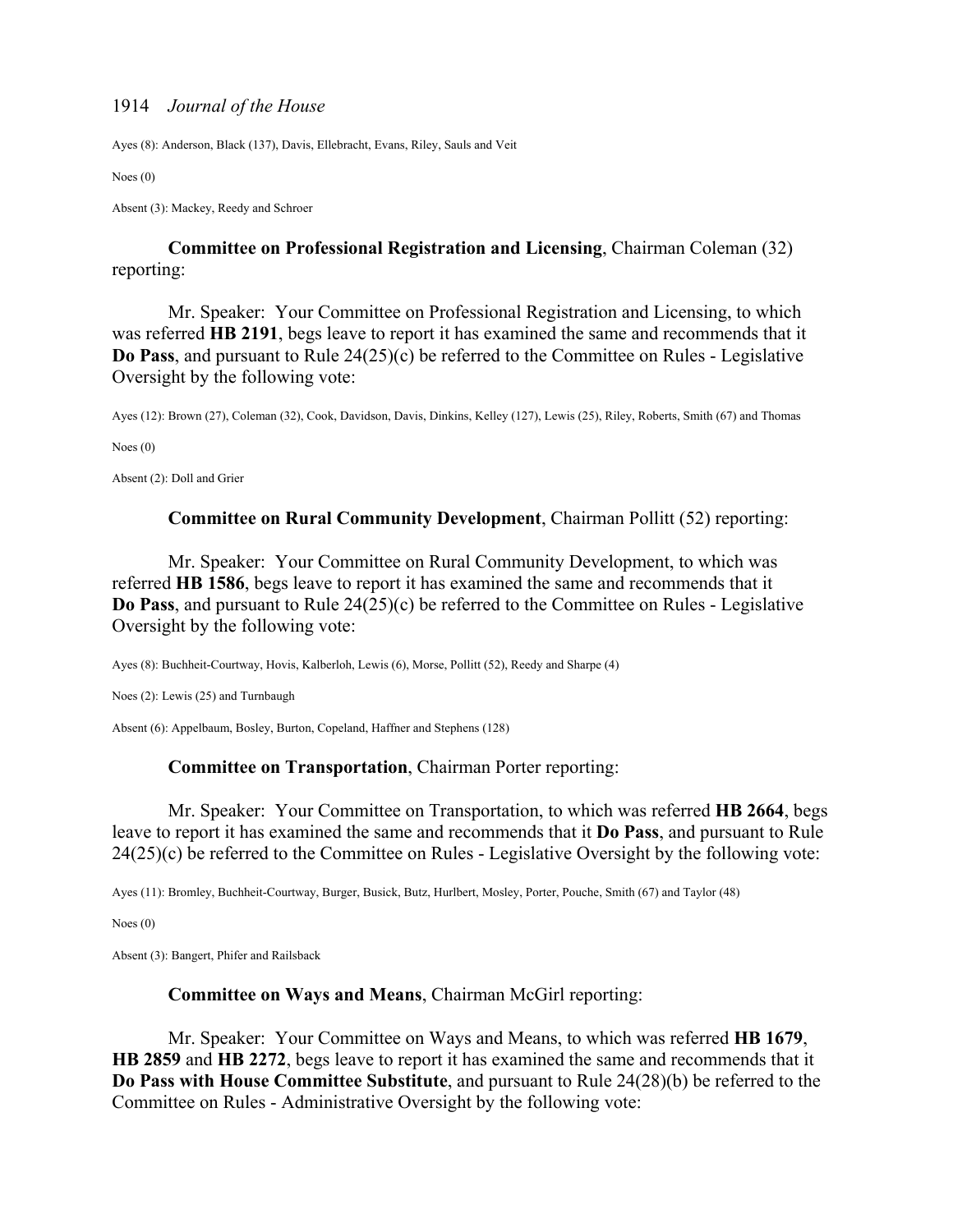Ayes (5): Bland Manlove, Mayhew, McGirl, Riggs and Weber

Noes (1): Eggleston

Present (1): Coleman (32)

Absent (3): Lovasco, Phifer and Roden

 Mr. Speaker: Your Committee on Ways and Means, to which was referred **HB 2637**, begs leave to report it has examined the same and recommends that it **Do Pass with House Committee Substitute**, and pursuant to Rule 24(28)(b) be referred to the Committee on Rules - Administrative Oversight by the following vote:

Ayes (6): Bland Manlove, Coleman (32), Mayhew, McGirl, Riggs and Weber

Noes (0)

Present (2): Eggleston and Roden

Absent (2): Lovasco and Phifer

### **Committee on Rules - Administrative Oversight**, Chairman Eggleston reporting:

 Mr. Speaker: Your Committee on Rules - Administrative Oversight, to which was referred **HJR 128**, begs leave to report it has examined the same and recommends that it **Do Pass** by the following vote:

Ayes (9): Bosley, Cupps, Dogan, Eggleston, Fitzwater, Gregory (51), Hudson, Patterson and Smith (45)

Noes (2): Ingle and Mackey

Absent (3): Gregory (96), McDaniel and McGaugh

 Mr. Speaker: Your Committee on Rules - Administrative Oversight, to which was referred **HCS HB 1553**, begs leave to report it has examined the same and recommends that it **Do Pass** by the following vote:

Ayes (7): Cupps, Dogan, Eggleston, Fitzwater, Gregory (51), Hudson and Patterson

Noes (4): Bosley, Ingle, Mackey and Smith (45)

Absent (3): Gregory (96), McDaniel and McGaugh

 Mr. Speaker: Your Committee on Rules - Administrative Oversight, to which was referred **HCS HB 1704**, begs leave to report it has examined the same and recommends that it **Do Pass** by the following vote:

Ayes (11): Bosley, Cupps, Dogan, Eggleston, Fitzwater, Gregory (51), Hudson, Ingle, Mackey, Patterson and Smith (45)

Noes (0)

Absent (3): Gregory (96), McDaniel and McGaugh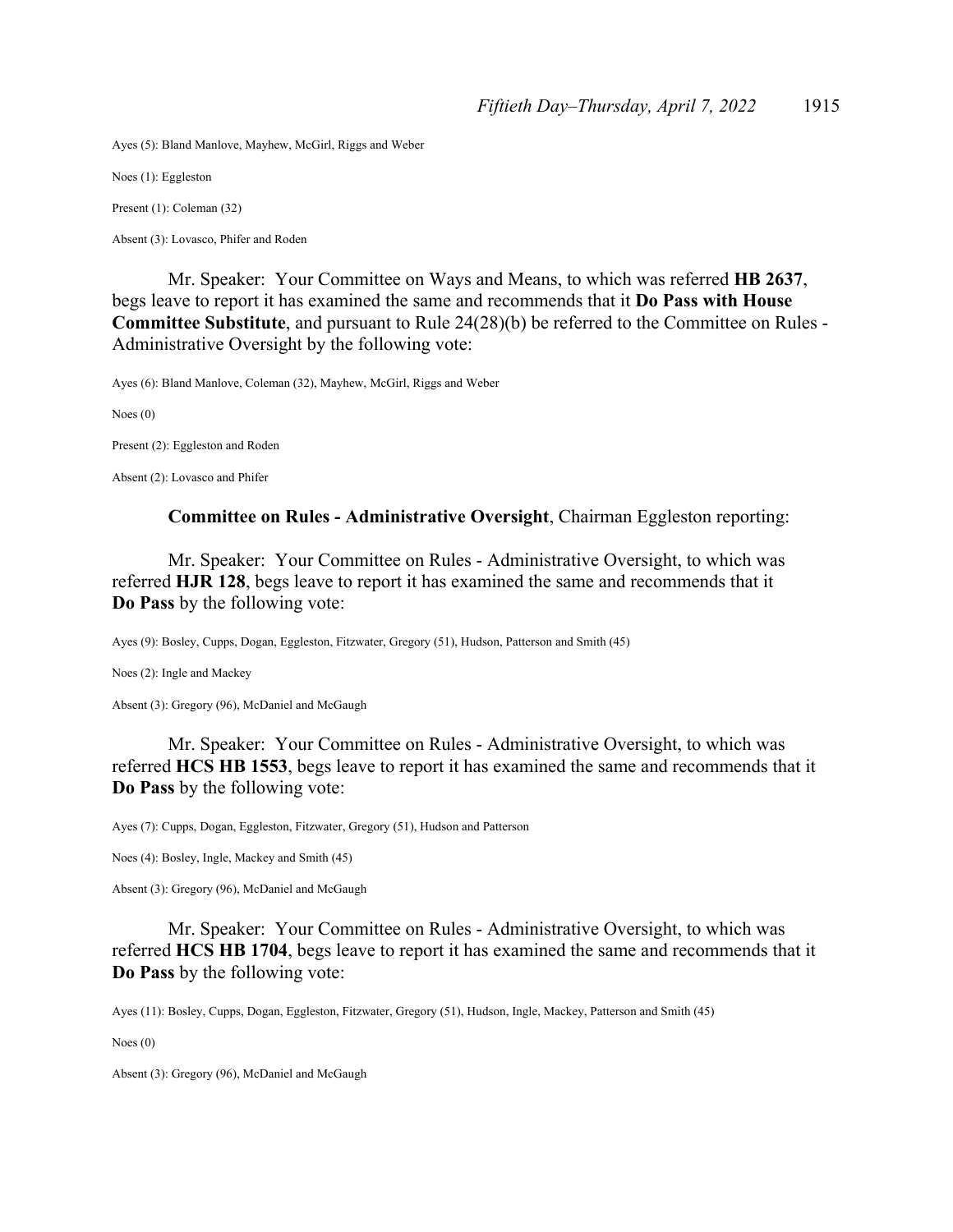Mr. Speaker: Your Committee on Rules - Administrative Oversight, to which was referred **HB 1960**, begs leave to report it has examined the same and recommends that it **Do Pass** by the following vote:

Ayes (7): Cupps, Dogan, Eggleston, Fitzwater, Gregory (51), Hudson and Patterson

Noes (4): Bosley, Ingle, Mackey and Smith (45)

Absent (3): Gregory (96), McDaniel and McGaugh

 Mr. Speaker: Your Committee on Rules - Administrative Oversight, to which was referred **HB 2209**, begs leave to report it has examined the same and recommends that it **Do Pass** by the following vote:

Ayes (6): Cupps, Eggleston, Fitzwater, Gregory (51), Hudson and Patterson

Noes (5): Bosley, Dogan, Ingle, Mackey and Smith (45)

Absent (3): Gregory (96), McDaniel and McGaugh

 Mr. Speaker: Your Committee on Rules - Administrative Oversight, to which was referred **HCS HB 2605**, begs leave to report it has examined the same and recommends that it **Do Pass** by the following vote:

Ayes (11): Bosley, Cupps, Dogan, Eggleston, Fitzwater, Gregory (51), Hudson, Ingle, Mackey, Patterson and Smith (45)

Noes (0)

Absent (3): Gregory (96), McDaniel and McGaugh

 Mr. Speaker: Your Committee on Rules - Administrative Oversight, to which was referred **HB 2781**, begs leave to report it has examined the same and recommends that it **Do Pass** by the following vote:

Ayes (9): Cupps, Dogan, Eggleston, Fitzwater, Gregory (51), Hudson, Ingle, Mackey and Patterson

Noes (2): Bosley and Smith (45)

Absent (3): Gregory (96), McDaniel and McGaugh

 Mr. Speaker: Your Committee on Rules - Administrative Oversight, to which was referred **HB 2798**, begs leave to report it has examined the same and recommends that it **Do Pass** by the following vote:

Ayes (11): Bosley, Cupps, Dogan, Eggleston, Fitzwater, Gregory (51), Hudson, Ingle, Mackey, Patterson and Smith (45)

Noes (0)

Absent (3): Gregory (96), McDaniel and McGaugh

 Mr. Speaker: Your Committee on Rules - Administrative Oversight, to which was referred **HCS HB 2913**, begs leave to report it has examined the same and recommends that it **Do Pass** by the following vote: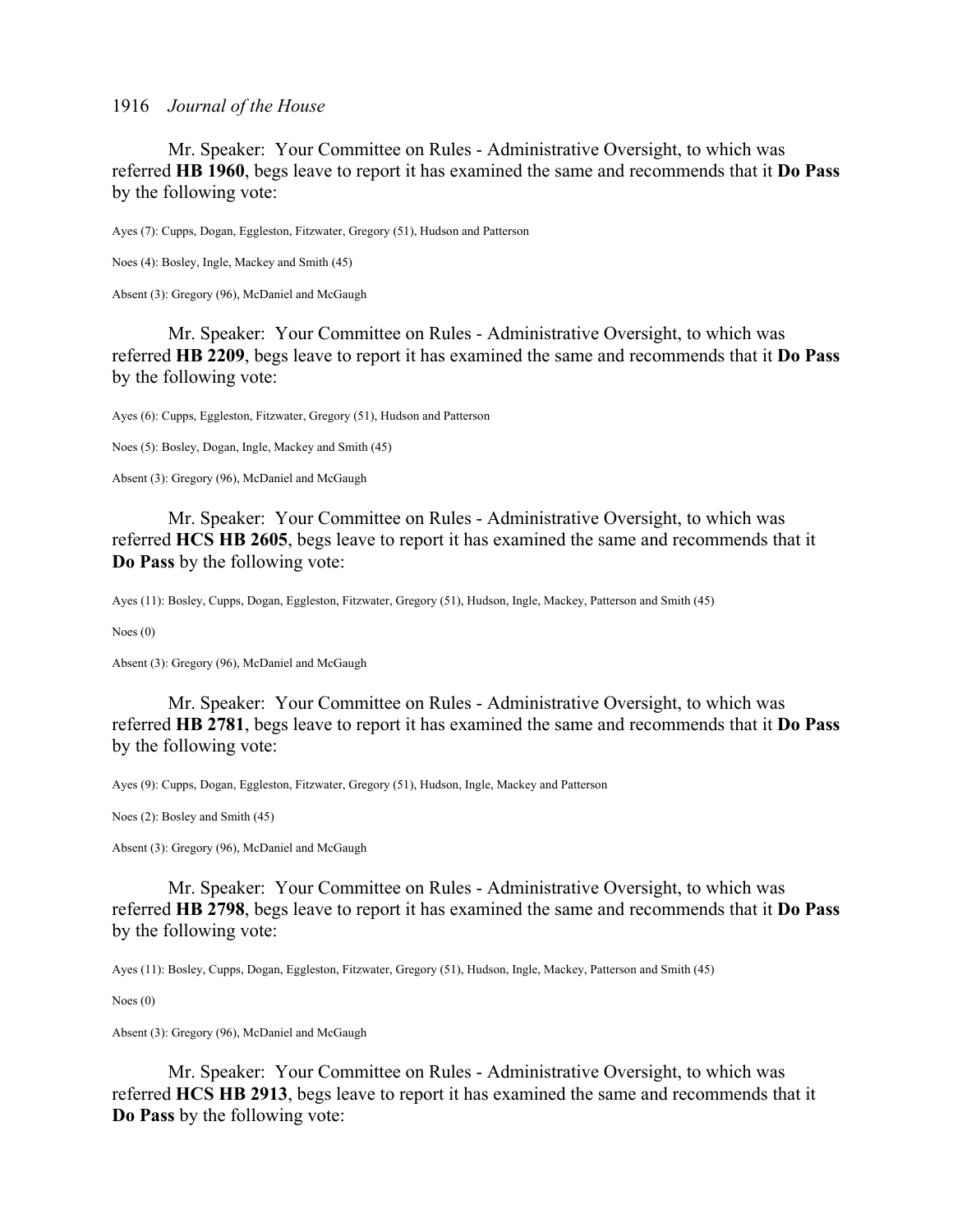Ayes (11): Bosley, Cupps, Dogan, Eggleston, Fitzwater, Gregory (51), Hudson, Ingle, Mackey, Patterson and Smith (45)

Noes (0)

Absent (3): Gregory (96), McDaniel and McGaugh

### **Committee on Rules - Legislative Oversight**, Chairman Christofanelli reporting:

 Mr. Speaker: Your Committee on Rules - Legislative Oversight, to which was referred **HCS HB 1753**, begs leave to report it has examined the same and recommends that it **Do Pass** by the following vote:

Ayes (8): Aune, Basye, Chipman, Christofanelli, Haffner, Proudie, Richey and Rogers

Noes (0)

Absent (3): Bailey, Hicks and Kelly (141)

 Mr. Speaker: Your Committee on Rules - Legislative Oversight, to which was referred **HCS HB 1858**, begs leave to report it has examined the same and recommends that it **Do Pass** by the following vote:

Ayes (5): Basye, Chipman, Christofanelli, Haffner and Richey

Noes (3): Aune, Proudie and Rogers

Absent (3): Bailey, Hicks and Kelly (141)

 Mr. Speaker: Your Committee on Rules - Legislative Oversight, to which was referred **HCS HB 2008**, begs leave to report it has examined the same and recommends that it **Do Pass** by the following vote:

Ayes (8): Aune, Basye, Chipman, Christofanelli, Haffner, Proudie, Richey and Rogers

Noes (0)

Absent (3): Bailey, Hicks and Kelly (141)

 Mr. Speaker: Your Committee on Rules - Legislative Oversight, to which was referred **HCS HB 2152**, begs leave to report it has examined the same and recommends that it **Do Pass** by the following vote:

Ayes (8): Aune, Basye, Chipman, Christofanelli, Haffner, Proudie, Richey and Rogers

Noes (0)

Absent (3): Bailey, Hicks and Kelly (141)

 Mr. Speaker: Your Committee on Rules - Legislative Oversight, to which was referred **HB 2487**, begs leave to report it has examined the same and recommends that it **Do Pass** by the following vote: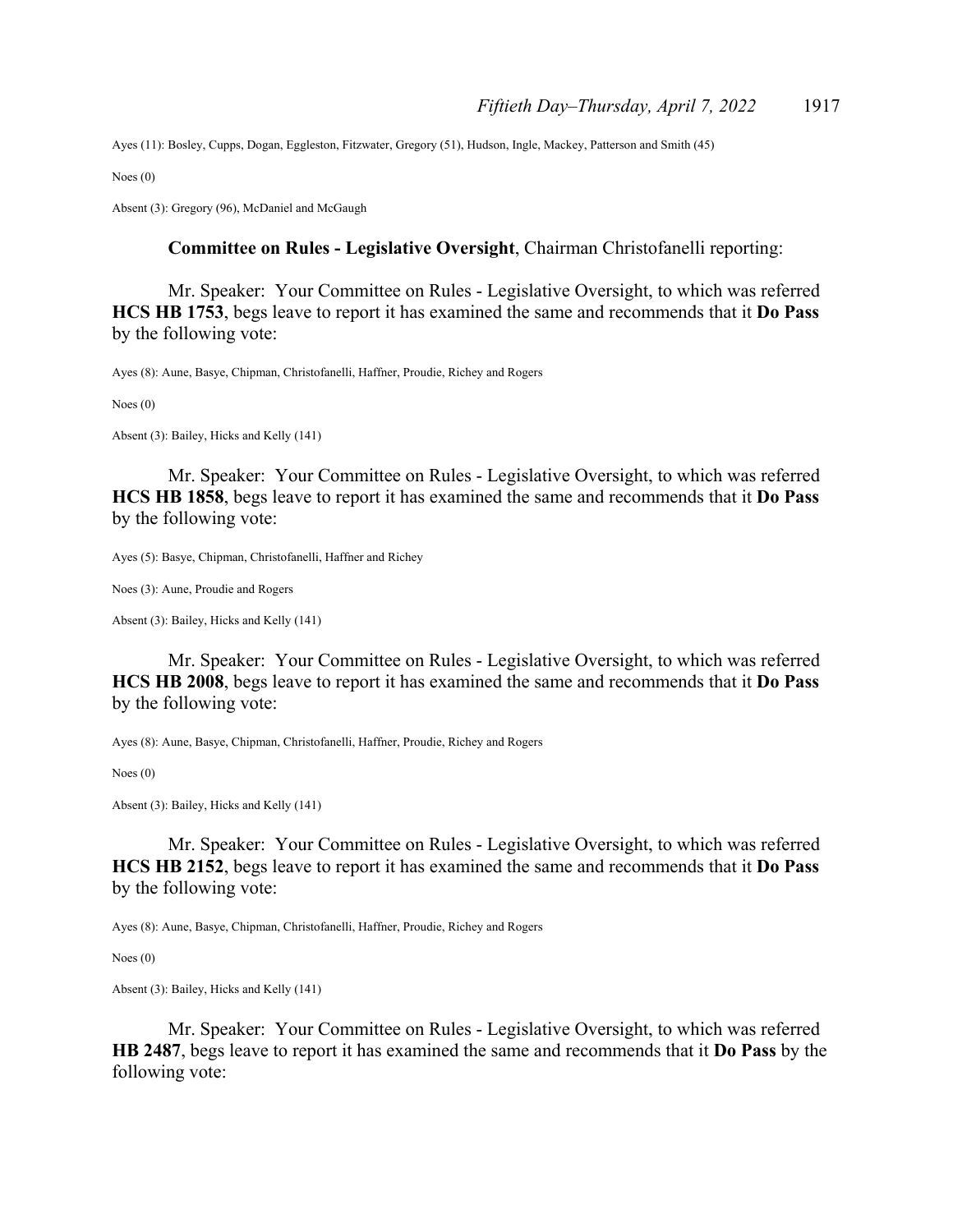Ayes (8): Aune, Basye, Chipman, Christofanelli, Haffner, Proudie, Richey and Rogers

Noes (0)

Absent (3): Bailey, Hicks and Kelly (141)

 Mr. Speaker: Your Committee on Rules - Legislative Oversight, to which was referred **SS#2 SJR 38**, begs leave to report it has examined the same and recommends that it **Do Pass** by the following vote:

Ayes (5): Basye, Chipman, Christofanelli, Haffner and Richey

Noes (3): Aune, Proudie and Rogers

Absent (3): Bailey, Hicks and Kelly (141)

 Mr. Speaker: Your Committee on Rules - Legislative Oversight, to which was referred **SS SB 678**, begs leave to report it has examined the same and recommends that it **Do Pass** by the following vote:

Ayes (5): Basye, Chipman, Christofanelli, Haffner and Richey

Noes (3): Aune, Proudie and Rogers

Absent (3): Bailey, Hicks and Kelly (141)

### **MESSAGES FROM THE SENATE**

Mr. Speaker: I am instructed by the Senate to inform the House of Representatives that the Senate has taken up and passed **SS SCS HCS HB 1720** entitled:

An act to repeal sections 60.301, 60.315, 60.345, 135.305, 135.686, 144.030, 266.355, 301.010, 301.062, 304.180, 304.240, 348.436, 348.500, 643.050, 643.079, and 643.245, RSMo, and to enact in lieu thereof thirty-three new sections relating to agricultural economic opportunities, with an existing penalty provision and an emergency clause for certain sections.

 With Senate Amendment No. 1, Senate Amendment No. 2, Senate Amendment No. 3, Senate Amendment No. 4, Senate Amendment No. 1 to Senate Amendment No. 5, Senate Amendment No. 5, as amended, and Senate Amendment No. 7.

*Senate Amendment No. 1* 

AMEND Senate Substitute for Senate Committee Substitute for House Committee Substitute for House Bill No. 1720, Page 45, Section 260.221, Line 23, by inserting immediately after "stream" the following:

 "**, and shall not be used for such purposes below surface level and closer than fifty feet above the water table**"; and

 Further amend said bill, Page 109, Section 644.060, Line 10, by inserting immediately after "stream" the following:

 "**, and shall not be used for such purposes below surface level and closer than fifty feet above the water table**".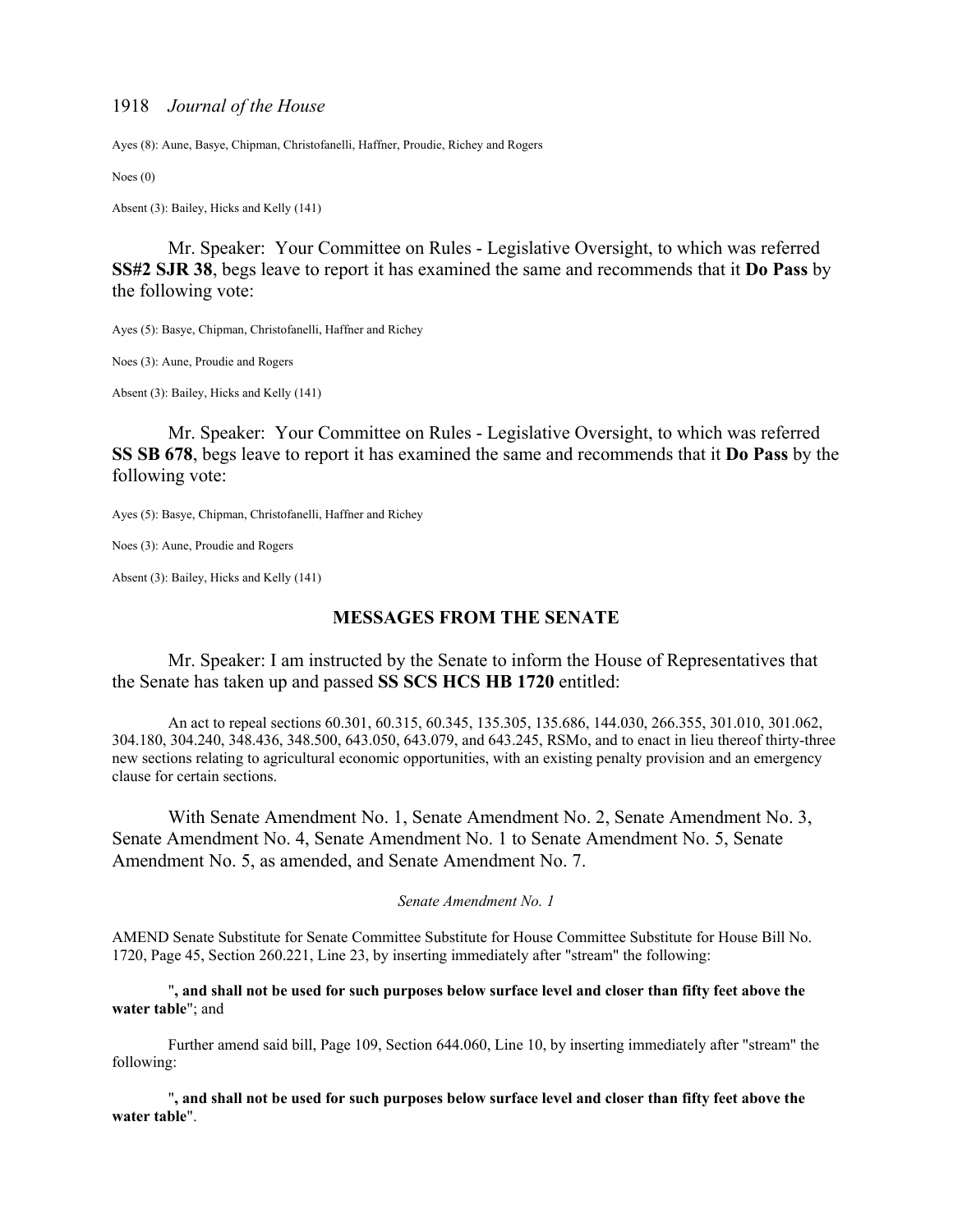#### *Senate Amendment No. 2*

AMEND Senate Substitute for Senate Committee Substitute for House Committee Substitute for House Bill No. 1720, Page 45, Section 260.221, Line 22, by striking "one" and inserting in lieu thereof the following:

"**five**"; and

Further amend said bill, Page 109, Section 644.060, Line 9, by striking "one" and inserting in lieu thereof the following:

"**five**".

#### *Senate Amendment No. 3*

AMEND Senate Substitute for Senate Committee Substitute for House Committee Substitute for House Bill No. 1720, Page 89, Section 620.3520, Line 34, by striking the word "may" and inserting in lieu thereof the following:

"**shall**".

#### *Senate Amendment No. 4*

AMEND Senate Substitute for Senate Committee Substitute for House Committee Substitute for House Bill No. 1720, Page 25, Section 135.1610, Line 86, by inserting after all of said line the following:

 "137.1018. 1. The commission shall ascertain the statewide average rate of property taxes levied the preceding year, based upon the total assessed valuation of the railroad and street railway companies and the total property taxes levied upon the railroad and street railway companies. It shall determine total property taxes levied from reports prescribed by the commission from the railroad and street railway companies. Total taxes levied shall not include revenues from the surtax on subclass three real property.

 2. The commission shall report its determination of average property tax rate for the preceding year, together with the taxable distributable assessed valuation of each freight line company for the current year to the director no later than October first of each year.

 3. Taxes on property of such freight line companies shall be collected at the state level by the director on behalf of the counties and other local public taxing entities and shall be distributed in accordance with sections 137.1021 and 137.1024. The director shall tax such property based upon the distributable assessed valuation attributable to Missouri of each freight line company, using the average tax rate for the preceding year of the railroad and street railway companies certified by the commission. Such tax shall be due and payable on or before December thirty-first of the year levied and, if it becomes delinquent, shall be subject to a penalty equal to that specified in section 140.100.

4. (1) As used in this subsection, the following terms mean:

 (a) "Eligible expenses", expenses incurred in this state to manufacture, maintain, or improve a freight line company's qualified rolling stock;

 (b) "Qualified rolling stock", any freight, stock, refrigerator, or other railcars subject to the tax levied under this section.

 (2) For all taxable years beginning on or after January 1, 2009, a freight line company shall, subject to appropriation, be allowed a credit against the tax levied under this section for the applicable tax year. The tax credit amount shall be equal to the amount of eligible expenses incurred during the calendar year immediately preceding the tax year for which the credit under this section is claimed. The amount of the tax credit issued shall not exceed the freight line company's liability for the tax levied under this section for the tax year for which the credit is claimed.

 (3) A freight line company may apply for the credit by submitting to the commission an application in the form prescribed by the state tax commission.

 (4) Subject to appropriation, the state shall reimburse, on an annual basis, any political subdivision of this state for any decrease in revenue due to the provisions of this subsection.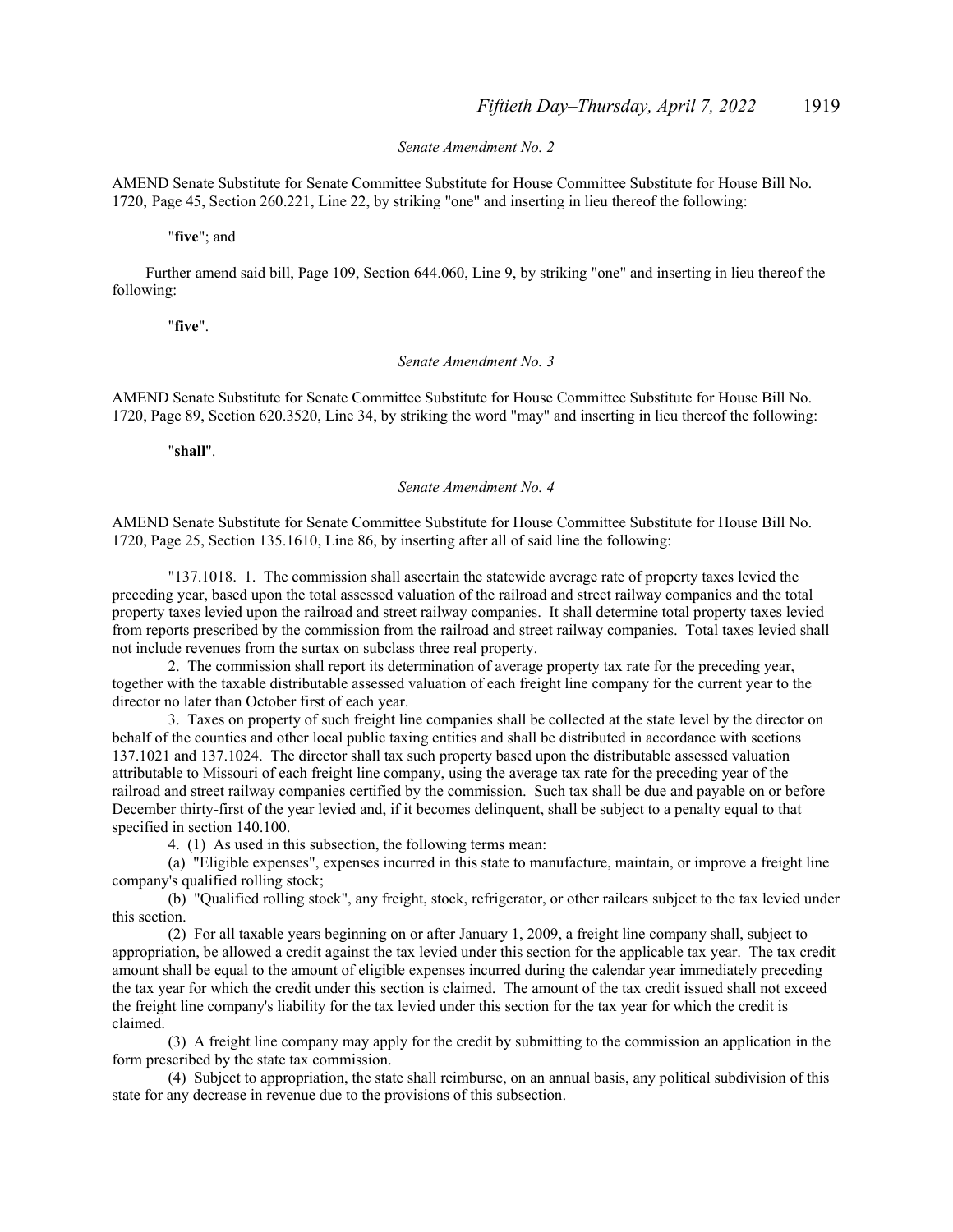- 5. Pursuant to section 23.253 of the Missouri sunset act:
- (1) The program authorized under **subsection 4 of** this section shall expire on August 28, **[**2020**] 2028**; and
- (2) **Subsection 4 of** this section shall terminate on September 1, **[**2021**] 2029**."; and

Further amend the title and enacting clause accordingly.

*Senate Amendment No. 1 to Senate Amendment No. 5* 

AMEND Senate Amendment No. 5 to Senate Substitute for Senate Committee Substitute for House Committee Substitute for House Bill No. 1720, Page 1, Section, Line 4, by inserting immediately after "not" the following:

"**knowingly**".

*Senate Amendment No. 5* 

AMEND Senate Substitute for Senate Committee Substitute for House Committee Substitute for House Bill No. 1720, Page 81, Section 620.3505, Line 48, by striking "and"; and

Further amend Line 50, by inserting after "state" the following:

#### "**; and (c) Does not employ any individual who is unlawfully present in this country**".

*Senate Amendment No. 7* 

AMEND Senate Substitute for Senate Committee Substitute for House Committee Substitute for House Bill No. 1720, Page 84, Section 620.3505, Lines 125-127, by striking all of said lines and inserting in lieu thereof the following:

 "**(16) "Rural area", any area of this state that is set out in the United States Department of Agriculture census places map as published by the United States Department of Agriculture with a census place population of less than fifty thousand inhabitants;**".

Emergency clause adopted.

In which the concurrence of the House is respectfully requested.

Mr. Speaker: I am instructed by the Senate to inform the House of Representatives that the Senate has taken up and passed **SJR 46** entitled:

 Joint resolution submitting to the qualified voters of Missouri, an amendment repealing section 18(b) of article VI of the Constitution of Missouri, and adopting one new section in lieu thereof relating to the office of assessor in charter counties.

In which the concurrence of the House is respectfully requested.

Read the first time.

 Mr. Speaker: I am instructed by the Senate to inform the House of Representatives that the Senate has taken up and passed **SS SB 690** entitled: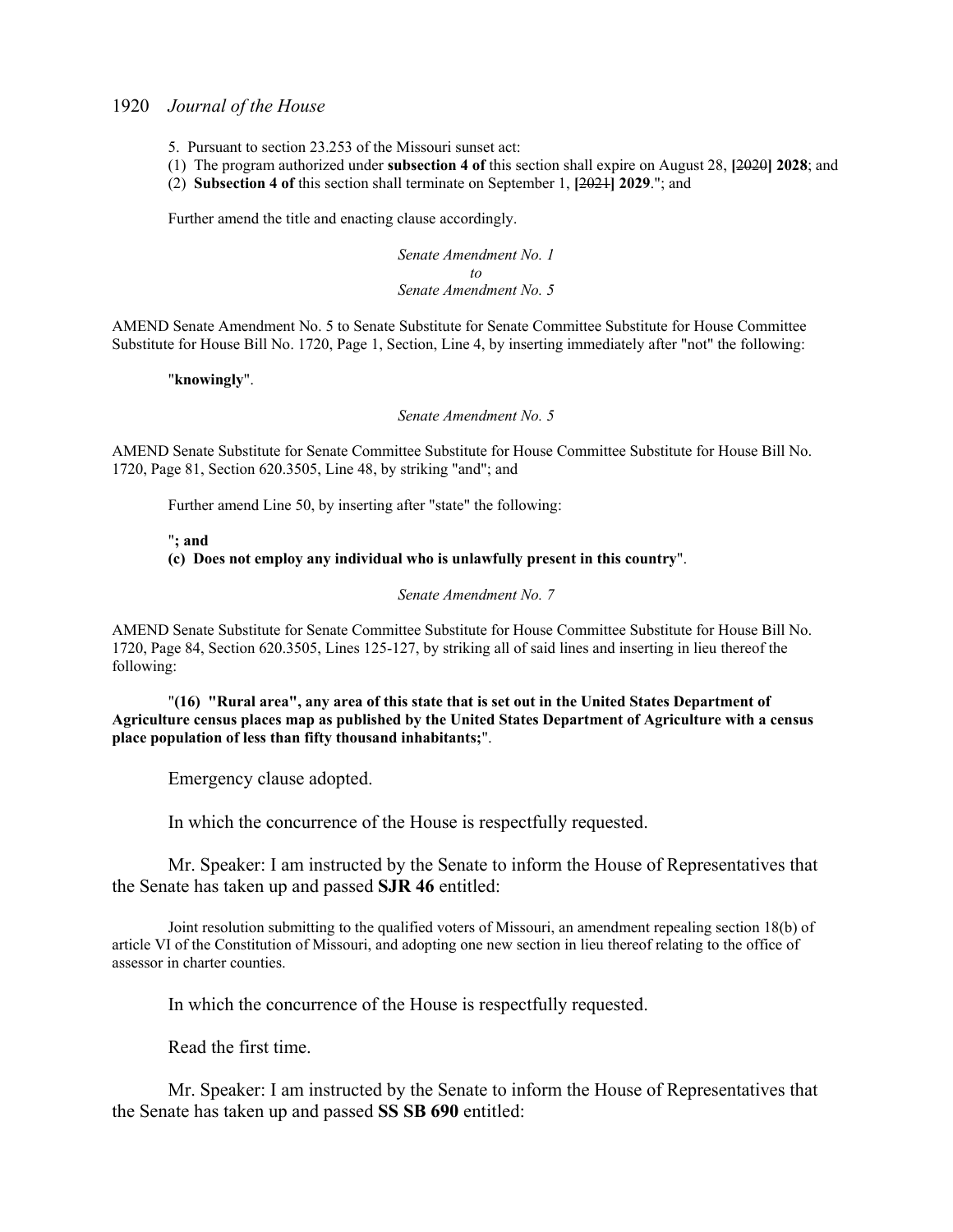An act to repeal sections 195.206, 579.040, and 579.076, RSMo, and to enact in lieu thereof three new sections relating to opioid addiction treatment, with existing penalty provisions.

In which the concurrence of the House is respectfully requested.

Read the first time.

 Mr. Speaker: I am instructed by the Senate to inform the House of Representatives that the Senate has taken up and passed **SS SCS SB 725** entitled:

 An act to repeal sections 190.053, 190.800, 190.803, 190.806, and 190.815, RSMo, and to enact in lieu thereof five new sections relating to ground ambulance services.

In which the concurrence of the House is respectfully requested.

Read the first time.

Mr. Speaker: I am instructed by the Senate to inform the House of Representatives that the Senate has taken up and passed **SS#3 SCS SB 758** entitled:

 An act to repeal sections 8.250, 8.260, 8.420, 34.055, 34.057, 34.058, 34.100, 34.203, 34.206, 34.209, 34.212, 34.217, and 34.218, RSMo, and to enact in lieu thereof fifteen new sections relating to procedures for certain public projects for facilities.

In which the concurrence of the House is respectfully requested.

Read the first time.

Mr. Speaker: I am instructed by the Senate to inform the House of Representatives that the Senate has taken up and passed **SS SCS SB 783** entitled:

 An act to repeal sections 288.132, 303.025, 303.041, 319.129, 375.159, and 376.380, RSMo, and to enact in lieu thereof twelve new sections relating to insurance, with penalty provisions, with an effective date for certain sections.

In which the concurrence of the House is respectfully requested.

Read the first time.

 Mr. Speaker: I am instructed by the Senate to inform the House of Representatives that the Senate has taken up and passed **SS#2 SB 823** entitled:

 An act to repeal sections 167.630, 208.044, 208.046, 208.053, 210.027, 210.102, 210.135, 210.140, 210.147, 210.199, 210.203, 210.211, 210.221, 210.223, 210.231, 210.241, 210.245, 210.251, 210.252, 210.254, 210.255, 210.256, 210.258, 210.275, 210.762, 210.1007, 210.1080, 211.081, and 509.520, RSMo, and to enact in lieu thereof twenty-nine new sections relating to child protection, with penalty provisions.

In which the concurrence of the House is respectfully requested.

Read the first time.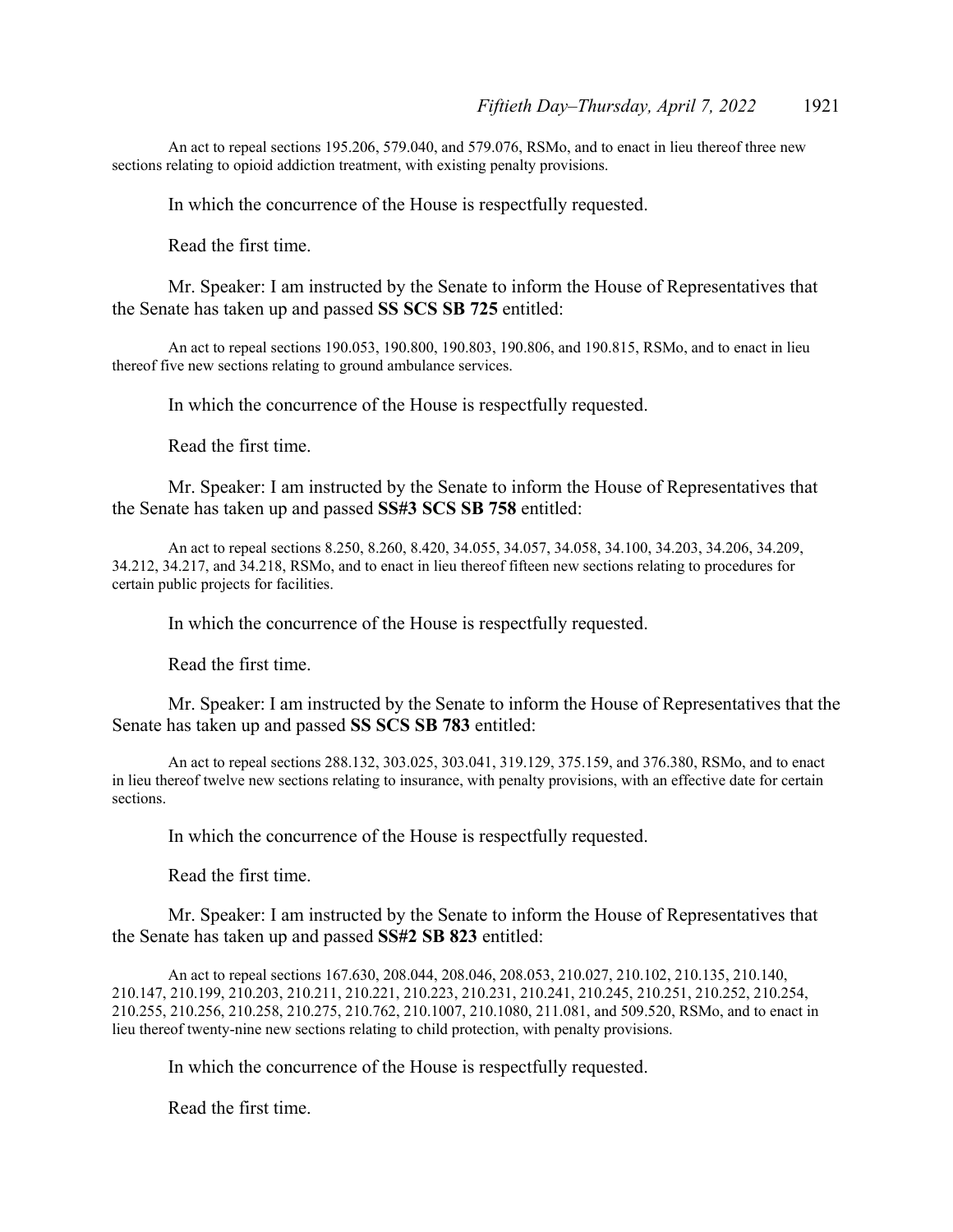## **REFERRAL OF HOUSE BILLS**

The following House Bill was referred to the Committee indicated:

## **SS SCS HCS HB 1720, as amended** - Fiscal Review

### **ADJOURNMENT**

 On motion of Representative Plocher, the House adjourned until 4:00 p.m., Monday, April 11, 2022.

## **COMMITTEE HEARINGS**

AGRICULTURE POLICY Tuesday, April 12, 2022, 8:30 AM, House Hearing Room 1. Public hearing will be held: HB 2650

AGRICULTURE POLICY Monday, April 25, 2022, 1:30 PM, House Hearing Room 1. Tour of the Lincoln University agriculture facilities.

BUDGET Monday, April 11, 2022, 12:00 PM, House Hearing Room 3. Public hearing will be held: HB 3017, HB 3018, HB 3019

CONSERVATION AND NATURAL RESOURCES Monday, April 11, 2022, 6:00 PM or upon adjournment (whichever is later), House Hearing Room 5. Public hearing will be held: HB 2852

CRIME PREVENTION Monday, April 11, 2022, 12:00 PM, House Hearing Room 5. Executive session will be held: HB 1712, HB 2894

ELEMENTARY AND SECONDARY EDUCATION Tuesday, April 12, 2022, 8:00 AM, House Hearing Room 7. Public hearing will be held: HB 1836, HB 2844 Executive session will be held: HB 1933, HB 2211, HB 2292, HB 2745

EMERGING ISSUES Monday, April 11, 2022, 1:00 PM, House Hearing Room 1. Public hearing will be held: SB 652, SS SCS SBs 775, 751 & 640 Executive session will be held: HB 2854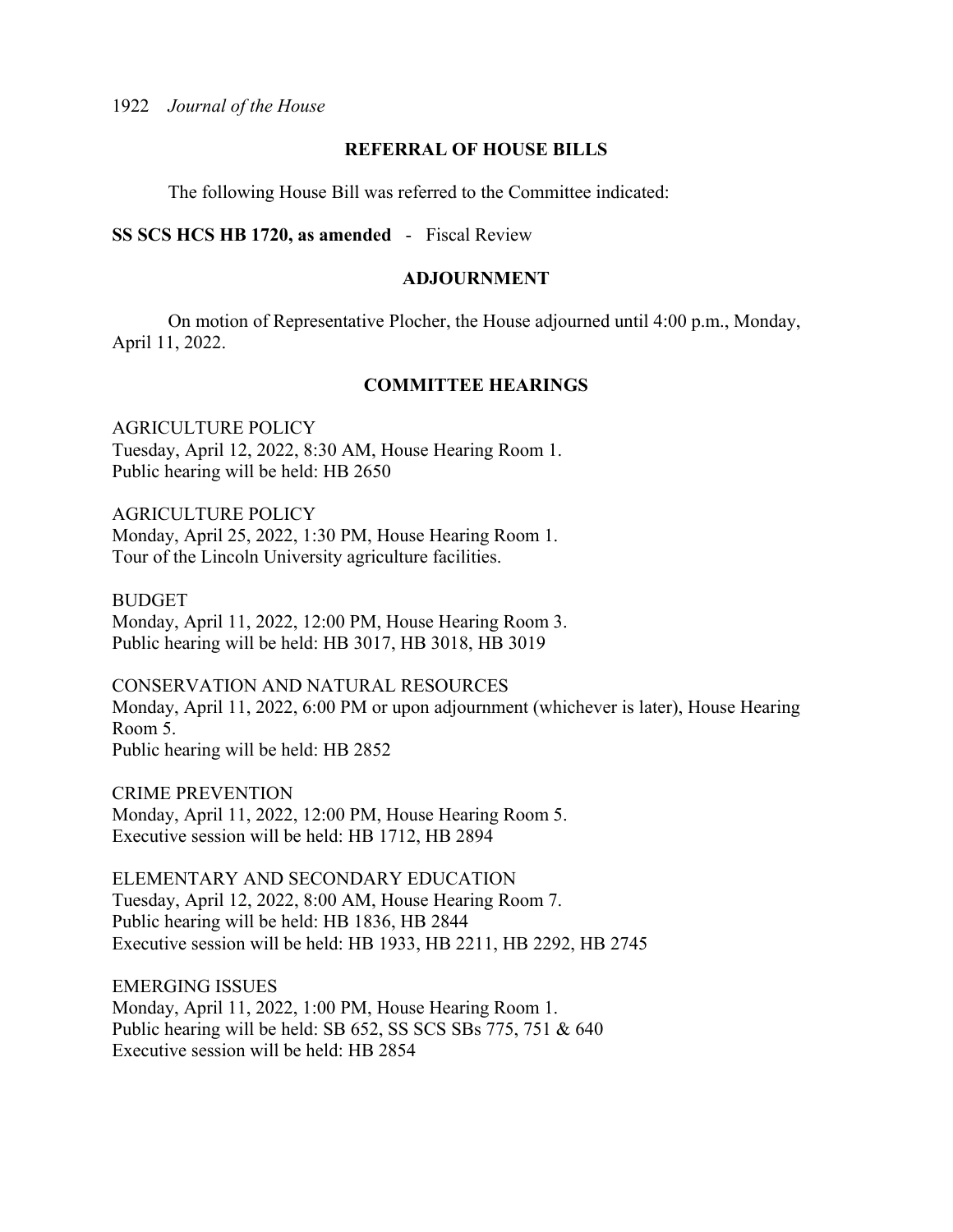FISCAL REVIEW Monday, April 11, 2022, 2:15 PM, House Hearing Room 4. Executive session will be held: HB 1705, HB 2493, HJR 114, HJR 133 Executive session may be held on any matter referred to the committee.

GENERAL LAWS Monday, April 11, 2022, 6:00 PM or upon adjournment (whichever is later), House Hearing Room 1. Public hearing will be held: HB 1632, HCR 70 Executive session will be held: HB 2734, HB 2197, HB 2461, HB 1580, HB 2157 Added HB 2157. AMENDED

HIGHER EDUCATION Monday, April 11, 2022, 1:30 PM, House Hearing Room 6. Executive session will be held: HB 2731 Removed HB 2763. AMENDED

INSURANCE Tuesday, April 12, 2022, 12:00 PM or upon morning recess (whichever is later), House Hearing Room 1. Public hearing will be held: HB 1719 Executive session will be held: HB 2743

## JOINT COMMITTEE ON ADMINISTRATIVE RULES

Tuesday, April 12, 2022, 8:30 AM, Joint Hearing Room (117). Report from Director; approve minutes from May 6, 2021; periodic review of rules; elect a new Chair. Only individuals or organizations testifying in person will be entered into the committee minutes.

Portions of this meeting may be closed pursuant to Section 610.021(1).

**JUDICIARY** Monday, April 11, 2022, 2:00 PM, House Hearing Room 6. Public hearing will be held: SS SCS SB 834

**PENSIONS** Wednesday, April 13, 2022, 8:30 AM, House Hearing Room 5. Public hearing will be held: SB 655

SPECIAL COMMITTEE ON GOVERNMENT ACCOUNTABILITY Monday, April 11, 2022, 5:00 PM or upon adjournment (whichever is later), House Hearing Room 7. Public hearing will be held: HB 1955 Executive session will be held: HB 2003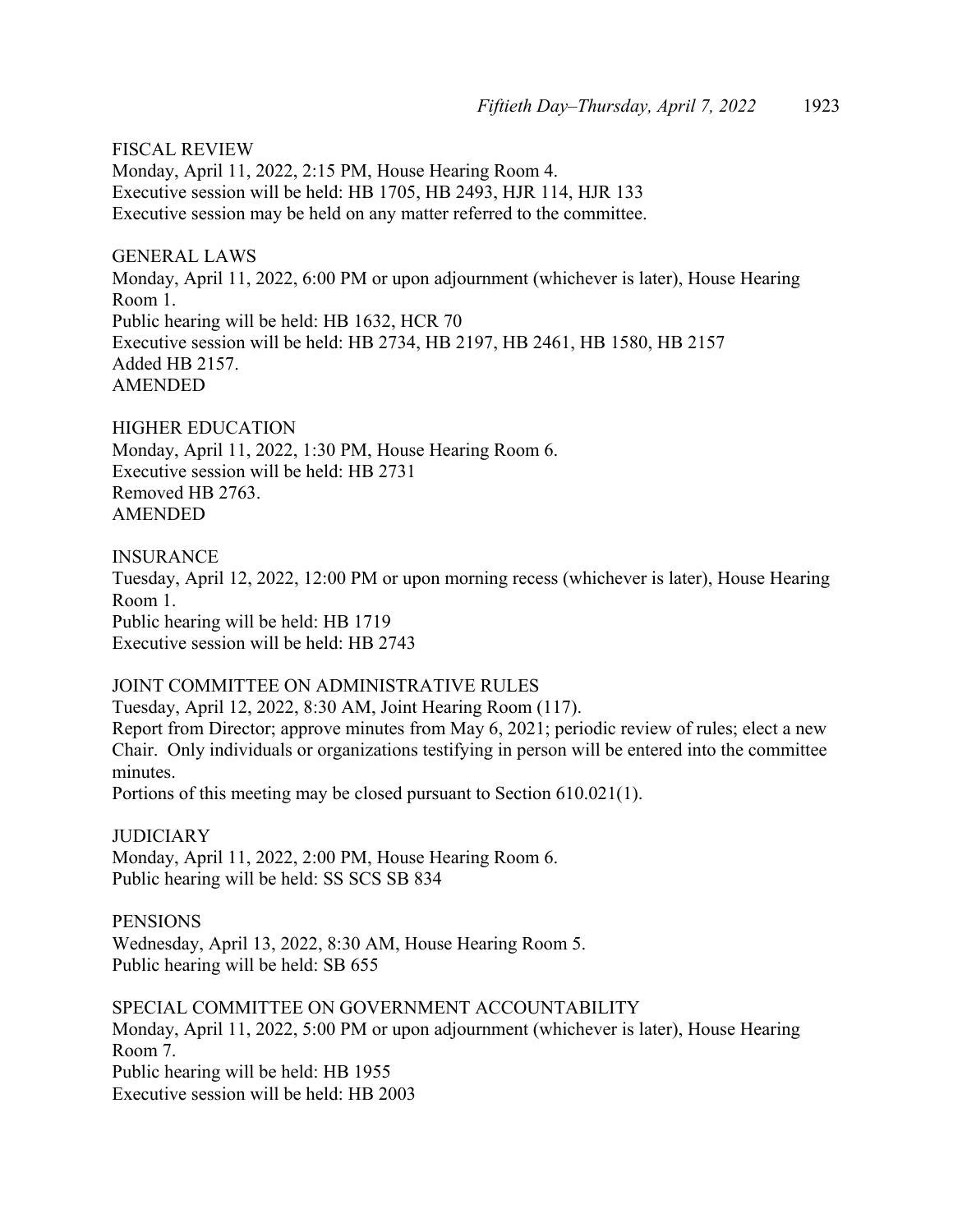SPECIAL COMMITTEE ON PUBLIC POLICY Tuesday, April 12, 2022, 12:00 PM or upon morning recess (whichever is later), House Hearing Room 7. Public hearing will be held: SCS SB 982, HJR 138, HB 1813, HB 1573 Executive session will be held: HB 1608

SPECIAL COMMITTEE ON PUBLIC POLICY Thursday, April 14, 2022, 8:00 AM, House Hearing Room 6. Public hearing will be held: SS SCS SB 724

SPECIAL COMMITTEE ON URBAN ISSUES Monday, April 11, 2022, 6:00 PM or upon adjournment (whichever is later), House Hearing Room 6. Informational hearing with a representative from the Missouri Department of Conservation to discuss conservation efforts in urban areas.

TRANSPORTATION Monday, April 11, 2022, 2:00 PM, House Hearing Room 5. Executive session will be held: HB 2083

## **HOUSE CALENDAR**

FIFTY-FIRST DAY, MONDAY, APRIL 11, 2022

## **HOUSE JOINT RESOLUTIONS FOR PERFECTION**

HCS HJRs 82 & 106 - Black (137) HCS HJR 88 - McGirl HJR 80 - Coleman (32) HCS HJR 134 - Taylor (139) HJR 137 - Eggleston HJR 128 - O'Donnell

## **HOUSE JOINT RESOLUTIONS FOR PERFECTION - INFORMAL**

HJR 107 - Dinkins HJR 125 - Christofanelli HCS HJR 123 - Kidd HJR 100 - Richey HCS HJR 110 - Christofanelli

## **HOUSE BILLS FOR PERFECTION**

HCS HBs 1904 & 1575 - Murphy HB 1973 - Gregory (51) HB 2085 - Cook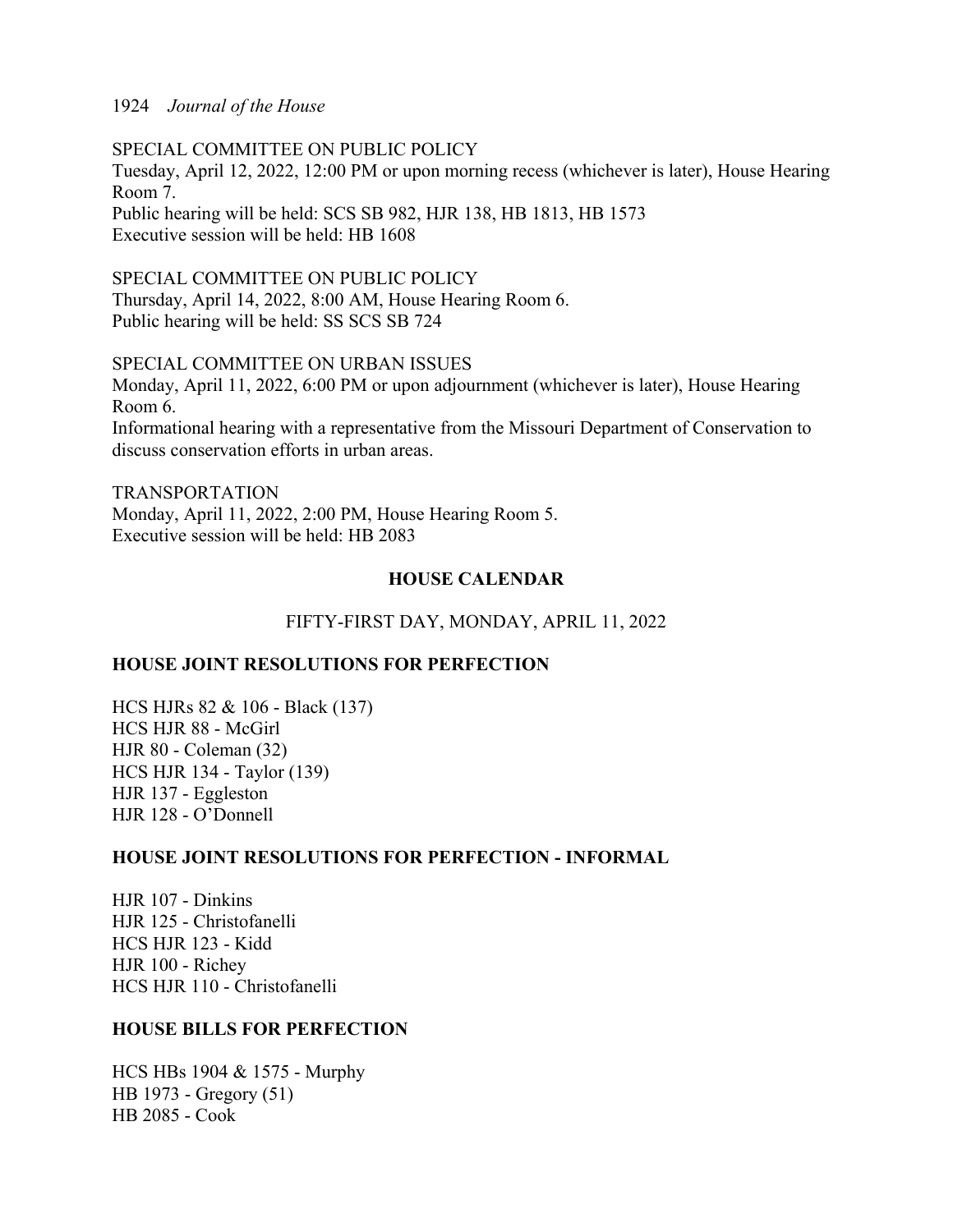HB 2156 - Perkins HCS HB 2208 - Christofanelli HCS HB 2499 - Eggleston HB 2590 - Evans HB 1480 - Dinkins HB 1563 - Griffith HCS HB 1641 - Coleman (32) HB 1721 - Shields HCS HB 1905 - Shaul HCS HBs 1972 & 2483 - Copeland HB 2056 - Evans HCS HB 2140 - McGaugh HB 2160 - Dinkins HB 2164 - Buchheit-Courtway HB 2165 - Buchheit-Courtway HCS HB 2220 - Falkner HB 2255 - Bailey HB 2327 - Riggs HB 2331 - Baker HB 2359 - Basye HCS HB 2450 - Reedy HB 1471 - Pike HCS HB 1556 - Gregory (96) HCS HB 1613 - Lovasco HCS HB 1670 - Seitz HCS HB 1683 - Brown (16) HCS HB 1709 - Buchheit-Courtway HCS HB 1918 - Hovis HCS HB 2011 - Smith (155) HCS HB 2052 - Riggs HCS HB 2138 - Kelley (127) HCS HB 2171 - Francis HCS HB 2177 - Owen HB 2290 - Andrews HCS HB 2369 - Hurlbert HCS HB 2389 - Cook HB 2544 - Patterson HB 2571 - Owen HB 2589 - Evans HB 2615 - Coleman (32) HB 2674 - Tate HCS HB 2810 - Seitz HCS HB 1553 - Hudson HCS HB 1704 - Roberts HCS HB 1753 - Basye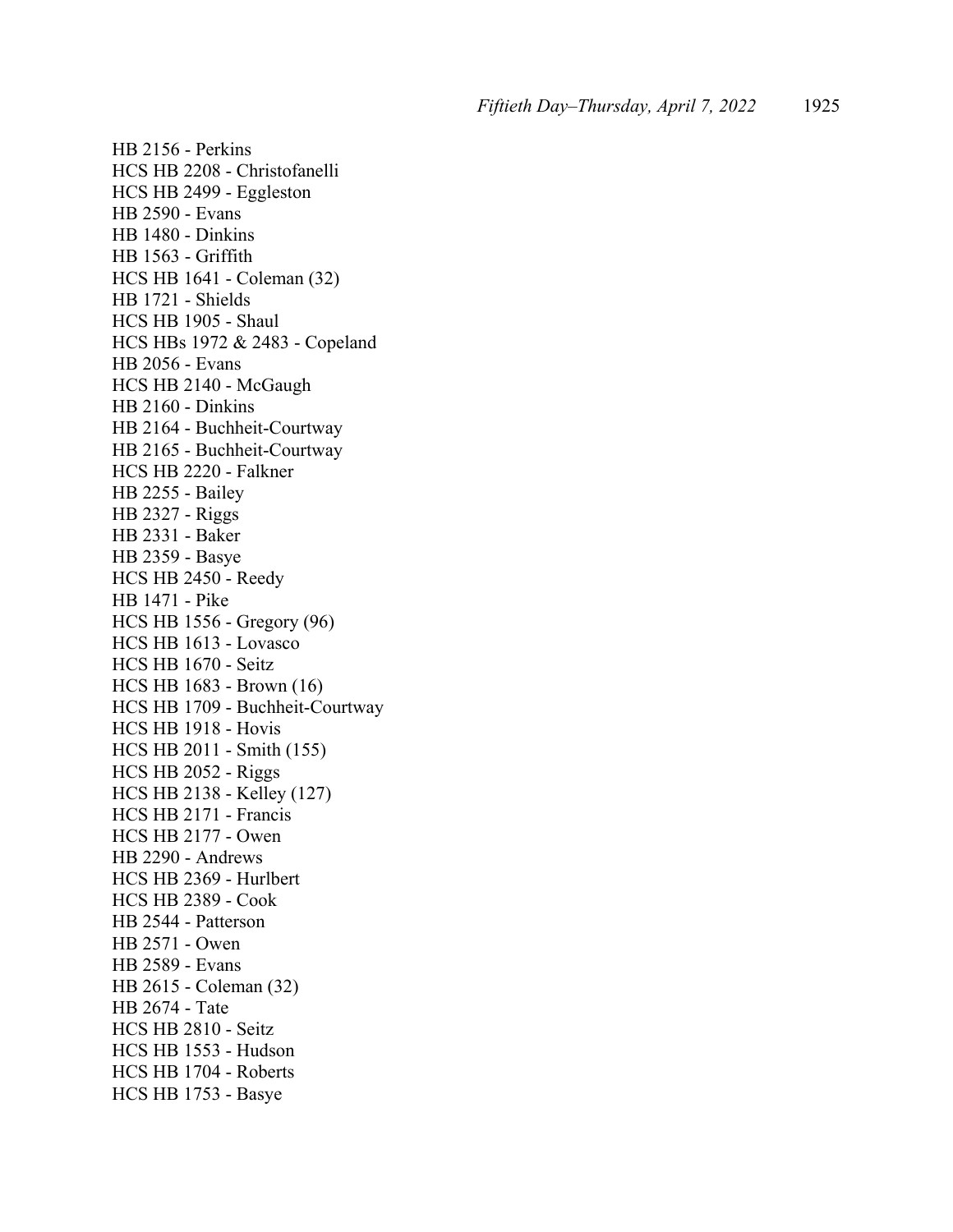HCS HB 1858 - Baker HB 1960 - Murphy HCS HB 2008 - Schwadron HCS HB 2152 - Henderson HB 2209 - Hurlbert HB 2487 - West HCS HB 2605 - Gregory (51) HB 2781 - Evans HB 2798 - Reedy HCS HB 2913 - Plocher

## **HOUSE BILLS FOR PERFECTION - INFORMAL**

HCS HB 2564 - Riggs HCS HB 2583 - Riggs HB 2611 - Richey HB 1547 - Veit HCS HB 1550 - Veit HB 1585 - Murphy HCS HB 1595 - Hudson HB 1601 - Chipman HCS HB 1614 - Lovasco HB 1629 - Morse HB 1680 - Sharp (36) HB 1736 - Roberts HCS HB 1740 - Dogan HB 1804 - Veit HCS#2 HB 1992 - Coleman (97) HCS HB 2013 - Kelly (141) HCS HB 2118 - Taylor (139) HCS HB 2142 - Mayhew HB 2145 - Murphy HB 2172 - Francis HB 2174 - Mayhew HB 2293 - Knight HB 2325 - Patterson HCS HB 2363 - McGirl HB 2371 - Smith (155) HCS HB 2381 - Roden HB 2391 - Buchheit-Courtway HCS HB 2434 - Grier HCS HB 2453 - McDaniel HCS HB 2543 - O'Donnell HB 2566 - Porter HB 2568 - Perkins HB 2576 - Bromley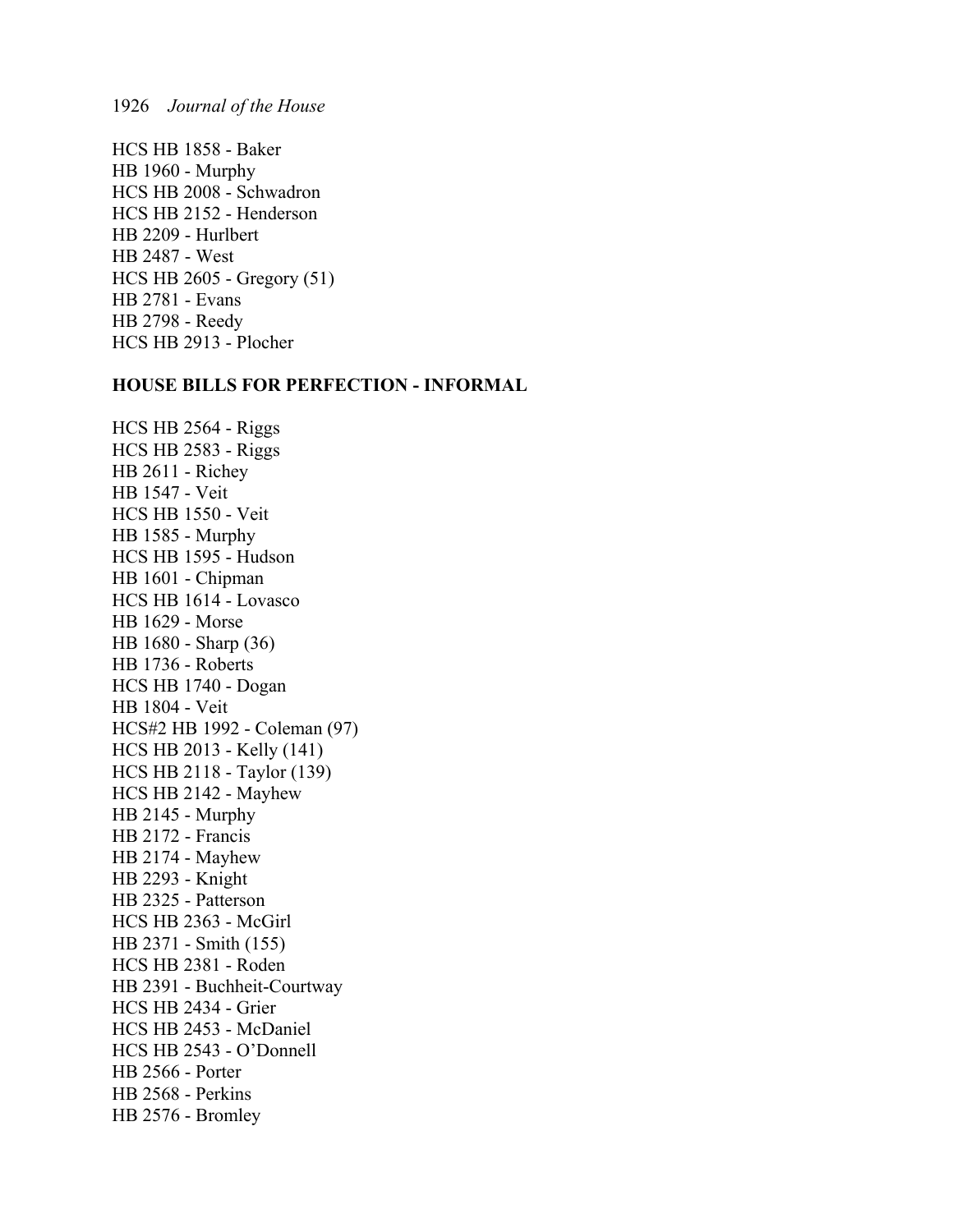HB 2603 - Patterson HS HCS HBs 2574, 1929 & 1456 - Mayhew HCS HB 2616 - Coleman (32) HCS HB 1749 - Basye HCS HB 1903 - Christofanelli HCS HB 2093 - Wiemann HB 2356 - McDaniel HB 2010 - Smith (155) HCS HB 2306 - Christofanelli HCS HB 1619, as amended, with HA 2, pending - Van Schoiack HCS HB 1695 - Gregory (51) HB 1715 - Riley HCS HB 1876 - Haffner HCS HB 1559 - Davidson HB 1687 - Hardwick HB 2308 - Atchison HB 1627 - Morse HB 1628 - Morse HB 1652 - Bromley HB 1672 - Taylor (48) HB 1475 - Schroer HB 1624 - Schroer HB 1451 - Billington HB 1594 - Walsh (50) HB 1490 - Porter HB 1579 - Mayhew HB 1717 - Riley HCS HB 1722 - Shields HB 1863 - Thomas HB 1881 - Black (7) HCS HB 1908 - Shaul HCS HB 1998 - Davidson HB 2129 - Railsback HCS HB 2136 - Kelley (127) HCS HB 2206 - Trent HB 2219 - O'Donnell HB 2365 - Shields HB 2439 - Hovis HCS HB 2447 - Hardwick HCS HB 2452 - Cook HB 2625 - Burger HCS HB 2652 - Haffner HS HB 2310 - McDaniel HCS HBs 1593 & 1959 - Walsh (50) HB 1616 - Van Schoiack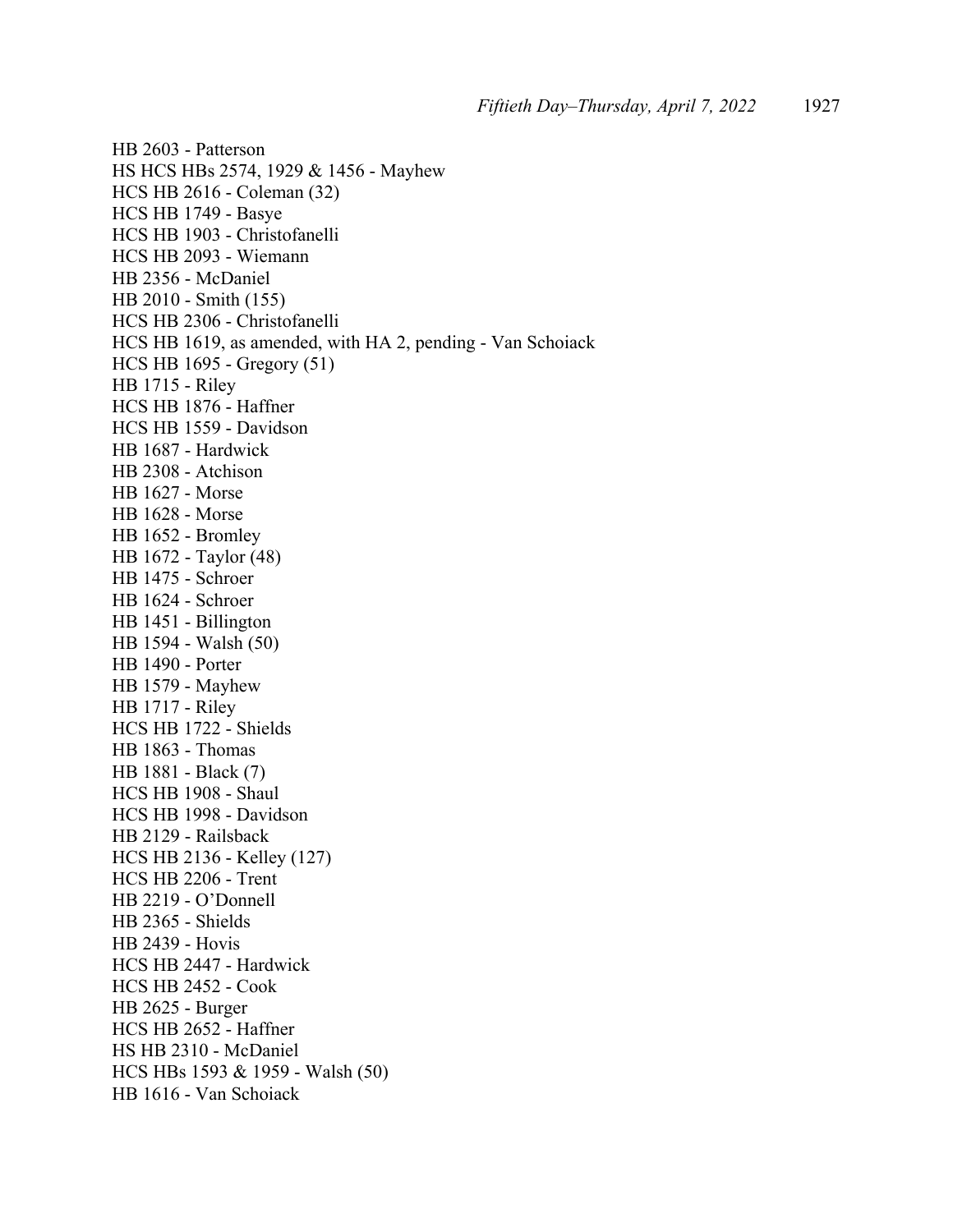HCS HB 1833 - Basye HB 2009 - Pollock (123) HCS HB 2376 - Kelly (141) HB 2474 - Hicks HB 1692 - Boggs HB 1762 - Sander HB 1859 - Eggleston HB 1864 - Thomas HCS HB 1875 - Haffner HB 1977 - Kelley (127) HB 2090 - Griffith HB 2095 - Kelly (141) HB 2123 - Taylor (139) HB 2169 - Trent HCS HB 2246 - Copeland HB 2372 - Chipman HB 2515 - Perkins HCS HB 1854 - Schroer HCS HB 1747 - Basye HB 2050 - Schroer HB 1455 - Billington HCS HB 1464 - Schnelting HB 1478 - Dinkins HCS HB 1489 - Porter HCS HB 1696 - Reedy HCS HB 1716 - Riley

## **HOUSE CONCURRENT RESOLUTIONS FOR THIRD READING**

HCR 57 - Chipman HCR 71 - Riggs HCR 58 - Copeland HCR 72 - Francis

## **HOUSE JOINT RESOLUTIONS FOR THIRD READING**

HJR 132, (Fiscal Review 4/7/22) - Kidd HJR 133, (Fiscal Review 4/7/22) - Davidson HJR 114, (Fiscal Review 4/7/22) - Coleman (32)

## **HOUSE BILLS FOR THIRD READING**

HB 2307 - Coleman (32) HCS HB 1757 - Railsback HB 2593 - Lovasco HB 1860 - Eggleston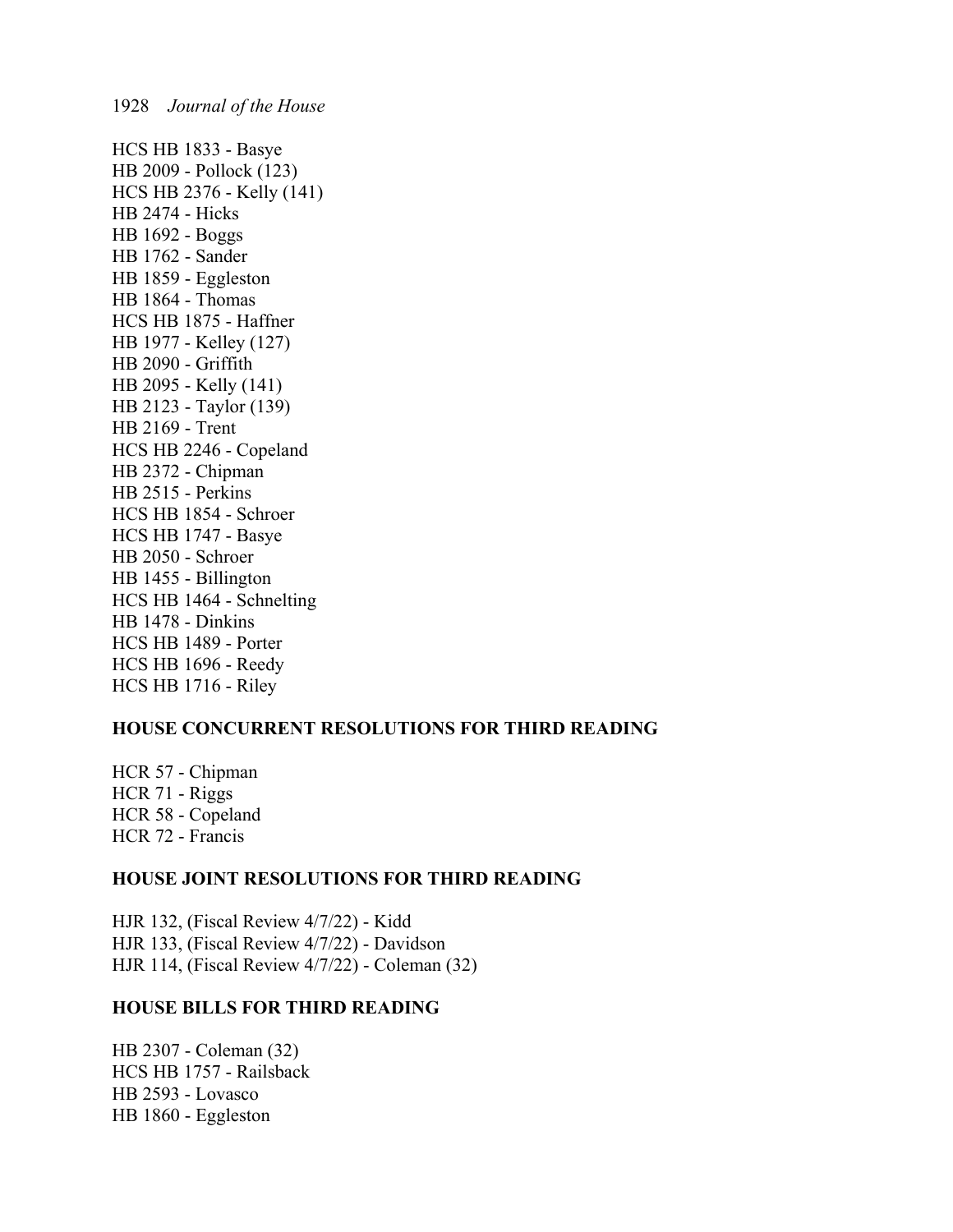HCS HB 1583 - Murphy HB 2623 - Veit HB 1705, (Fiscal Review 4/7/22) - Roberts HCS HB 2218 - O'Donnell HCS HB 2600, (Fiscal Review 4/7/22) - Railsback

## **HOUSE BILLS FOR THIRD READING - INFORMAL**

HB 1637 - Schwadron HB 2493, (Fiscal Review 3/31/22) - Black (7)

## **SENATE JOINT RESOLUTIONS FOR SECOND READING**

SJR 46

## **SENATE BILLS FOR SECOND READING**

SS SB 690 SS SCS SB 725 SS#3 SCS SB 758 SS SCS SB 783 SS#2 SB 823

## **SENATE JOINT RESOLUTIONS FOR THIRD READING**

SS#2 SJR 38 - Richey

## **SENATE BILLS FOR THIRD READING**

SS SB 678, E.C. - Richey

## **HOUSE BILLS WITH SENATE AMENDMENTS**

SS HB 2162, (Fiscal Review 4/5/22) - Deaton SS SCS HCS HB 1720, as amended (Fiscal Review 4/7/22), E.C. - Pollitt (52)

## **BILLS CARRYING REQUEST MESSAGES**

SS#2 HCS HB 2117, as amended (request Senate recede/grant conference), E.C. - Shaul

## **HOUSE RESOLUTIONS**

HCS HR 3279 - Grier